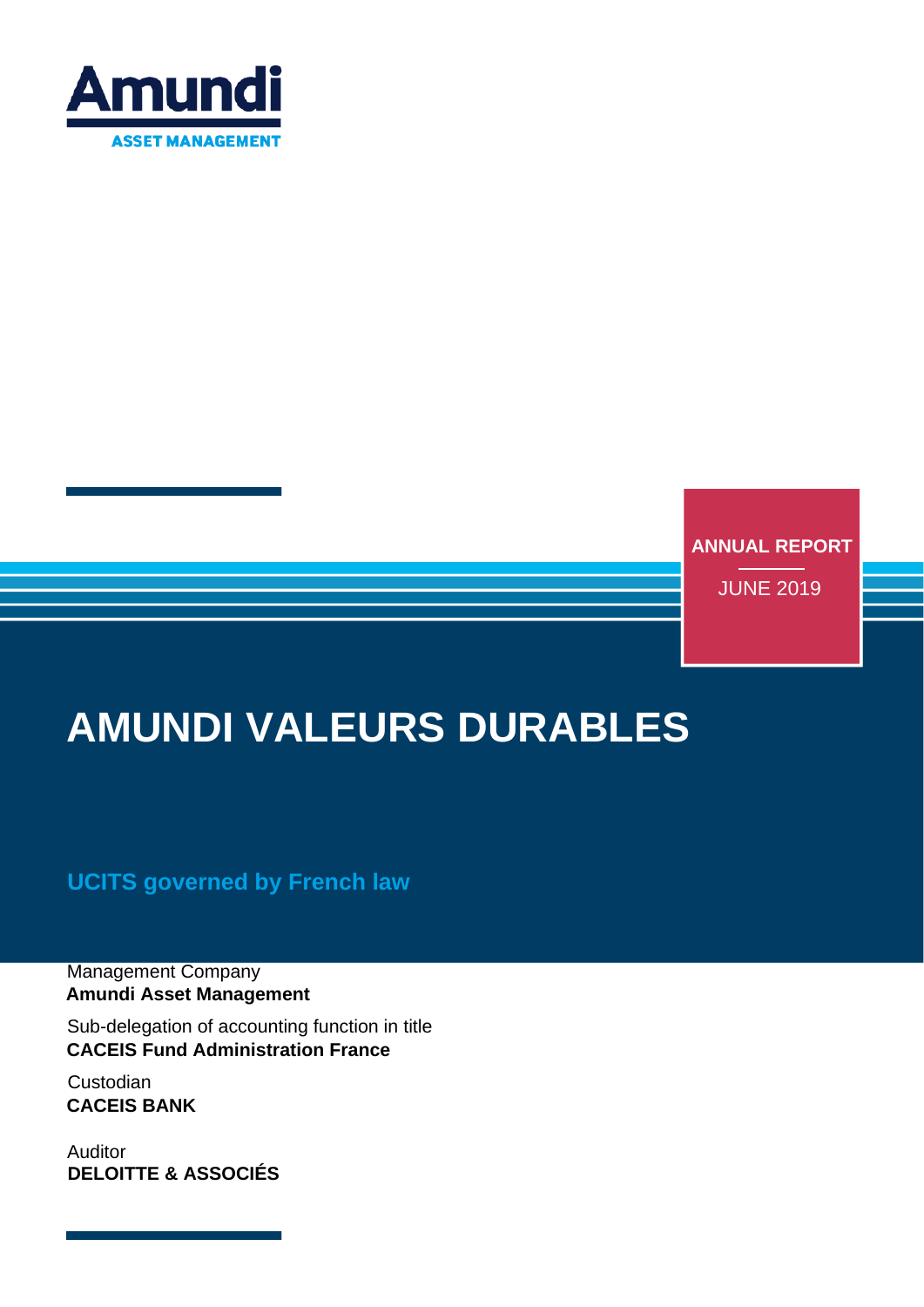## **Contents**

| <b>Features of the UCI</b>                          | 3  |
|-----------------------------------------------------|----|
| <b>Business report</b>                              | 11 |
| Life of the UCI over the financial year in review   | 22 |
| <b>Specific information</b>                         | 23 |
| <b>Regulatory information</b>                       | 24 |
| <b>Certification by the Statutory Auditors</b>      | 29 |
| <b>Annual accounts</b>                              | 33 |
| Assets                                              | 34 |
| Liabilities                                         | 35 |
| Off-balance sheet                                   | 36 |
| Profit and loss accounts                            | 37 |
| Notes to the annual accounts                        | 38 |
| Accounting rules and methods                        | 39 |
| Changes in net assets                               | 43 |
| Income table over the previous five financial years | 58 |
| Asset inventory                                     | 61 |

Pages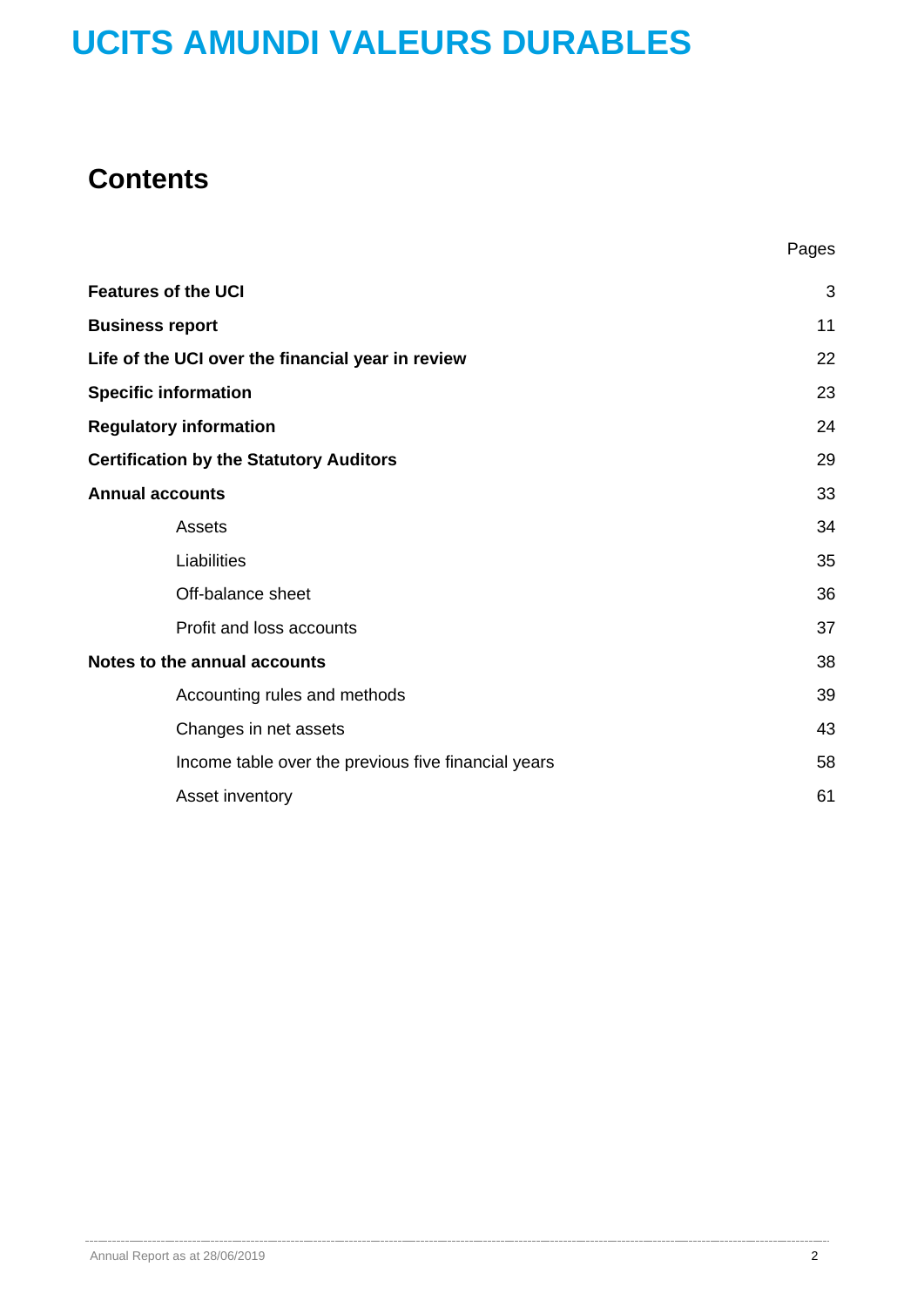## **Features of the UCI**

### **Classification**

UCITS investing in international equities.

### **Allocation of net profit**

I-C unit: Accumulation O-C/D units: Capitalisation and/or distribution by decision of the management company OR-D units: Distribution

P-C/D units: Capitalisation and/or distribution by decision of the management company R-C/D units: Capitalisation and/or distribution by decision of the management company RETRAITE-C units: Accumulation

S-C/D units: Capitalisation and/or distribution by decision of the management company Z-C units: Accumulation

Z-D units: Distribution

### **Allocation of net capital gains realised**

### I-C unit: Accumulation

OR-D units: Capitalisation and/or distribution by decision of the management company O-C/D units: Capitalisation and/or distribution by decision of the management company S-C/D units: Capitalisation and/or distribution by decision of the management company Z-D units: Capitalisation and/or distribution by decision of the management company Z-C units: Accumulation

P-C/D units: Capitalisation and/or distribution by decision of the management company R-C/D units: Capitalisation and/or distribution by decision of the management company RETRAITE-C units: Accumulation

Dividends are paid annually.

### **Management objective**

The aim of the fund is to take part in the development of European equity markets by selecting securities whose business relates to sustainable development and mainly to the environment, while taking into account extra-financial criteria (social, environmental and corporate governance).

### **Benchmark index**

The UCITS is not managed on the basis of tracking an indicator. However, as a guide, the performance of the UCITS will be compared to that of the MSCI Europe index, which is made up of shares in medium- and large-capitalisation companies, and is designed to measure the performance of the stock markets in developed countries in Europe, while integrating ESG criteria into the securities selection and analysis process for the mutual fund.

### **Investment strategy**

### **1. Strategies used**

The management strategy involves defining a universe of around one hundred European securities of all capitalisation sizes. To select securities eligible for the fund, the management team uses a financial analysis combined with an extra-financial analysis based on ESG criteria (environment, social and corporate governance). The extra-financial analysis leads to an ESG rating ranging from A (best rating) to G (worst rating).

This selection primarily relies on the in-house team of analysts as well as on external analyses (non-financial ratings agencies, company reports, direct contacts) to define an ESG rating (environment, social and governance).

The portfolio particularly includes companies with operations in the following areas:

- **Renewables: solar, wind, geothermal, hydro and more.**
- Biomass: biochemical, bioenergy, biogas, biofuels and more.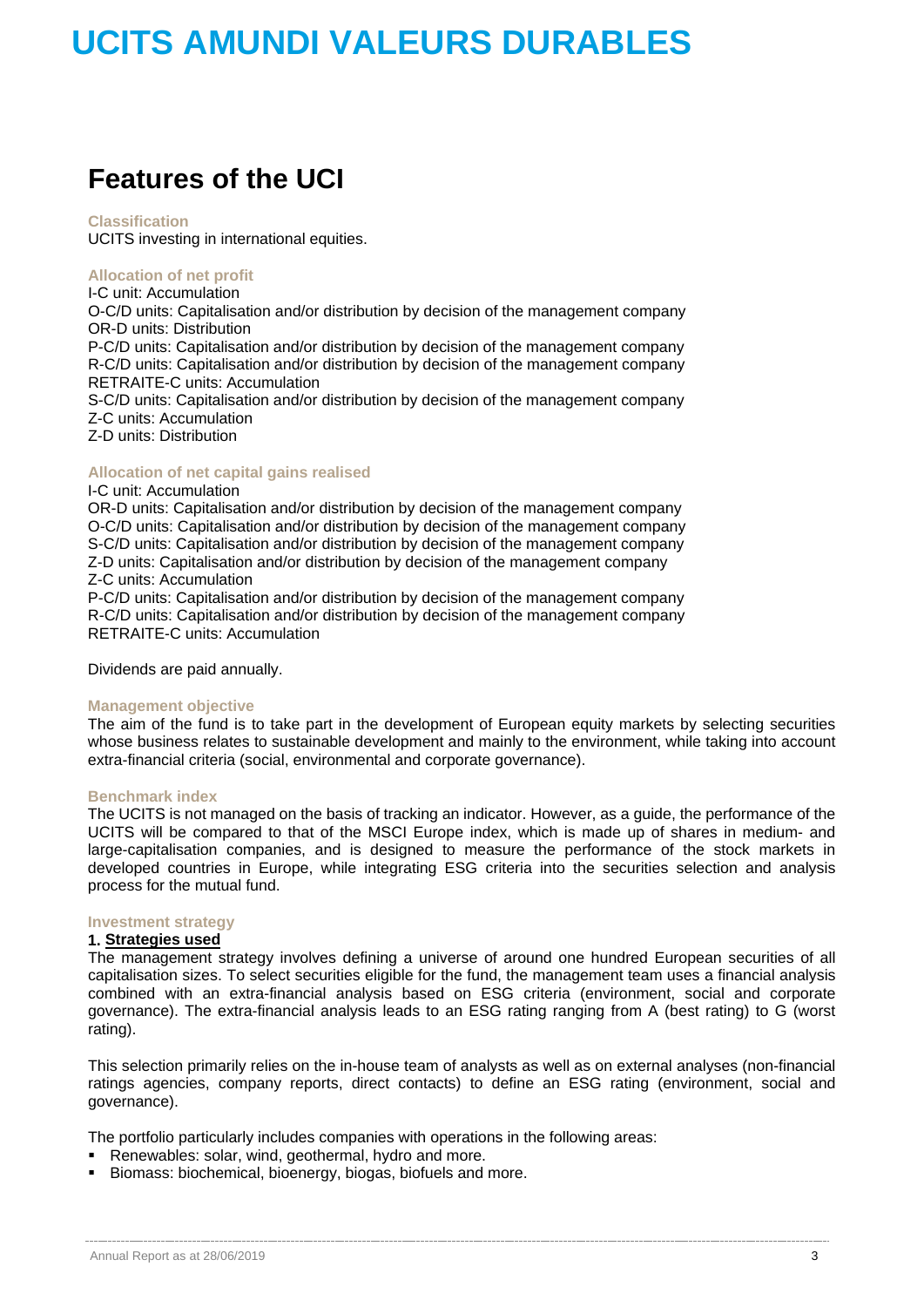Environmentally-friendly transportation: electric cars, batteries, public transport (equipment, infrastructure, services) and more.

- Water management: distribution, treatment, machinery, desalination and more.
- Waste management: treatment, machinery, recycling and more.

 Energy efficiency: power distribution (smart grids), consumption, lighting (LEDs), construction materials and more.

- Environmental services: engineering, services, pollution control and testing, carbon capture and more.
- Any other activities with a positive impact on the environment

However, companies that also produce fossil fuels and nuclear energy will not be included.

### Nature of ESG criteria:

The analysis of private issuers is done on the basis of reference criteria based on broader texts (Global Compact, International Labour Organization, Human Rights, ISO standards and more). These reference criteria consist of a set of generic criteria shared by all issuers, as well as criteria specific to each sector.

Among these generic criteria, we examine in particular:

- Energy consumption and greenhouse gas emissions, the protection of biodiversity and water for the environmental category.

- The development of human capital, workplace management and restructuring, health and safety, social dialogue, relationships with customers and suppliers, local communities and respect for human rights for the social governance category.

- Independence of advice, quality of audit and inspections, remuneration policy, shareholders' rights, general ethics and ESG strategy for the corporate governance category.

This analysis aims to assess all the rules, so that shareholders can ensure that the companies in which they hold shares are managed in accordance with their own interests.

At sector level, additional assessments on specific criteria in the environmental and social governance categories may be made. For example, these might include the production of renewable energies for energy suppliers, environmentally-friendly vehicles and passenger safety for the automotive industry, and even green financing and efforts taken to encourage access to financial services in the banking sector.

As part of socially responsible investment (SRI management), the ESG analysis of the investment universe aims to bring out a more generalised appreciation of the sectoral risks and opportunities unique to each issuer.

Thematic and SRI approaches chosen:

To combine good performance with the development of socially responsible practices, ESG criteria are considered on the basis of a mixture of normative, best-in-class, thematic and commitment approaches.

The fund observes the following Amundi SRI rules:

 Exclusion of issuers rated E, F and G on purchase; in the event of downgrading issuer ratings below E or equivalent, the management company will opt to sell the securities as quickly as possible and in the interest of unitholders;

• the average ESG rating of the portfolio should be greater than or equal to the C rating and therefore ensure a minimum threshold for the inclusion of ESG criteria;

 the average ESG rating of an SRI portfolio must be greater than or equal to the ESG rating for the investment universe or benchmark index;

with at least 90% of securities in the portfolio ESG rated.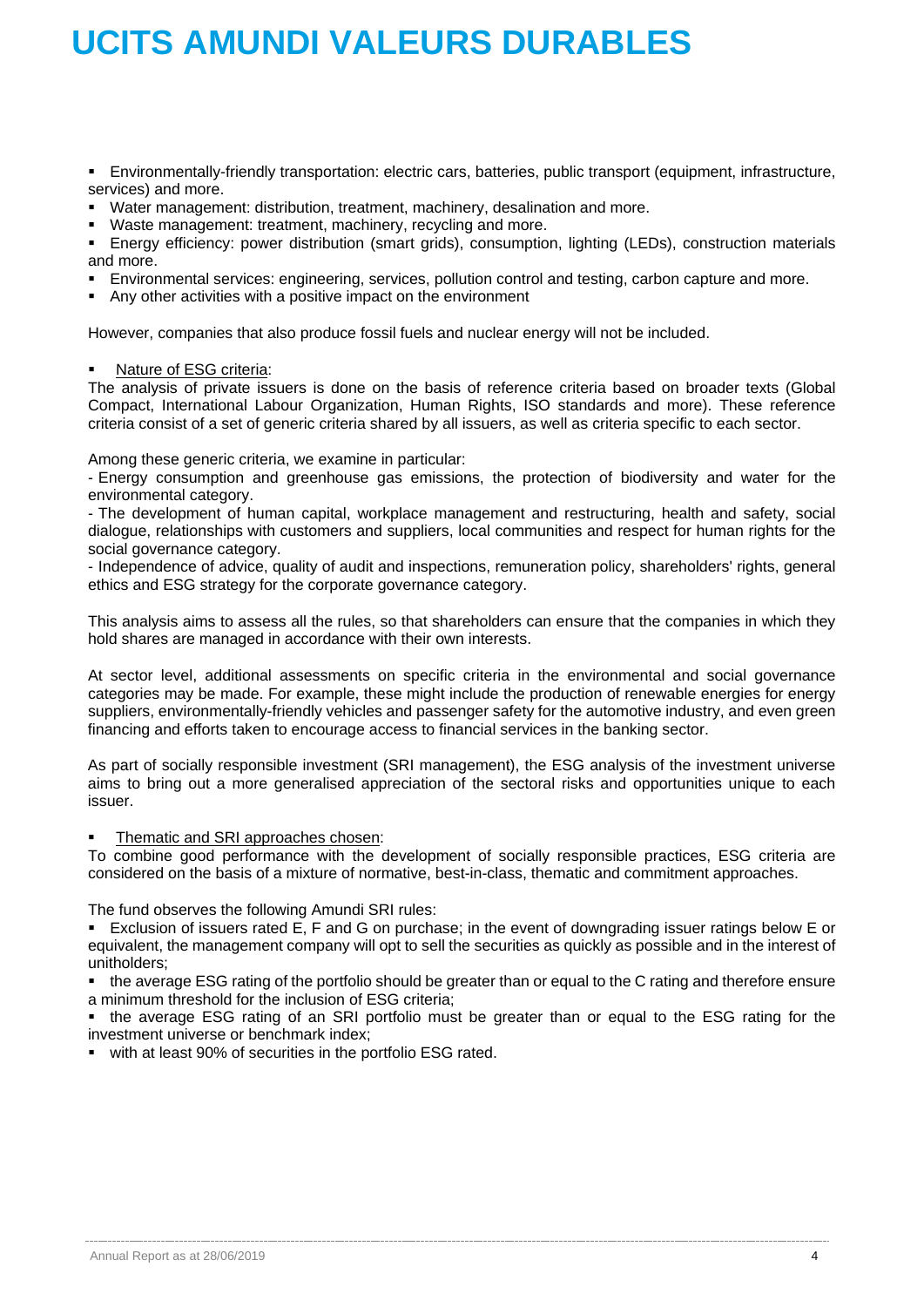Issuers with an unfavourable ESG rating are excluded from the FCP investment universe (ratings E, F and G on the Amundi rating scale). In accordance with the law, companies involved in the production or sale of anti-personnel mines and cluster bombs, prohibited by the Ottawa and Oslo Treaties, are also excluded. Furthermore, in 2016 Amundi took the decision to no longer work, through its funds, with issuers who make more than 30% of their sales figures from coal extraction. This decision reflects the commitment of Crédit Agricole S.A in terms of combating climate change and managing the energy transition.

Amundi also excludes States which systematically and wilfully breach human rights and which are found guilty of major crimes (war crimes and crimes against humanity). Companies involved in the production or sale of chemical, biological and depleted uranium weapons and those which seriously and repeatedly contravene one or more of the Ten Principles of the United Nations Global Compact are also excluded from the mutual fund's investment universe. The "best-in-class" approach aims to select and retain issuers who are leaders in their business sector, based on ESG criteria identified by our team of extra-financial analysts. A policy of active engagement is also employed in order to promote dialogue with issuers and to support them in improving their socially responsible practices.

When the information collected is seriously lacking in any area, or if there are any contradictions between the various contributors (extra-financial rating agencies), extra-financial analysts broaden their sources of information, principally by examining company reports. This is a constant feature in assessing these companies. Contact is also made directly with the company, thereby enabling a more far-reaching investigation. Other stakeholders add to all this information: the media, NGOs, social partners and associations, etc.

The final investment universe is therefore made up of companies that are involved in working on environmental issues, without ignoring social and company governance issues while doing so.

Sequence of steps in the investment process:

Our investment process is carried out in two successive steps:

1 - Defining the investment universe based on the thematic and SRI approaches chosen (see above), in the following order:

- a. Selecting European companies with activities relating to green technologies
- b. Excluding companies with activities relating to nuclear power or fossil fuels
- c. Integrating the SRI management principles set out by Amundi.

2 - Constructing the portfolio based on a quantitative process which aims to minimise its volatility, while also seeking to maximise securities diversification. Finally, the portfolio is optimised using a risk model that aims to:

- limit the risk (volatility) of the portfolio

- ensure the liquidity of the portfolio

### **2. Description of the assets used (excluding derivatives)**

### Equities:

The net assets of the mutual fund should be 100% exposed to the equity markets in the European Union, with a minimum of 75% and a maximum of 120%, with the cash balance being exposed by use of derivatives.

Because it qualifies for the tax benefits of an Equities Saving Plan (PEA), the fund must hold at least 75% of its assets in the shares of companies that are registered in a Member State of the European Union, or in another country in the European Economic Area that has signed a tax treaty with France that includes an administrative assistance clause to help combat fraud or tax evasion.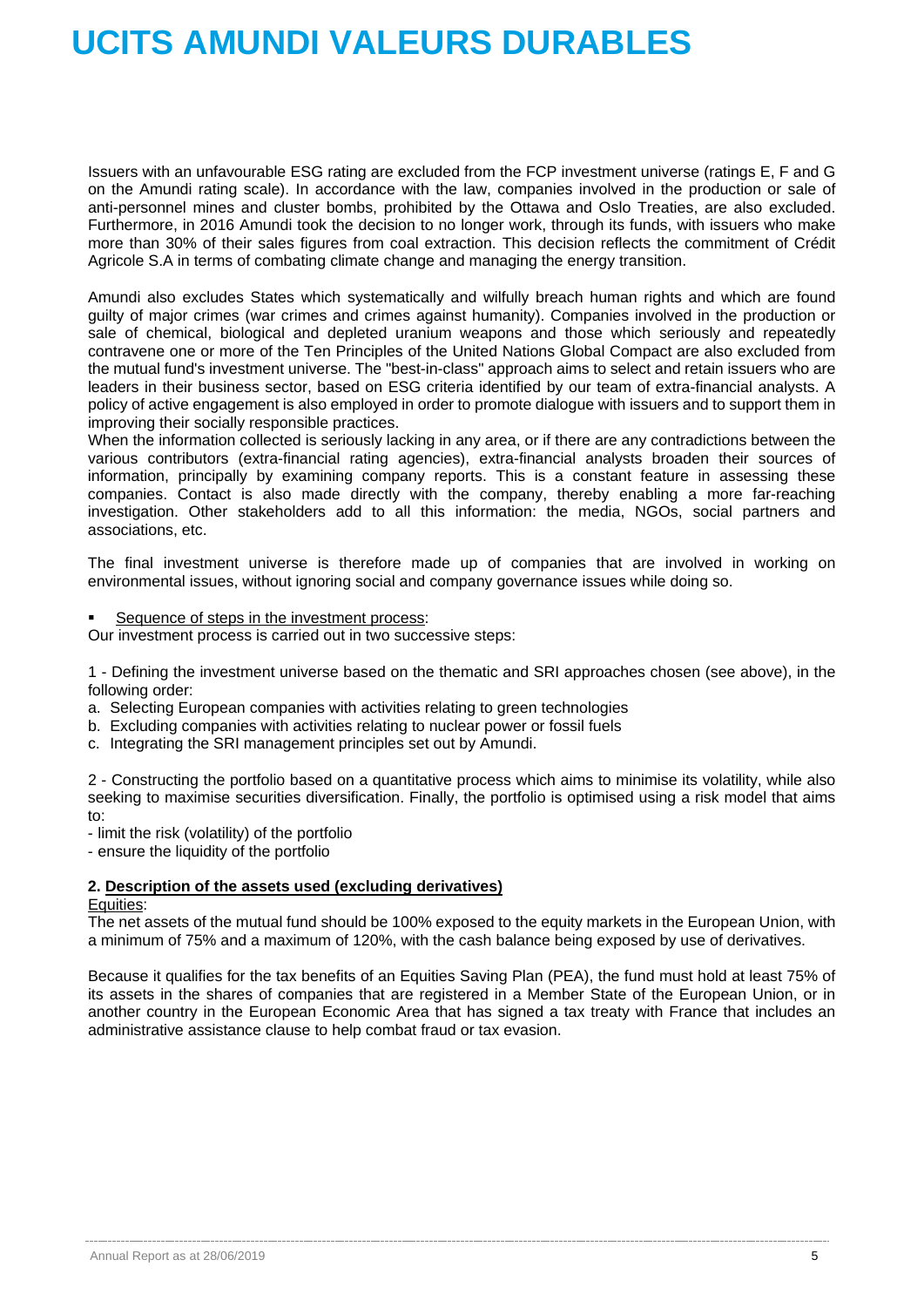### Money market instruments and bonds:

Portfolio securities will be selected based on the judgement of the management and with respect to the internal credit risk monitoring policy of the management company. With a view to selecting securities, the management does not rely, either exclusively or automatically, on ratings issued by ratings agencies, but rather bases its conviction on the purchase and sale of a security on its own credit and market analyses. For information, the management may use securities benefiting from ratings as detailed below.

Cash management may then be carried out by holding money market and bond instruments.

Foreign currency debt securities, multi-currency deposits may make up a maximum of 25% of the net assets. However, related exposure to these instruments and deposits will generally range from between 0 and 10% of the net assets.

The following categories of money market instruments may be used: transferable debt securities, French treasury bills (BTF), Euro Commercial Paper and money market UCITS.

Furthermore, the fund is entitled to invest in the following categories of bonds across all maturities:

- o Fixed-rate bonds
- o Floating-rate bonds
- o Index-linked bonds [(inflation, Constant Maturity Rate)],
- $\circ$  Convertible bonds<br> $\circ$  BTAN
- **BTAN**

Investments will be carried out across both government and corporate bonds with a rating, at the time of acquisition, between AAA and BBB- on the Standard & Poor's or Fitch ratings, or Aaa to Baa3 on the Moody's rating scale; that is, where there is a low risk of the borrower becoming insolvent. The "Investment Grade" category corresponds to a minimum rating of BBB- on the Standard & Poor's rating scale and/or Baa3 on the Moody's rating scale.

### Currencies:

Exchange risk management will fall within the limit of a total non-euro currency commitment of 100% of the net assets.

### Holding units or shares in other UCITS or investment funds:

The Fund may hold up to 10% of its assets in shares or units of the following UCITS or investment funds:

 $\boxtimes$  French or foreign accredited UCITS, in accordance with the directive: up to 100% in net cumulated assets (statutory maximum)

 $\boxtimes$  French or foreign UCIs or investment funds which respect the criteria set out in the Financial and Monetary Code (Code Monétaire et Financier): up to 30% of accumulated net assets (regulatory maximum)

These UCITS and investment funds may be managed by the Management Company or by a company affiliated to it. The risk profile of these UCITS is compatible with that of the UCITS.

The money market UCITS managed by the company or by a related company are used in particular to manage the cash.

### **3. Description of the derivatives used**

The use of futures and options is an integral part of the investment process due to their advantages in terms of liquidity and/or cost efficiency. They can be used rapidly to substitute "real" securities in the event of flows arising from subscriptions/redemptions or in the case of particular circumstances such as significant market fluctuations.

They are, however, a non-essential component of the management process.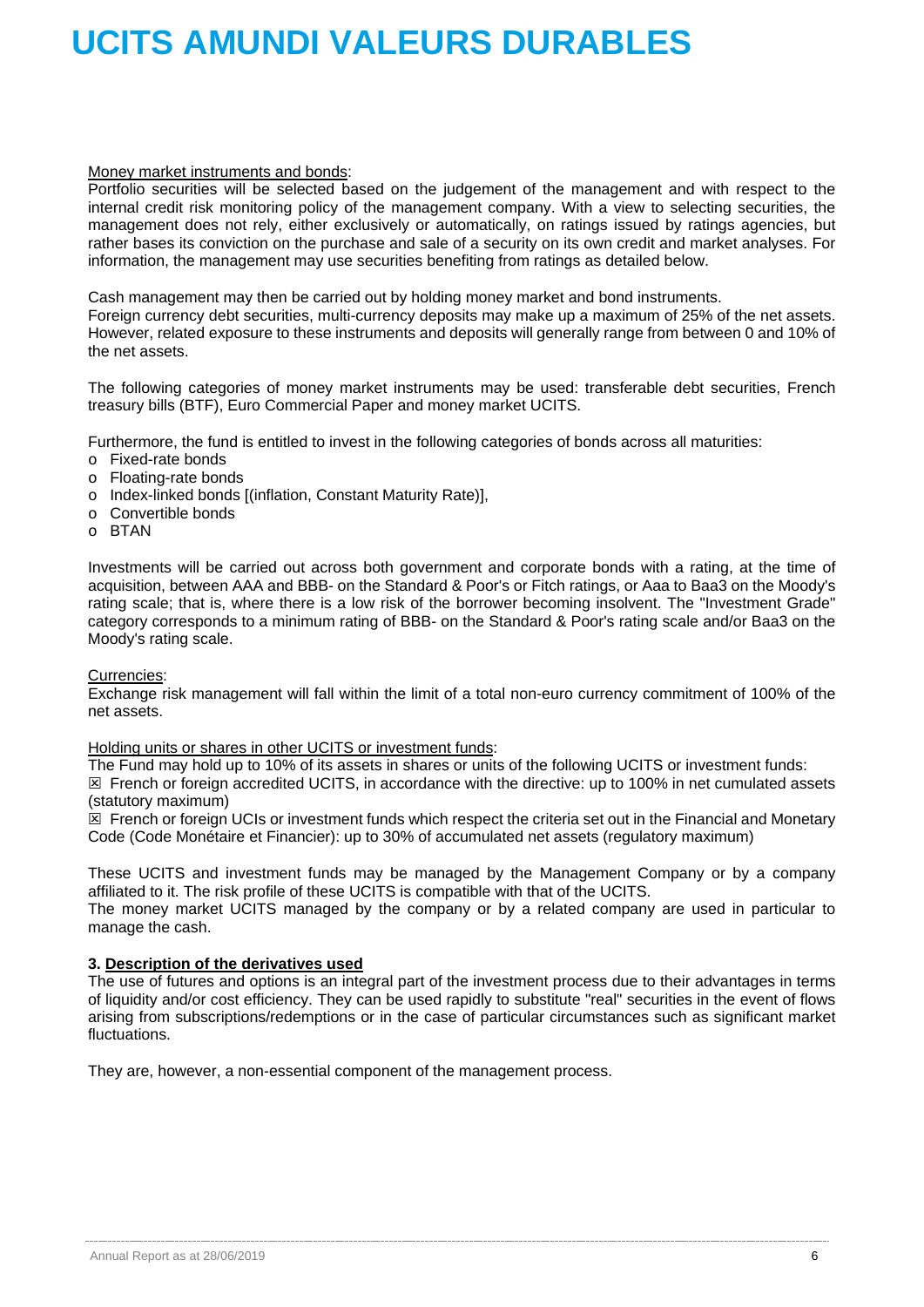Information relating to counterparties of contracts traded over-the-counter:

The selection of counterparties is carried out using the procedure applied within Amundi and rests on the principle of selecting the best market counterparties.

This includes:

- dual validation of counterparties made by the Amundi Intermédiation manager and the Amundi Asset Management Credit Committee, following an analysis of their financial and operational profiles (type of business, governance, reputation, etc.) by a credit analysis team independently of the management teams. - a limited number of financial institutions with which the UCITS trades.

### **Types of markets:**

- $\overline{\boxtimes}$  Regulated
- **E** Organised
- $\boxtimes$  Over-the-counter

### **Risks that the Fund manager seeks to mitigate:**

- $\boxtimes$  Equity risk
- $\Box$  Interest rate risk
- **EX** Currency risk
- $\Box$  Credit risk
- $\Box$  Other risks

**Types of operations (all operations are used for the sole purpose of achieving the investment objective):**

- $\boxtimes$  Hedging
- **Exposure**
- □ Arbitrage
- $\Box$  Other types

### **Types of instruments used:**

- $\overline{\boxtimes}$  Futures: on equities/ market indices
- $\boxtimes$  Options: on equities/market indices, foreign exchange
- $\boxtimes$  Swaps: currency, equity, market indexes
- $\boxtimes$  Forward exchange: forward purchases or sales of foreign currencies
- $\Box$  Other types

### **Derivatives strategies used to achieve the investment objective:**

- $\boxtimes$  Hedging of or exposure to currency risk
- $\boxtimes$  Hedging of or exposure to equity risk
- $\boxtimes$  Replication of a synthetic exposure to baskets of shares or indices

The use of derivatives on equities is made to temporarily manage the portfolio's global exposure.

### **4. Description of securities with embedded derivatives**

Risks that the Fund manager seeks to mitigate:

- **Equity risk**
- $\boxtimes$  Interest rate risk
- **EX** Currency risk
- $\Box$  Credit risk
- □ Other risk

Types of operations and description of all operations used for the sole purpose of achieving the investment objective:

- $\boxtimes$  Hedging
- **Exposure**
- □ Arbitrage
- $\Box$  Other types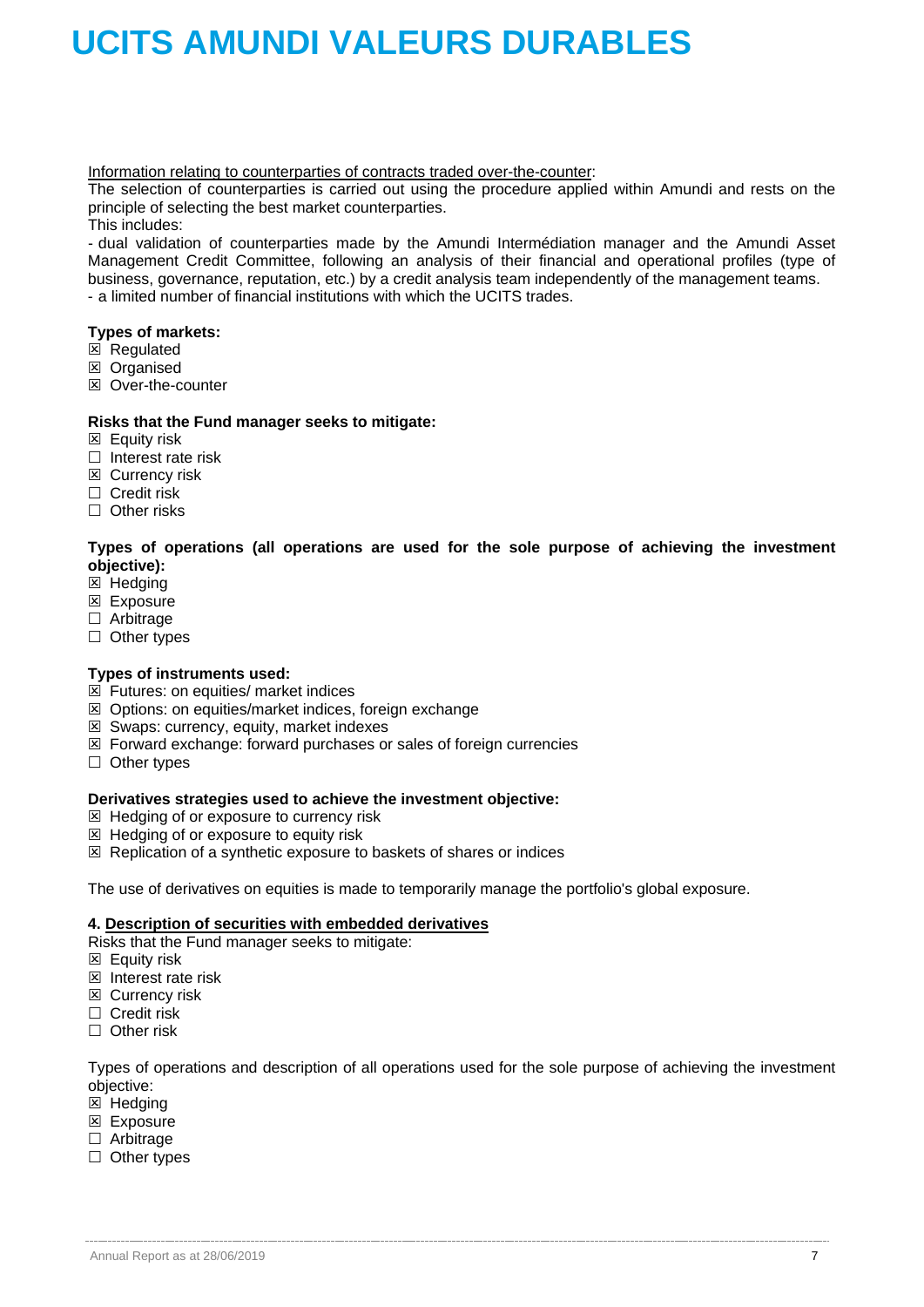Types of instruments used:

- **E** Warrants
- **E** Certificates
- $\boxtimes$  Convertible bonds

Integrated derivatives strategy used to achieve the investment objective:

- $\boxtimes$  general hedging of the portfolio, of certain risks, securities and more
- $\boxtimes$  replication of a synthetic exposure to assets and risks
- $\Box$  increased exposure to the market and accuracy in the leverage
- $\Box$  authorised and targeted maximum
- $\boxtimes$  other strategy: further to redemptions, retention of derivatives in lieu of their resale

### **5. Deposits**

The UCITS may use deposits with a maximum maturity of up to 12 months. The purpose of such deposits is to allow the UCITS to manage cash in accordance with its investment objectives.

### **6. Cash borrowings**

The UCITS may be in a debtor position as a result of operations related to cash flows (outstanding investments/disinvestments, subscription/redemption transactions) within a 10% limit of the net assets.

### **7. Temporary acquisitions and disposals of securities**

### **Types of transactions used:**

 $\boxtimes$  Repurchase and reverse repurchase agreements in accordance with the Code monétaire et financier (French Monetary and Financial Code);

- $\mathbb{\overline{Z}}$  Securities lending and borrowing in accordance with the Code monétaire et financier;
- $\boxtimes$  Sell and buy; buy and sell back.

These transactions shall cover the eligible assets within the meaning of the regulations. These assets are held by the custodian.

### **Types of operations (all operations are used for the sole purpose of achieving the investment objective):**

- Cash management;
- $\boxtimes$  Optimisation of income and performance of the UCITS;
- $\boxtimes$  Possible contribution to overexposure of the UCITS.

Repurchase and reverse repurchase agreements, "sell and buy back" and "buy and sell back" transactions are specifically used to manage cash and optimise income from the UCITS (reverse repurchase agreements and "buy and sell back" transactions are used to manage excess liquidity, repurchase agreements and "sell and buy back" transactions are used to manage liquidity shortages).

Securities lending transactions are used to optimise the UCITS performance on the basis of the returns they generate.

The fund's liabilities arising from derivatives and temporary acquisition and sale transactions may not exceed 100% of the net assets.

Total exposure to risks arising from derivatives, embedded derivatives and temporary purchases and sales of securities may not exceed 100% of the net assets.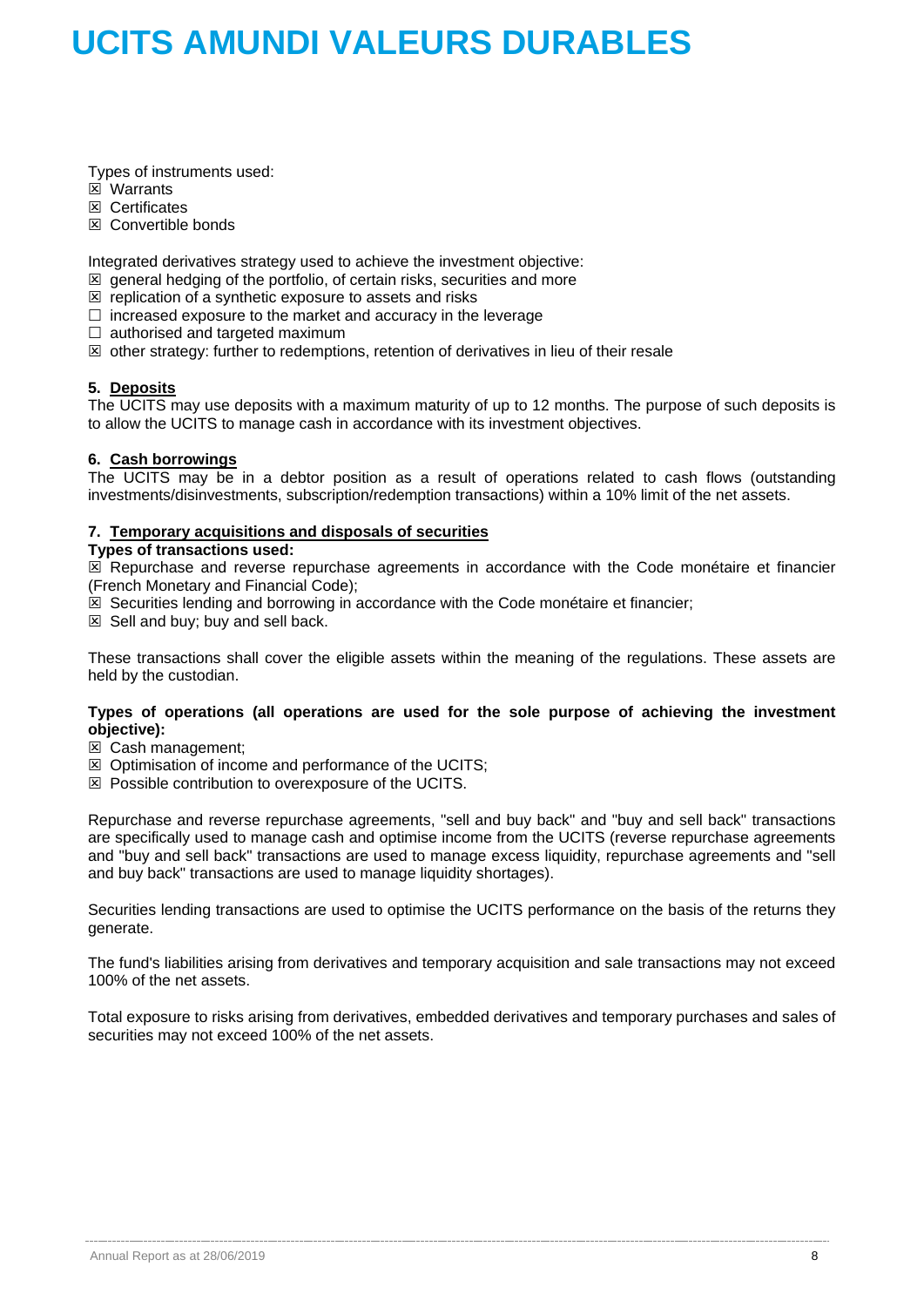Summary of the ratios applied:

| <b>Types of</b><br>transactions                | <b>Reverse</b><br>repurchase<br>agreements | <b>Repurchase</b><br>agreements | <b>Securities lending</b> | <b>Securities</b><br>borrowing |
|------------------------------------------------|--------------------------------------------|---------------------------------|---------------------------|--------------------------------|
| <b>Maximum</b><br>proportion of net<br>assets  | 20%                                        | 20%                             | 90%                       | 20%                            |
| <b>Expected</b><br>proportion of net<br>assets | 5%                                         | 5%                              | 22.5%                     | 5%                             |

### **8. Information relating to financial guarantees (temporary purchases and sales of securities and/or derivatives traded OTC with total return swaps (TRS)):**

### Type of financial guarantees:

As part of temporary acquisitions and disposals of securities and derivative transactions traded over-the-counter, the UCITS may receive securities and cash as a guarantee (collateral).

Securities received under guarantee must respect the criteria set out by the management company. They must be:

- liquid;
- transferable at any time;
- diversified, complying with the UCITS rules regarding qualification, exposure and diversification;
- issued by issuers which are not an entity of the counterparty or its group.

For bonds, the securities will also be from issuers located in OECD countries, will be high-quality with a minimum rating ranging between AAA and BBB- on the Standard & Poor's rating scale, or with what the management company judges to be an equivalent rating. Bonds must have a maximum maturity of 50 years.

The criteria defined above are set out in detail in a risk policy that can be found on the management company's website: [www.amundi.com](http://www.amundi.com/) and may be subject to change, especially in the case of exceptional market conditions.

Discounts on the parity rates may be applied to the collateral received; they take into account credit quality, securities price volatility, as well as the result of crisis simulations carried out.

### Reuse of cash received as collateral:

Cash collateral received may be reinvested in deposits, government bonds, reverse repurchase agreements or in money market UCITS in the short term, in line with the management company's Risk Policy.

### Reuse of securities received as collateral:

Not authorised: Securities received as collateral may be sold, reinvested or provided as collateral.

### **Risk Profile:**

**The main risks related to this type of investment are:** Equity risk Capital loss risk Foreign exchange/currency risk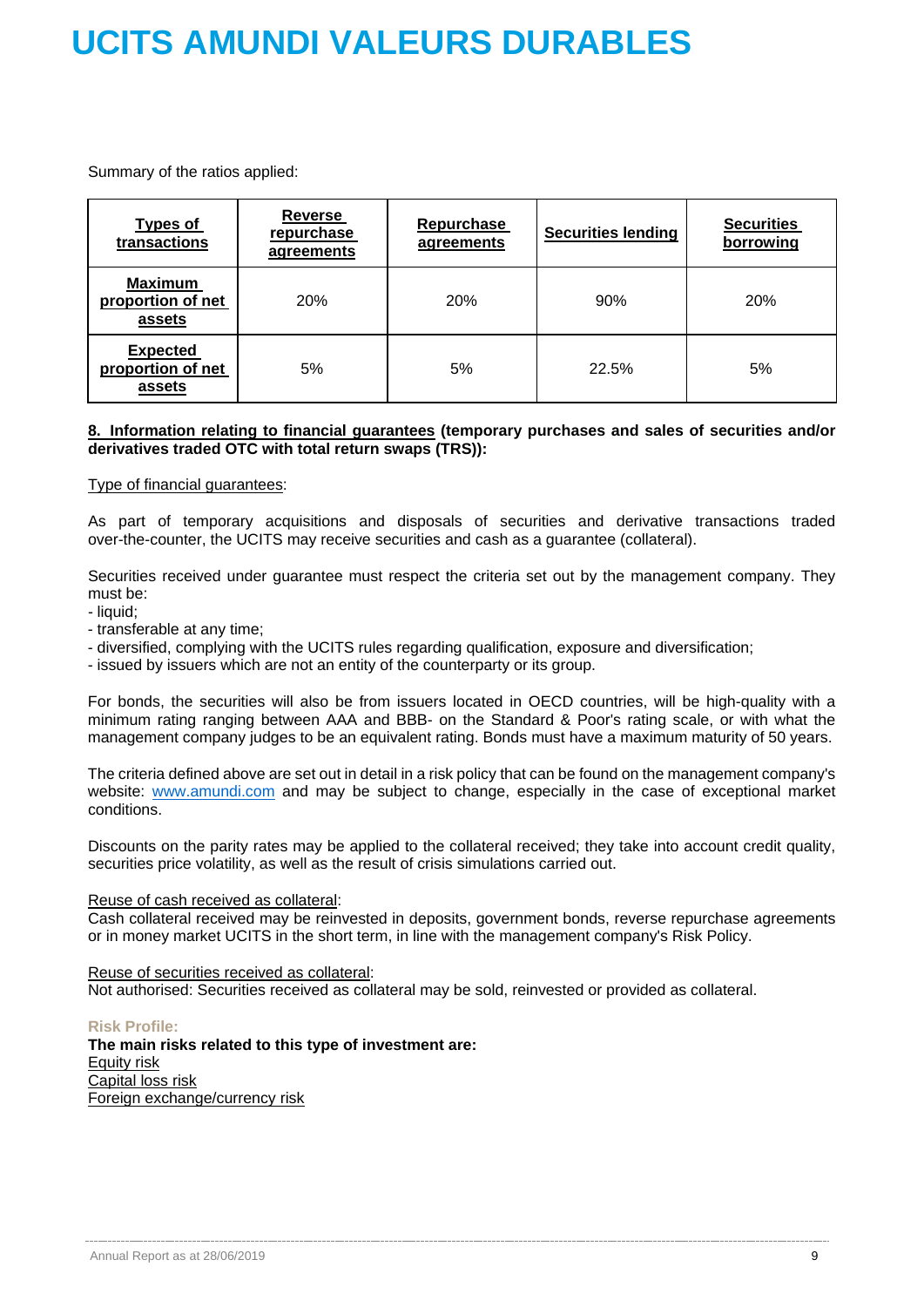**The main specific risks associated with management are:** Discretionary risk

**Other risks include:** Credit risk Interest rate risk Risk of over-exposure Liquidity risk Counterparty risk Liquidity risk linked to temporary purchases and sales of securities and/or total return swaps (TRS) Legal risk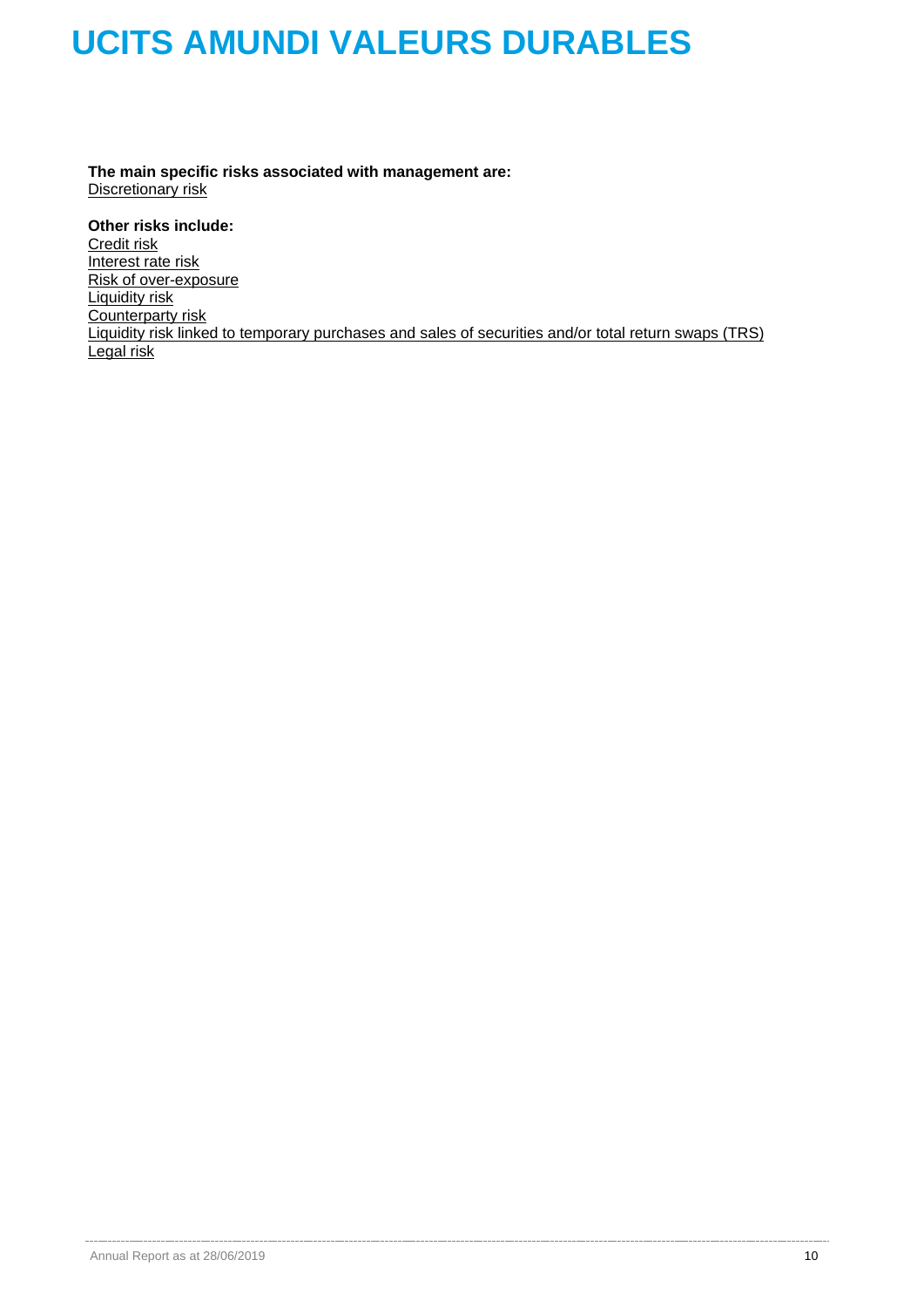## **Business report**

### July 2018

In July, investors were less risk averse, which favoured the recovery of the equity markets. The decrease in risk aversion was particularly supported by the start of trade negotiations between the European Commission and the USA, which further diminished the prospect of a trade war. Economic growth figures in the USA as well as company results remained positive for their part.

Against this backdrop, our fund posted a positive performance of + 0.88%.

The fund's positive performance was mainly supported by industry and community services companies. These included Verbund AG (+21.7% / Alternative Energies), Dassault Systèmes (+6.5% / Energy Efficiency), Kone Oyj (+7.2% / Energy Efficiency) and Veolia (+6.6% / Water and waste management).

Conversely, the fund's performance was penalised slightly by companies such as Smart Metering System (-20.0% / Energy Efficiency), Valeo (-10.3% / Energy Efficiency) and SIG (-13.8% / Energy Efficiency).

### August 2018

European equity markets closed the month in negative territory at -2.2%.

A combination of persistent concern about the potential impact of the 'trade war' waged by the USA, associated with geopolitical tensions in Turkey, led to some volatility on the markets. Firstly, trade tensions with the USA played a major role. Potential new trade tariffs imposed by the USA on China, as well as the discussions underway in Europe, further increased uncertainty on the markets. Secondly, the European stock markets were also affected by the monetary crisis in Turkey, owing to the concerns of investors about monetary and budgetary policies in a difficult geopolitical context. Finally, uncertainty both in Italy (due to the new Italian government's 2019 budget) and the United Kingdom (due to Brexit) affected the markets.

Against this backdrop, our fund posted a positive performance of + 0.13%. This performance was mainly attributable to the buoyant performance of IT companies and industrial companies, especially Dassault Systemes (+ 9.2% / Energy efficiency / France), Rockwool (+ 8.9% / Energy efficiency / Denmark) and Andritz (+ 5.1% / Alternative energy / Austria). Conversely, the fund's performance was penalised by companies belonging to the materials and public services sectors. Here we can include Johnson Matthey (-7.3% / Water and waste management / United Kingdom) and Veolia Environnement (-6.9% / Water and waste management / France) respectively.

### September 2018

In Europe, despite the 4.4% lost over the last three sessions of the month, the Italian index ended with the second strongest rise in Europe (+2.5%) thanks to an extremely strong upturn in the first three weeks of the period in question. It was only outdone by Norway and its oil companies (+3.5%). On the major markets, the CAC (+1.7%) and the FTSE (+1.7%) registered the best performances. The first was supported by its "customs tariffs" vectors, Total and its financial sector. In the United Kingdom, "raw materials" vectors made the greatest contribution. The DAX showed no change, victim of its defensive falling-back and the absence of oil companies. Volatility was also a feature of some sector performances, led by the banks (+1.5% at the end of the month after +4.7% on 21 September). In terms of sectors, oil companies (+5.2%) and basic materials (+5.6%) did the best. The sovereign sectors, inversely sensitive to the rates increase (community services, real estate) and defensives that had performed well since the end of the first quarter limited the increase. In this context, MSCI Europe posted a positive performance of 0.53%.

Against this backdrop, our fund posted a performance of -1.75%. The fund's performance was penalised by Dassault Systèmes (IT / Energy efficiency), Pennon (Community services / Water and waste management) and Renishaw (IT / Energy efficiency). Conversely the fund benefitted from good performances by Verbund (Community services / Alternative energies), Valeo (Automobile/Energy efficiency) and Acciona (Community services / Alternative energies).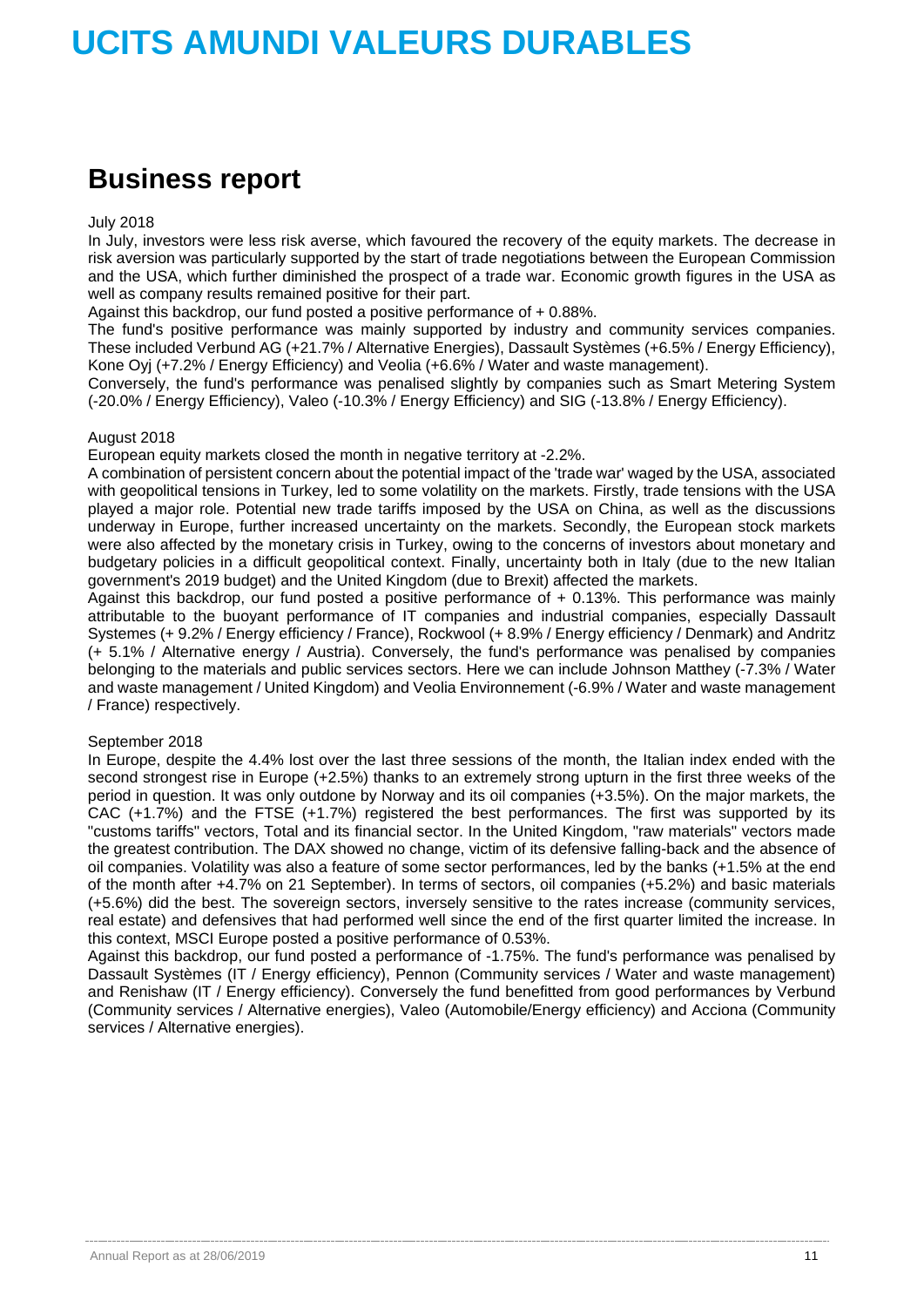### October 2018

Equity markets experienced high volatility and sector rotation in October. In Europe the political environment was no clearer than at the start of the year. The new Spanish government's swing to the left and the voluntarism of Rome and its coalition over adopting a stimulus budget did nothing to improve the atmosphere. Neither did Angela Merkel's announcement that she is stepping down from her role as leader of the CDU and will be retiring from political life at the end of her term in 2021, give the impression that the Eurozone could agree on stable governance with only a few months to go before the next European elections. Encouraging signs sent out by Michel Barnier and Theresa May at the end of the month on the progress of Brexit negotiations only had a positive effect on the pound, which rose 0.5% against the euro over the previous month and bumped back up to the level of €1.15 which it hadn't surpassed since the first six months of 2017. The euro lost 2.5% against the dollar. Figures continued to point to a slowdown in growth, apart from in Italy where GDP stalled in the third quarter. Defensive sectors such as telecoms, consumer staples and community services outperformed, in contrast to more cyclical sectors such as technology, industry and materials.

Hence it was securities such as Pennon Group, Suez, and United Utilities in Community services / Water and waste management, that contributed the most to the fund's performance, with respective performances of +5.1%, +4.1% and +3.7%.

### November 2018

Equity markets experienced high volatility in November. In Europe uncertainty around the conclusion of Brexit negotiations, the Italian deficit and macro-economic indicators unchanged in their downward trend continued to drive sector rotation. Cyclicals and oil companies continued to suffer. The latter reflected the drop of more than 20% in the price of a barrel of oil. Downward revisions of consumer growth assumptions, strong growth in production in the USA and recovery of Saudi Arabia's production contributed to downward pressure. Among the cyclicals, natural resources, paper mills and automobile were heavily impacted by profit warnings. The threat from the White House to apply customs tariffs of 25% to European vehicle imports made matters worse. Consumer staples was the exception among defensive stocks. Tobacco companies reacted badly to FDA announcements on the upcoming strengthening of regulations around mentholated cigarettes while luxury goods securities had to assimilate Richemont's downward revision of forecasts. Healthcare, community services and telecoms operators provided stability, the latter benefitting moreover from the supervisory authorities' unexpected approval of Deutsche Telekom's acquisition of the Dutch Tele2 assets. Against this backdrop, the fund posted a performance of -1.27%.

Among the biggest contributors were Scatec Solar (Alternative Energies) with a performance of +25% after Equinor acquired a 10% interest in its capital; Veolia Environnement and Ferrovial in the area of Water and waste management were also among the biggest contributors with performances of +6.5% and +5.1% respectively.

Conversely Rockwool, and to a lesser extent Legrand, in the Energy efficiency area posted negative performances due to the publication of results considered to be below expectations.

### December 2018

European equity markets corrected again in December. Contrary to previous months, and following the example of events in the USA, sector performances remained consistent with a few very rare exceptions. Materials and community services outperformed significantly. The first due to a rise in the price of iron ore and BHP's confirmation of its dividend. The second benefitted from a rise of more than 20% in the price of carbon and the relaxation of spreads in Southern Europe. Most sectors lost between 5% and 7%. The same can be said of geographical performance. Apart from the British market, which benefitted from the weak pound and the recovery of mining companies, and the Italian market, thanks to its sovereign sectors that benefitted from a tightening of its country spread, the region's major indexes ended up bunched closely together. Europe therefore continued to be arbitrated globally.

Against this backdrop, the fund posted a performance of -5.27%.

Among the best contributors were Red Electrica (Alternative Energies) posting a performance of 2.5%, Air Liquide (Energy efficiency) which rose by 1.6% and Berkeley Group (Energy efficiency) +6.9%.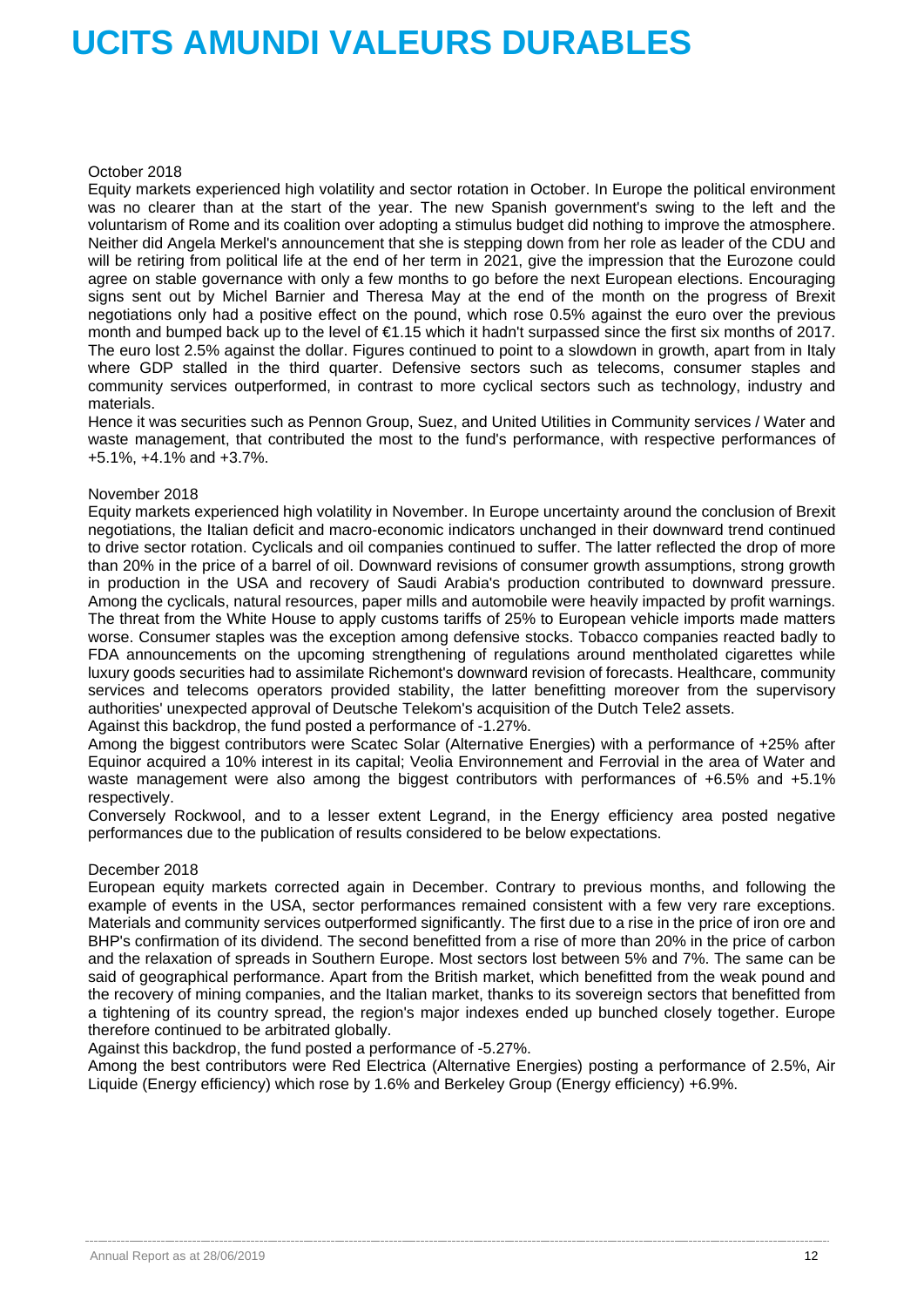By contrast Cap Gemini and Suez, in the areas of Energy efficiency and Water and waste management respectively, posted negative performances.

### January 2019

European markets experienced their greatest rise since October 2015. Nevertheless, with German industrial production at -4.7% in December and its equivalent in the Eurozone at -3.3%, European macroeconomics failed to dazzle. Germany had to come to terms with revising its 2019 growth forecast to 1% (against 1.8%). Nevertheless, no fewer than four sectors posted performances better than 10%, headed by the big cyclical and/or so-called 'trade war' sectors. The fall in the dollar and Vale's problems drove basic materials (+12.4%). The constructive atmosphere around trade negotiations between China and the USA benefitted the automobile sector (+11.6%). Distribution (+11.5%) was borne by English stakeholders and the strong resistance of the French to the 'gilets jaunes' movement. Real estate (+10.8%) managed to reach the top four, the prospect of a rates rise in Europe in 2019 appearing extremely slim. Sterling benefitted from the prospect of an extension to the Brexit negotiations. In mid-January Teresa May suffered a huge defeat when she introduced the agreement negotiated with the EU to the House of Commons at the end of 2018. A few days later, parliament rejected the option of a no-deal Brexit. Teresa May now has a mandate to renegotiate the agreement, especially the Irish 'backstop'. A renegotiation that Brussels officially excluded...

Against this backdrop, the fund posted a performance of 7.68%.

Among the best contributors were the three companies in the area of water and waste management: Pennon group recorded a performance of 15.2%, with DS Smith increasing by 15.7% and Ferrovial by 10.6%.

### February 2019

In Europe, country performances were relatively homogeneous. With the exception of Spain, where several publication misadventures increased the pressure, major continental markets took between 3% (DAX) and 5% (CAC). The UK FTSE (+2.3%) suffered from appreciation of the pound (+1.8% vs the euro) and the ups-and-downs of the Brexit negotiations within the English [sic] political microcosm and with Brussels. The possibility of a no-deal Brexit has become much less likely. As to the sectors, defensives inversely sensitive to interest rates underperformed significantly. Real estate finished in the red; community services and telecoms close to balancing. The 'yield' issue has often played a more important negative role here than forecast revisions. Wherever doubts emerge as to its sustainability, there have been severe penalties. With regard to cyclicals, only the automobile sector continued downwards, crippled by a number of results warnings associated with the severe slowdown seen in the fourth quarter of 2018 and a difficult start to 2019. On the other hand, technology and cyclicals continued to grow like the banks, particularly in the south, which benefitted from Benoit Coeuré's remarks on new LTRO and Fitch maintaining its rating unchanged on the Italian sovereign debt.

Against this backdrop, the fund posted a performance of 3.62%.

Among the best contributors were three companies in the area of energy efficiency: Dassault systèmes, Legrand and Cap Gemini, posting performances respectively of +17.4%, +12.1% and +9%.

### March 2019

In Europe, after a month of ups and downs, the Europe MSCI finally reached 2.03% after assimilating more pessimistic growth indications than expected from the ECB at the start of the period. Unlike the previous two months, this time defensives fared better, and not only those that are inversely sensitive to interest rates, benefitting from the downward shift of the rates curve. While telecoms and real estate rose by close to 5%, consumer goods and food & beverage also posted similar performances. The situation was more varied with cyclicals: basic materials outperformed, with mining companies quoted in London benefitting from the weak pound. In contrast the automobile sector continued its downward trend, as in February, still crippled by the publication of disappointing results and negative signals from the Chinese market. The same negative findings applied to media and transport; these sectors were also battered by several resounding warnings and the continued fall in the price of a barrel.

Against this backdrop, the fund posted a performance of 0.07%.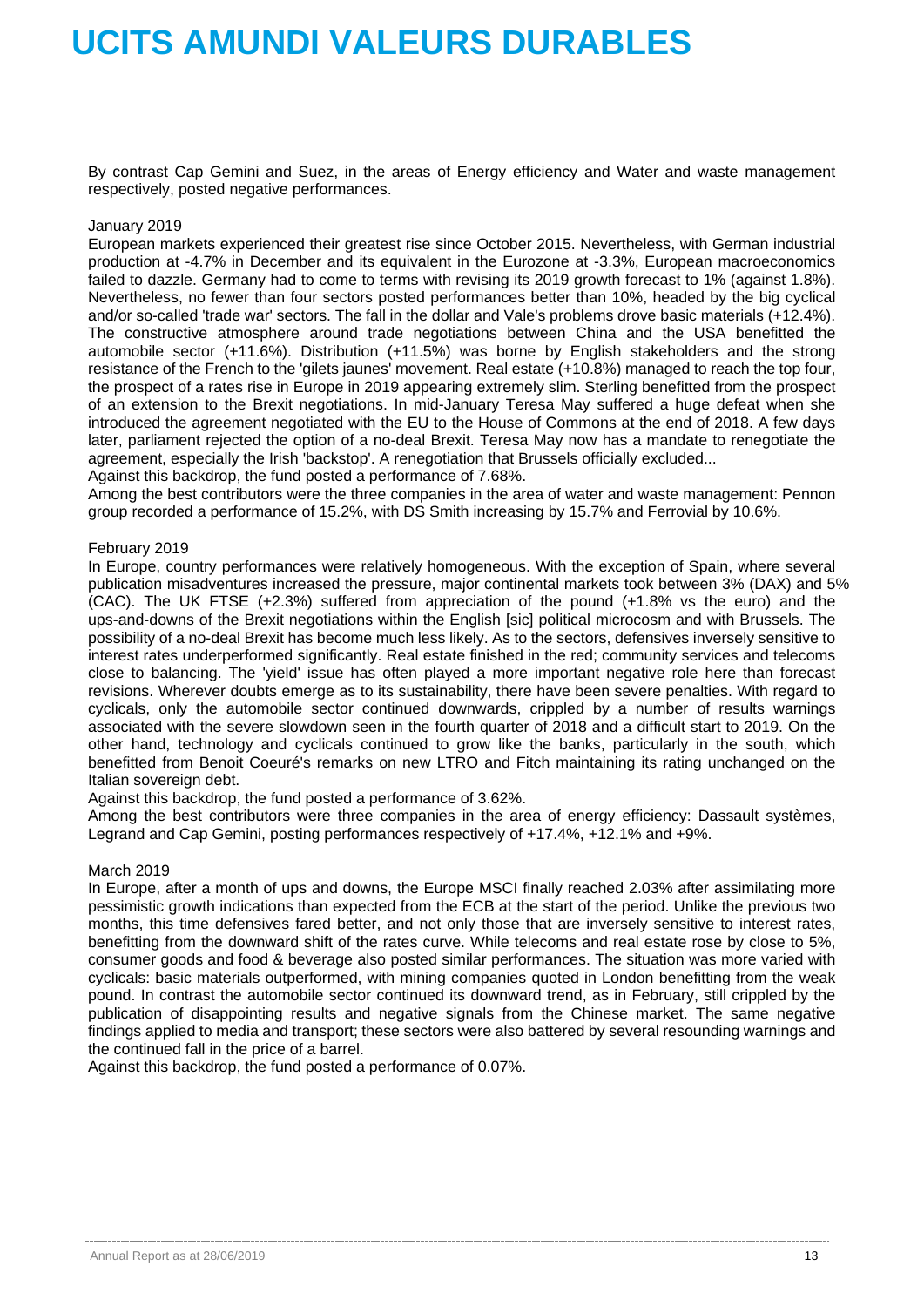Among the best contributors were Acciona and Covivio, in the area of Alternative energy, and Kone, in the area of energy efficiency.

In contrast Hochtief (Energy efficiency), Andritz (Alternative energy and clean technologies) and Smart Metering Systems (Energy efficiency) penalised performance.

### April 2019

On the equity markets, the rise was very similar across developed markets. Rotation had a big effect on both sides of the Atlantic, favouring cyclical securities to the detriment of defensives.

In Europe the automobile and banking sectors posted the best sector performances. Rotation and better quarterly results than expected sustained the movement. In contrast healthcare finished in last place. Against this backdrop, the fund posted a performance of 3.94%.

Among the best contributors to this performance were Siemens, ASML, Kone and ABB in the area of energy efficiency.

### May 2019

The European market held up relatively better compared to other global markets (-4.9% for the MSCI Europe). The European election results and Teresa May's resignation nevertheless complicated the scenario. Firstly by weakening the coalition government in Germany, then by giving Matteo Salvini, his League and their campaign promises a historic win in Italy and finally by causing the spectre of a hard Brexit to reappear in the UK. At any rate, the pound did change in this sense, which explained the solid resistance of the FTSE 100 (-2.9%) and the weakness of the MIB30 (-7.6%) and its sovereign vectors.

Sector performances were distributed around these two axes: the trade war/growth slowdown issue and the sharp downturn of long rates. The first affected the cyclical sectors (auto, materials, industrial) at the head of the downturn. The second did the same to the banks. The defensives could only influence the movement: real estate, community services and, to a lesser extent, telecoms benefitted from declining rates. Food and beverages came out best, thanks to the solid resistance of the sector's heavyweights, Diageo and Nestlé. Against this backdrop, the fund posted a performance of -4.41%.

Among the best contributors to this performance were companies in the area of Renewable energies and clean technologies (Falck Renewables +17.5%), Energy efficiency (CA Immob Anlagen +8.5% and Alstom +4.3%) and in the area of Water and waste management (Veolia Environnement +2.9% and Red Electrica +2.9%)

### June 2019

In Europe, the main eurozone markets outperformed: the CAC grew by 6.8% and the DAX by 5.7%. Mario Draghi's helpful message benefitted the Italian MIB (+7.6%) and its banks. As to sectors, the pro-trade cyclical bias was pronounced. Basic materials, chemicals, industrial goods and services, as well as automobile all grew from 7% to 9.5%. Technology was close behind, due to the recovery in semi-conductors and software & IT services, Cap Gemini's offer for Altran helped. With the exception of healthcare, which benefitted from Bayer's increase in reaction to activist Elliott's holding in the capital, defensives have underperformed. Just like the banks, penalised by their sensitivity to the downturn in long rates. Nevertheless, real estate didn't benefit; it was the only sector to end the month in the red, victim of the corrections on German vectors after the decision to introduce a freeze on rents in Berlin.

Against this backdrop, the fund posted a performance of 4.26%.

Among the best contributors to this performance were companies in the area of Renewable energies and clean technologies (SVENSKA CELLULOSA AB +11.5%), Energy efficiency (Delphi Automotive +23.5% and Air Liquide +10.3%) and in the area of Water and waste management (Linde PLC +8.84% and Johnson Matthey PLC +8.46%).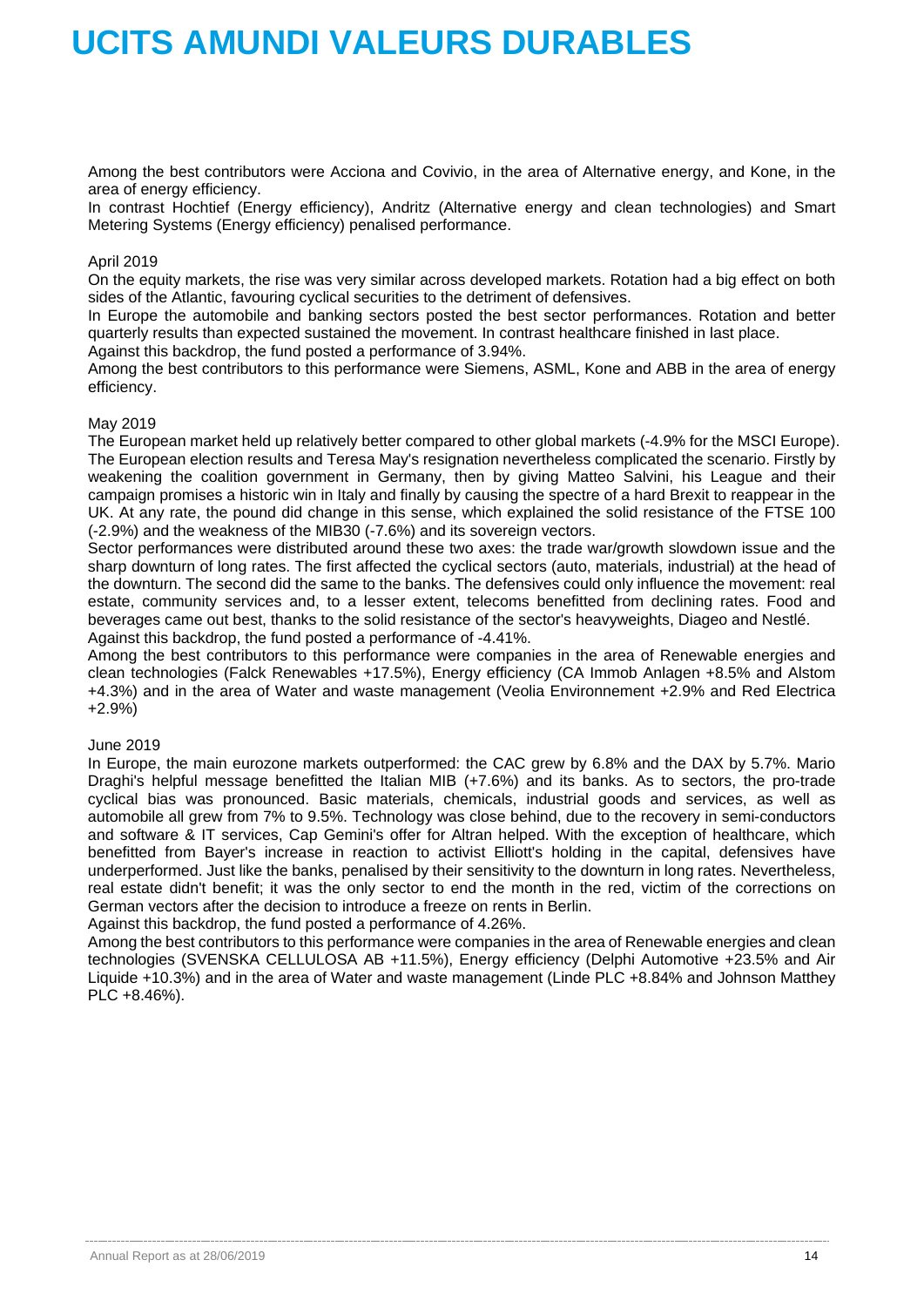During the period under review, performance of each of the units in the AMUNDI VALEURS DURABLES portfolio was:

- Z-C units in EUR: 1.85%,
- I-C units in EUR: 1.50%,
- RETRAITE-C units in EUR: 1.69%,
- R-C/D units in EUR: 1.47%,
- Z-D units in EUR: 1.85%,
- OR-D units in EUR: 2.21%,
- P-C/D units in EUR: 1.10%,
- O-C/D units in EUR: 2.21%.

*Past performances are not a reliable indicator of future performances.*

### **Main movements in the portfolio over the financial year**

| <b>Securities</b>            | <b>Movements ("Accounting Currency")</b> |                  |  |  |
|------------------------------|------------------------------------------|------------------|--|--|
|                              | <b>Acquisitions</b>                      | <b>Transfers</b> |  |  |
| AMUNDI SERENITE PEA IC Units | 79,999,576.50                            | 80,528,788.82    |  |  |
| TE CONNECTIVITY LTD          | 6,633,995.42                             | 25,539,470.57    |  |  |
| NOVOZYMES B                  | 30,899,440.32                            | 0.00             |  |  |
| SIEMENS AG-REG               | 30,398,717.24                            | 0.00             |  |  |
| VINCI (EX SGE)               | 5,498,222.58                             | 23,736,000.57    |  |  |
| LINDE PLC                    | 29,124,523.81                            | 0.00             |  |  |
| ABB LTD                      | 24,907,544.55                            | 1,093,258.02     |  |  |
| <b>RENISHAW P.L.C.</b>       | 9,964,531.24                             | 14,764,814.72    |  |  |
| ASML HOLDING NV              | 18,905,000.47                            | 5,512,474.88     |  |  |
| ATLANTICA YIELD PLC          | 10,885,771.27                            | 12,223,713.77    |  |  |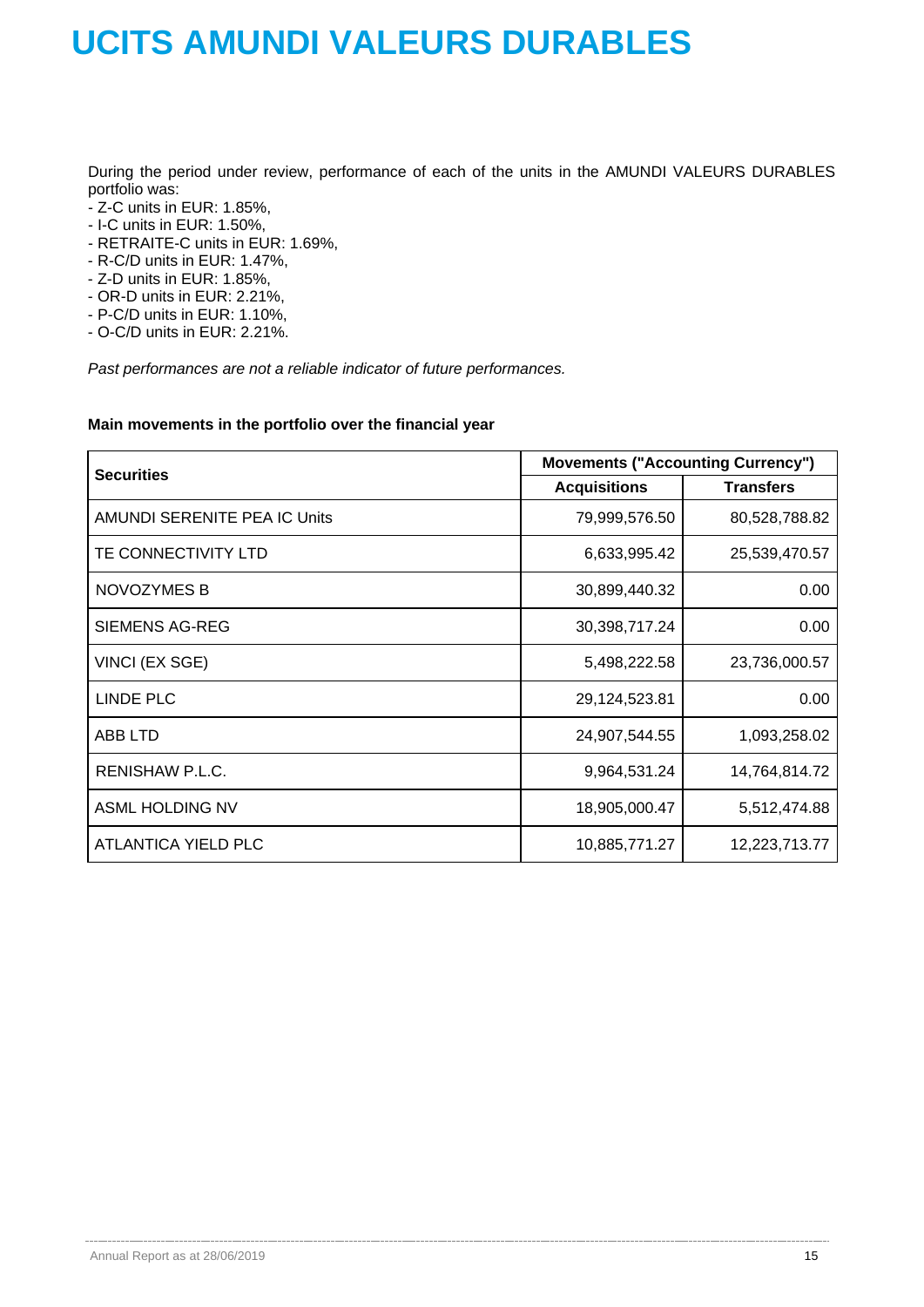## **Efficient portfolio management techniques and derivative financial instruments**

**a) Exposure obtained through efficient portfolio management techniques and derivative financial instruments**

- Exposure obtained through efficient management techniques: **83,329,100.24** 
	- o **Securities lending: 83,329,100.24**
	- o **Securities borrowing:**
	- o **Reverse repos:**
	- o **Repurchase agreements:**
- Exposure of underlyings achieved through derivative financial instruments: **36,802,817.33** 
	- o **Forward exchange contracts:**
	- o **Futures: 36,802,817.33**
	- o **Options:**
	- o **Swap:**

### **b) Identity of the counterparty(ies) to the efficient portfolio management techniques and derivative financial instruments**

| <b>Efficient management techniques</b>                 | Financial derivative instruments (*) |
|--------------------------------------------------------|--------------------------------------|
| JP MORGAN SECURITIES PLC                               |                                      |
| MORGAN STANLEY & CO INTL LONDRES                       |                                      |
| UBS EUROPE SE                                          |                                      |
| SOCIETE GENERALE PAR                                   |                                      |
| <b>NATIXIS</b>                                         |                                      |
| <b>BOFA SECURITIES EUROPE SA</b>                       |                                      |
| UNICREDIT BANK AG (HYPOVEREINSBANK)<br><b>MUENCHEN</b> |                                      |
| <b>CREDIT AGRICOLE CIB</b>                             |                                      |

(\*) Except listed derivatives.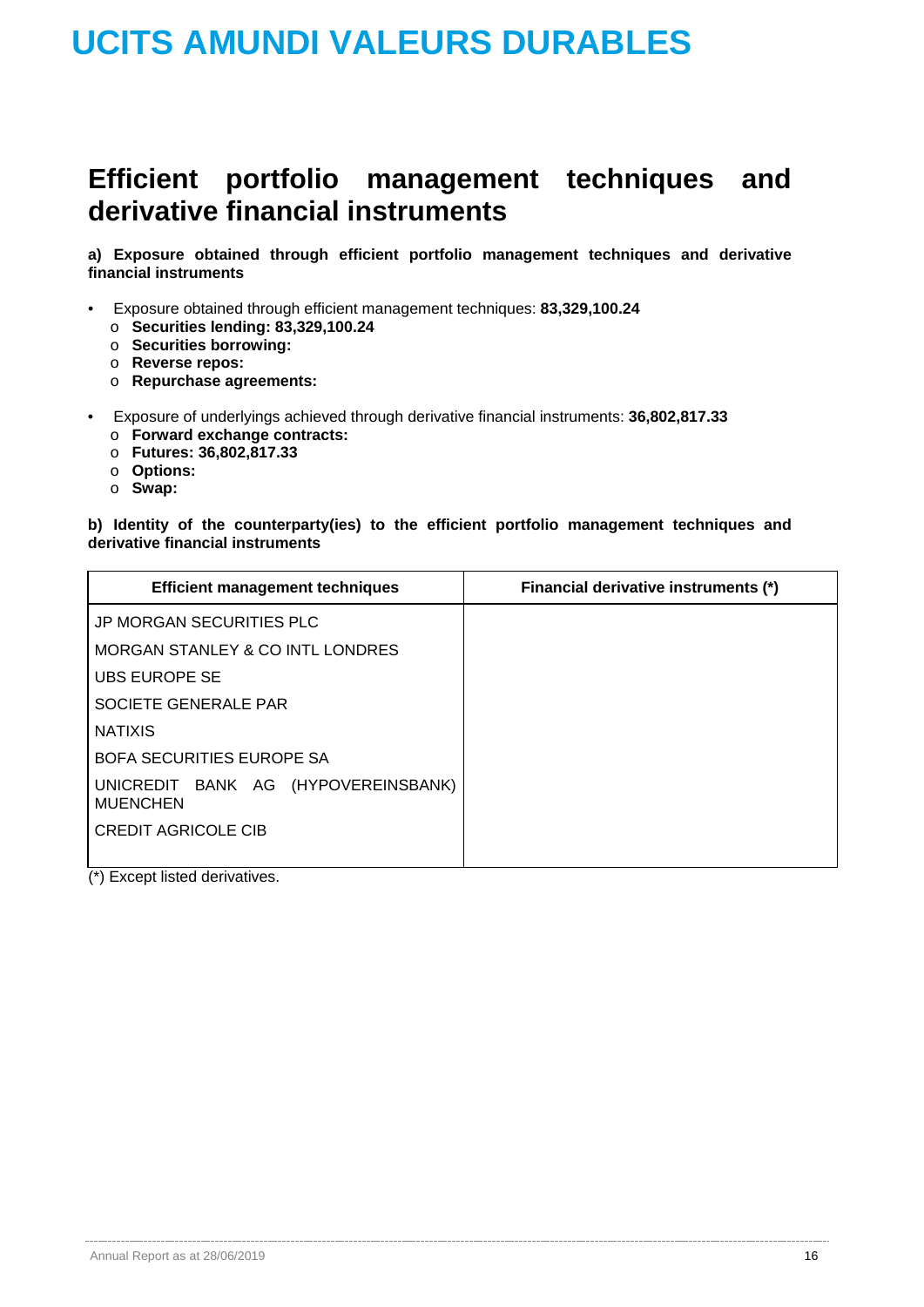### **c) Financial guarantees received by the UCITS in order to reduce counterparty risk**

| <b>Types of instruments</b>             | Amount in portfolio currency |
|-----------------------------------------|------------------------------|
| <b>Efficient management techniques</b>  |                              |
| . Term deposits                         |                              |
| . Equities                              | 33,185,987.61                |
| . Bonds                                 |                              |
| . UCITS                                 |                              |
| . Cash (**)                             | 59,293,308.75                |
|                                         |                              |
| <b>Total</b>                            | 92,479,296.36                |
|                                         |                              |
| <b>Financial derivative instruments</b> |                              |
| . Term deposits                         |                              |
| . Equities                              |                              |
| . Bonds                                 |                              |
| . UCITS                                 |                              |
| . Cash                                  |                              |
|                                         |                              |
| <b>Total</b>                            |                              |
|                                         |                              |

(\*\*) The Cash account also includes liquidity resulting from repurchase transactions.

### **d) Income and operating expenses related to effective management techniques**

| Income and operating expenses      | Amount in portfolio currency |
|------------------------------------|------------------------------|
| . Income $(***)$                   | 592,056.62                   |
| . Other income                     |                              |
| <b>Total income</b>                | 592,056.62                   |
| . Direct operating expenses (****) | 300,288.47                   |
| . Indirect operating expenses      |                              |
| . Other costs                      |                              |
| <b>Total costs</b>                 | 300,288.47                   |

(\*\*\*) Income received on lending and reverse repurchase.

(\*\*\*\*) Of which EUR 291,746.63 retroceded to Amundi Intermédiation and/or the Financial Manager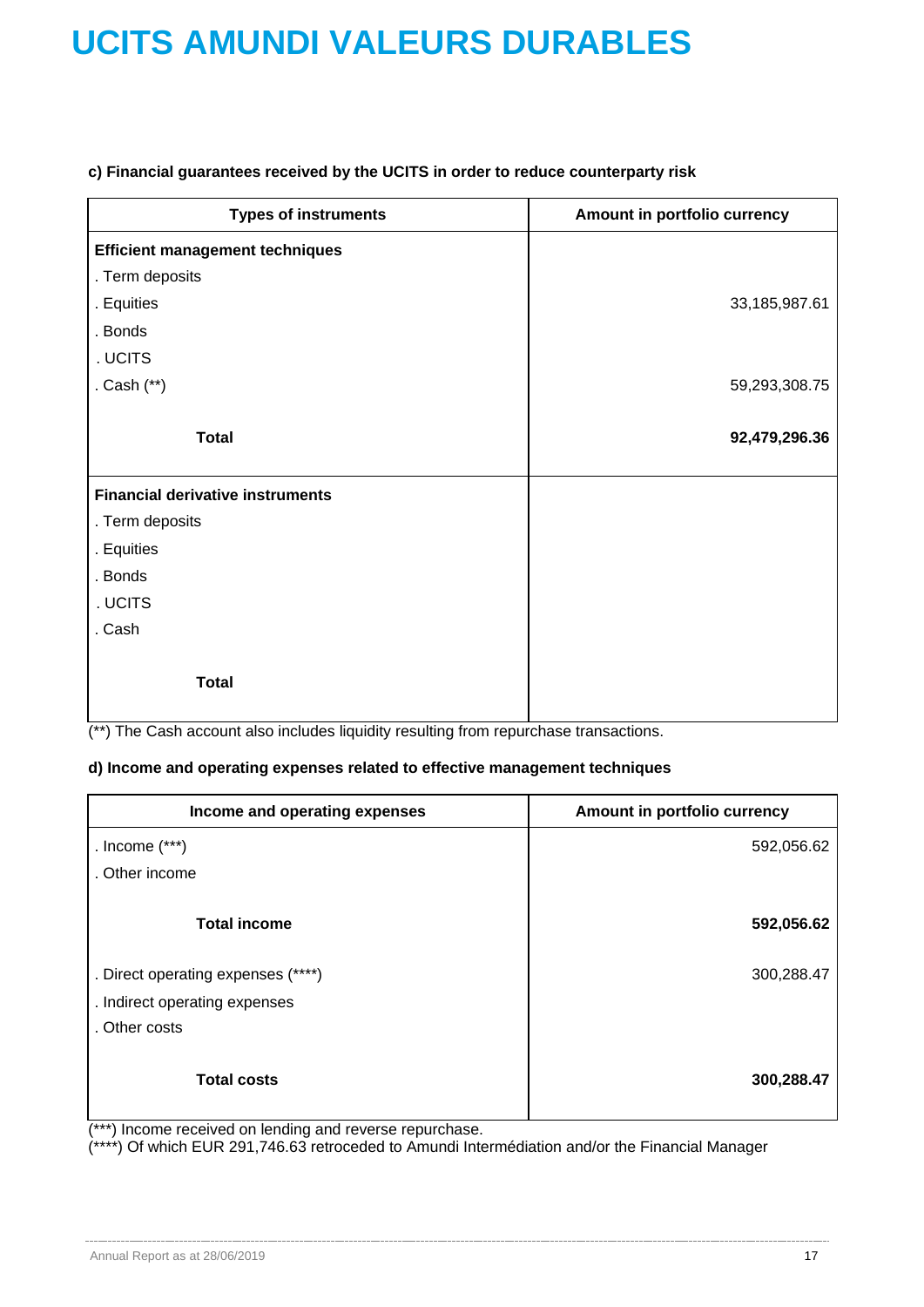## **Transparency of financing operations on securities and the reuse of financial instruments – SFTR regulations – in UCI accounting currency (EUR)**

|  |  | <b>Securities</b><br>lendina | <b>Securities</b><br>borrowing | Repurchase<br>agreement | Reverse<br>repurchase<br>agreement | <b>TRS</b> |
|--|--|------------------------------|--------------------------------|-------------------------|------------------------------------|------------|
|--|--|------------------------------|--------------------------------|-------------------------|------------------------------------|------------|

### **a) Securities and commodities loaned**

| Amount            | 83,329,100.24 |  |  |
|-------------------|---------------|--|--|
| ∣% of net assets* | 8.41%         |  |  |

*\*% excluding cash and cash equivalent*

### **b) Assets committed for each type of operation for the financing of securities and TRS given as an absolute value**

| Amount          | 83,329,100.24 |  |  |
|-----------------|---------------|--|--|
| % of net assets | 8.15%         |  |  |

### **c) Ten main issuers of guarantees received (excluding cash) for all types of financing operations**

| <b>NESTLE SA</b><br><b>SWITZERLAND</b>                                                                                             | 7,705,898.95 |  |  |
|------------------------------------------------------------------------------------------------------------------------------------|--------------|--|--|
| <b>ESSILOR</b><br>INTERNATIONAL-<br>COMPAGNIE GENERALE<br>D'OPTIQUE-<br><b>FRANCE</b>                                              | 6,767,840.25 |  |  |
| IBM - INTERNATIONAL<br><b>BUSINESS</b><br><b>MACHINES</b><br><b>CORP</b><br><b>UNITED</b><br><b>STATES</b><br>OF<br><b>AMERICA</b> | 6,708,881.02 |  |  |
| <b>GROUPE DANONE</b><br><b>FRANCE</b>                                                                                              | 4,298,799.00 |  |  |
| <b>GROUPE</b><br><b>EUROTUNNEL</b><br><b>SA</b><br><b>FRANCE</b>                                                                   | 4,116,449.86 |  |  |
| <b>DE</b><br><b>ENERGIAS</b><br>PORTUGAL - EDP<br><b>PORTUGAL</b>                                                                  | 1,477,498.20 |  |  |
| <b>MERCIALYS SA</b><br><b>FRANCE</b>                                                                                               | 1,010,499.57 |  |  |
| <b>TOTAL</b><br><b>FRANCE</b>                                                                                                      | 913,558.50   |  |  |
| <b>VIVENDI</b><br><b>VIVENDI</b><br>EX<br><b>UNIVERSAL</b><br><b>FRANCE</b>                                                        | 186,562.26   |  |  |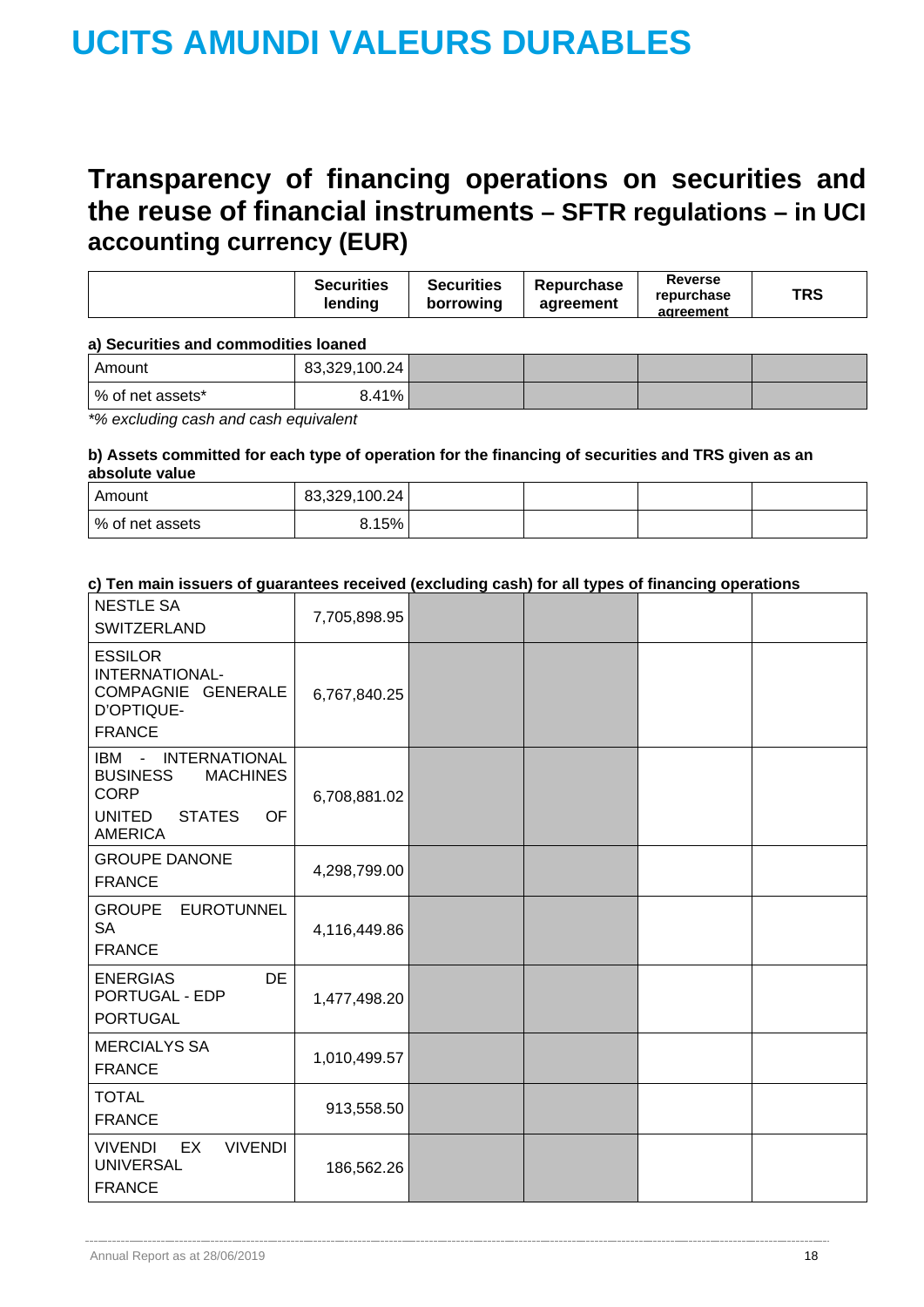|  | <b>Securities</b><br>lendina | <b>Securities</b><br>borrowing | Repurchase<br>agreement | Reverse<br>repurchase<br>agreement | TRS |
|--|------------------------------|--------------------------------|-------------------------|------------------------------------|-----|
|--|------------------------------|--------------------------------|-------------------------|------------------------------------|-----|

### **d) 10 main counterparties as an absolute value of assets and liabilities without compensation**

| <b>SECURITIES</b><br><b>BOFA</b><br><b>EUROPE SA</b><br><b>FRANCE</b>                           | 34,258,792.95 |  |  |
|-------------------------------------------------------------------------------------------------|---------------|--|--|
| <b>NATIXIS</b><br><b>FRANCE</b>                                                                 | 17,038,719.83 |  |  |
| <b>UNICREDIT</b><br>AG<br><b>BANK</b><br>(HYPOVEREINSBANK)<br><b>MUENCHEN</b><br><b>GERMANY</b> | 10,027,630.00 |  |  |
| <b>SOCIETE GENERALE</b><br><b>FRANCE</b>                                                        | 9,697,050.00  |  |  |
| <b>UBS EUROPE SE</b><br><b>GERMANY</b>                                                          | 9,440,000.00  |  |  |
| <b>JP MORGAN SECURITIES</b><br><b>LONDRES</b><br>UNITED KINGDOM                                 | 1,353,142.36  |  |  |
| <b>CREDIT AGRICOLE CIB</b><br><b>FRANCE</b>                                                     | 888,300.00    |  |  |
| <b>MORGAN STANLEY &amp; CO</b><br><b>INTL LONDRES</b><br>UNITED KINGDOM                         | 625,465.10    |  |  |

### **e) Type and quality of guarantees (collateral)**

| <b>Type</b>                        |               |  |  |
|------------------------------------|---------------|--|--|
| - Equities                         | 33,185,987.61 |  |  |
| - Bonds                            |               |  |  |
| - UCIs                             |               |  |  |
| - Transferable debt<br>instruments |               |  |  |
| - Cash                             | 59,293,308.75 |  |  |
| Rating                             |               |  |  |
| <b>Guarantee currency</b>          |               |  |  |
| - US DOLLAR                        | 6,853,802.38  |  |  |
| - EURO                             | 77,919,595.03 |  |  |
| - SWISS FRANC                      | 7,705,898.95  |  |  |

### **f) Settlement and compensation of agreements**

| Triparties           |  | $\lambda$ |  |
|----------------------|--|-----------|--|
| Central counterparty |  |           |  |
| Bilateral            |  | $\lambda$ |  |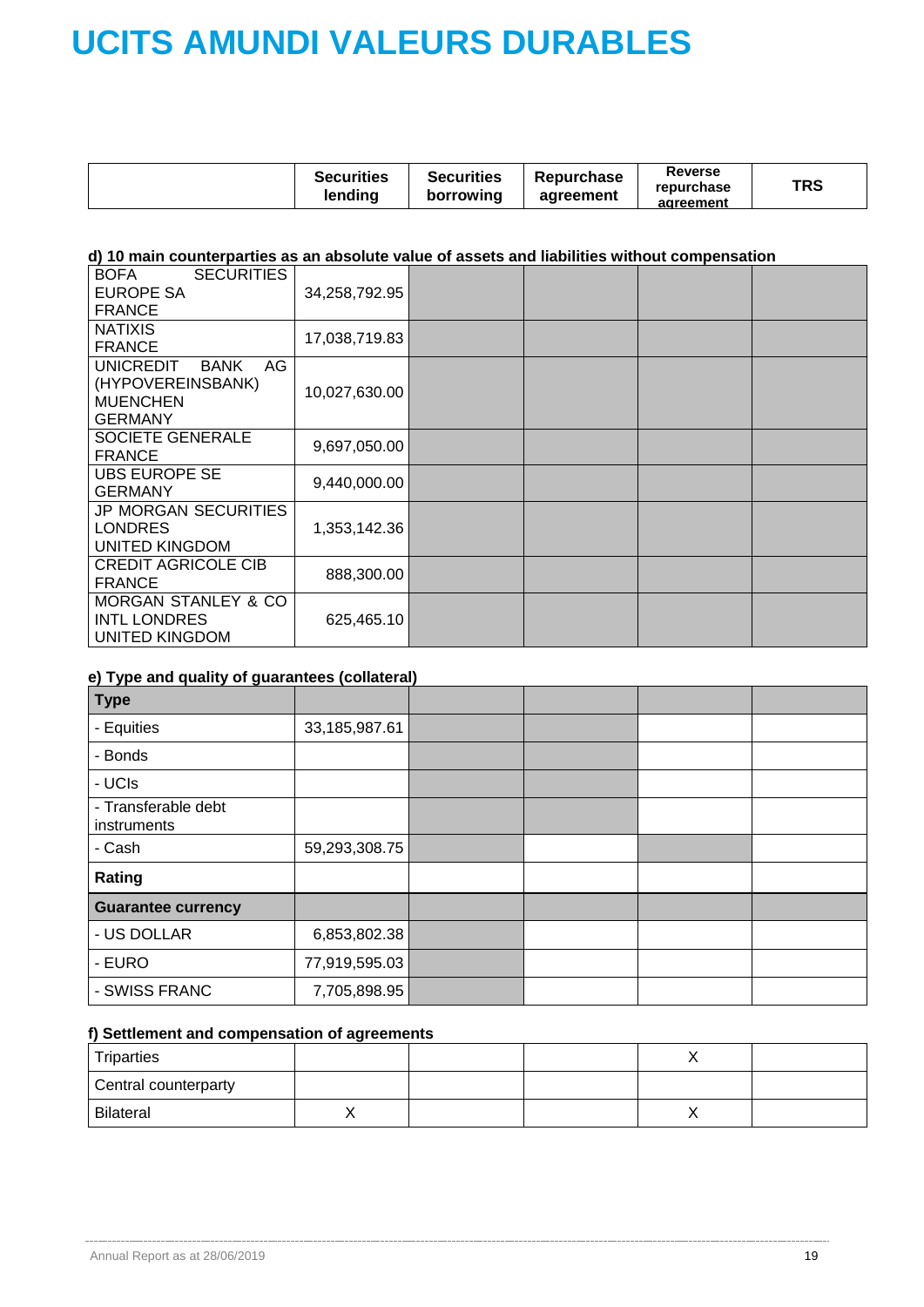|  | <b>Securities</b><br>lending | <b>Securities</b><br>borrowing | Repurchase<br>agreement | Reverse<br>repurchase<br>agreement | TRS |
|--|------------------------------|--------------------------------|-------------------------|------------------------------------|-----|
|--|------------------------------|--------------------------------|-------------------------|------------------------------------|-----|

### **g) Expiry of the guarantee broken down by tranches**

| Less than 1 day    |               |  |  |
|--------------------|---------------|--|--|
| 1 day to 1 week    |               |  |  |
| 1 week to 1 month  |               |  |  |
| 1 to 3 months      |               |  |  |
| 3 months to 1 year |               |  |  |
| Over 1 year        |               |  |  |
| Open               | 33,185,987.61 |  |  |

### **h) Expiry of operations for the financing of securities and TRS broken down by tranches**

| Less than 1 day    |               |  |  |
|--------------------|---------------|--|--|
| 1 day to 1 week    | 393,151.98    |  |  |
| 1 week to 1 month  | 9,697,050.00  |  |  |
| 1 to 3 months      |               |  |  |
| 3 months to 1 year |               |  |  |
| Over 1 year        |               |  |  |
| Open               | 73,238,898.26 |  |  |

### **i) Data on the reuse of guarantees**

| Maximum amount (%)                                                              |  |  |  |
|---------------------------------------------------------------------------------|--|--|--|
| Amount used (%)                                                                 |  |  |  |
| Income for the UCI<br>following the reinvestment<br>of cash guarantees in euros |  |  |  |

### **j) Data on the holding of collateral received by the UCI**

| <sup>1</sup> Caceis Bank |               |  |  |
|--------------------------|---------------|--|--|
| Securities               | 33,185,987.61 |  |  |
| Cash                     | 59,293,308.75 |  |  |

### **k) Data on the holding of collateral supplied by the UCI**

| Securities |  |  |  |
|------------|--|--|--|
| Cash       |  |  |  |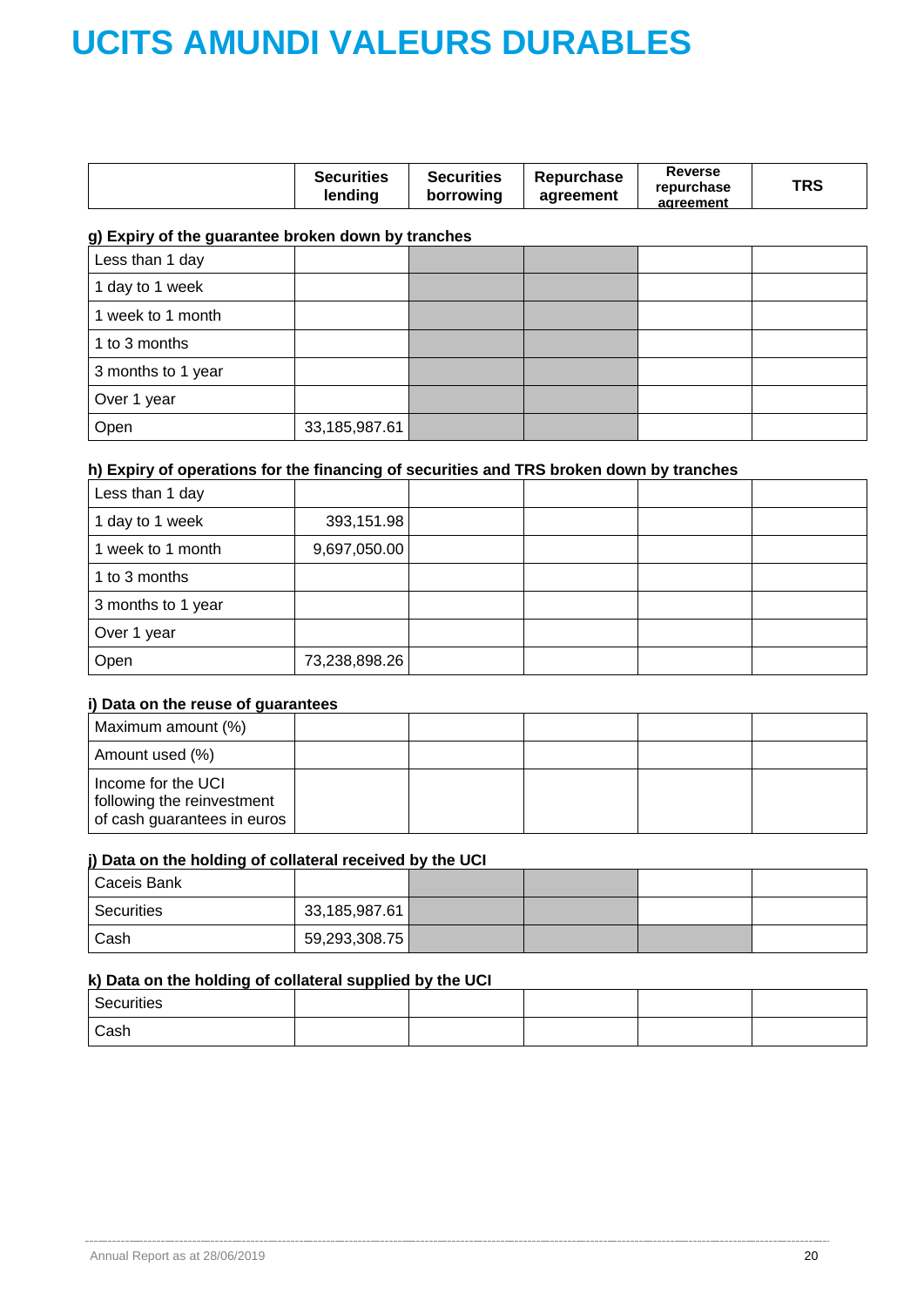|  | <b>Securities</b><br>lendina | <b>Securities</b><br>borrowing | <b>Repurchase</b><br>agreement | Reverse<br>repurchase<br>agreement | TRS |
|--|------------------------------|--------------------------------|--------------------------------|------------------------------------|-----|
|--|------------------------------|--------------------------------|--------------------------------|------------------------------------|-----|

### **l) Data on the income and costs breakdown**

| <b>Income</b>   |            |  |  |
|-----------------|------------|--|--|
| - UCIs          | 592,056.62 |  |  |
| - Manager       |            |  |  |
| - Third parties |            |  |  |
| <b>Costs</b>    |            |  |  |
| - UCIs          | 300,288.47 |  |  |
| - Manager       |            |  |  |
| - Third parties |            |  |  |

### **e) Data on the type and quality of collateral**

Amundi Asset Management takes care to only accept securities with a high credit quality and seeks to increase the value of its guarantees by applying discounts on the valuation of the securities received. This measure is regularly reviewed and updated.

### **i) Data on the reuse of collateral**

"The regulations applicable to UCITS prohibit the reuse of guarantees received in securities.

Guarantees received in cash are reinvested in the following five areas:

o short term monetary UCITS (as defined by the ESMA in its guidelines on listed funds and other issues relating to UCITS)

- o Deposit
- o High quality long-term State securities
- o High quality short-term State securities
- o Reverse repurchase agreements"

The maximum amount for reuse is 0% for securities and 100% of the amount received for cash.

The amount used is 0% for securities and 100% for cash received.

k) Data on the holding of collateral supplied by the UCI

Amundi Asset Management seeks to work with a low number of depositories, selected to ensure the proper custody of securities received and cash.

### **l) Data on the income and costs breakdown**

As part of the securities-lending and repurchase-agreement transactions, Amundi Asset Management has entrusted Amundi Intermédiation to take the following action, acting on behalf of the UCITS of the Amundi Group: selecting counterparties, requesting the implementation of market agreements, checking the counterparty risk, performing the qualitative and quantitative monitoring of collateralisation (dispersion checks, ratings and liquid assets), pensions and securities lending. The income arising from these transactions is returned to the UCITS. These transactions incur costs which are borne by the UCITS. Invoicing by Amundi Intermédiation may not exceed 50% of the income generated by these transactions.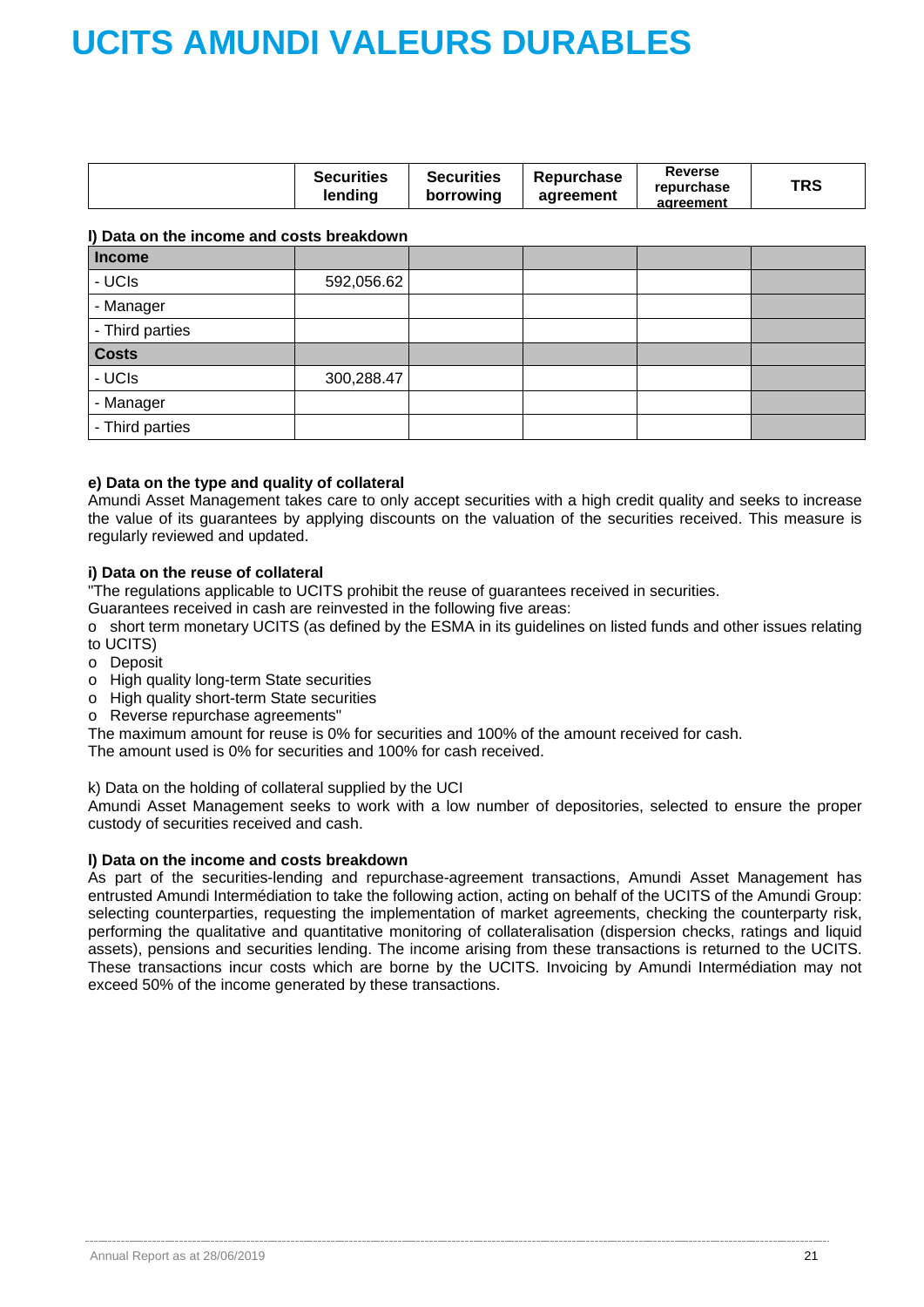## **Life of the UCI over the financial year in review**

17 April 2019 Addition - Investment strategy: - Legal risk: the use of temporary acquisitions and disposals of securities and/or total return swaps (TRS) may incur a legal risk, especially in relation to the contracts.

17 April 2019 Addition - Investment strategy: - Liquidity risk linked to temporary purchases and sales of securities and/or total return swaps (TRS) The UCITS may be exposed to trading difficulties or the temporary impossibility of trading for certain securities in which the UCITS invests or those received under guarantee, in the event of the defaulting of a counterparty in temporary security purchase and sale transactions and/or total return swaps (TRS).

17 April 2019 Addition - Investment strategy: - Counterparty risk: The UCITS uses temporary acquisitions and sales transactions for OTC securities and/or derivatives, including total return swaps. These transactions, entered into with a counterparty, expose the UCITS to a risk of default and/or failure to execute the exchange contract by the counterparty, which could have a significant impact on the UCITS' net asset value. The risk may not be covered, if it occurs, by the financial guarantees given.

17 April 2019 - Addition - Subscription and redemption conditions: The orders are executed as per the table below:

17 April 2019 - Addition - Subscription and redemption conditions: table (0.0) D

17 April 2019 - Addition - Subscription and redemption conditions: table (1.0) D

17 April 2019 - Addition - Subscription and redemption conditions: table (2.0) D: day of setting selling price

17 April 2019 - Addition - Subscription and redemption conditions: table (3.0) working D+1

17 April 2019 - Addition - Subscription and redemption conditions: table (4.0) working D+3

17 April 2019 - Addition - Subscription and redemption conditions: table (5.0) working D+3

17 April 2019 - Addition - Subscription and redemption conditions: table (0.1) Centralisation of subscription orders before 12:00 pm 1

17 April 2019 - Addition - Subscription and redemption conditions: table (1.1) Centralisation of subscription orders before 12:00 pm 1

17 April 2019 - Addition - Subscription and redemption conditions: table (2.1) Execution of orders on D at latest

17 April 2019 - Addition - Subscription and redemption conditions: table (3.1) D Publication of selling price

17 April 2019 - Addition - Subscription and redemption conditions: table (4.1) Settling subscriptions

17 April 2019 - Addition - Subscription and redemption conditions: table (5.1) Settling subscriptions

17 April 2019 - Addition - Subscription and redemption conditions: 1 Unless a specific deadline is agreed with your financial institution.

17 April 2019 Amendment VIII - REMUNERATION Date of update to prospectus: 17 April 2019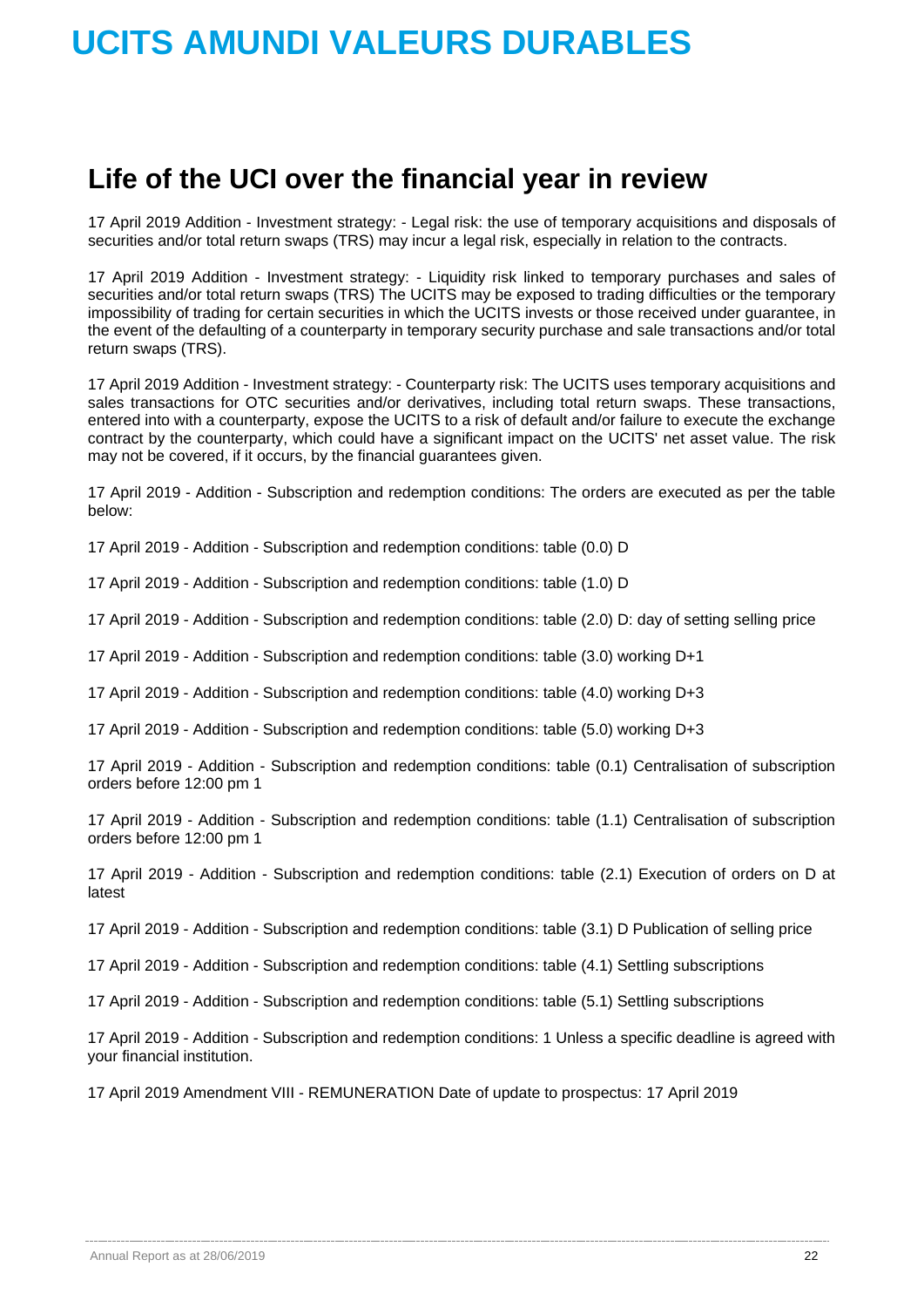## **Specific information**

### **Voting rights**

The exercising of voting rights attached to the securities listed in the UCI's assets and the decision to contribute securities are set out in the UCI regulations.

### **Group funds and instruments**

In order to become familiar with the information on financial instruments held in the portfolio that are issued by the Management Company or by the entities in its group, please see the sections in the annual accounts:

• Other information

• Financial instruments held, issued and/or managed by the group.

### **Calculation of the overall risk**

• Method used to calculate liabilities

Futures contracts are recorded at their market value as off-balance sheet liabilities on the basis of their settlement price. Options are converted into the underlying equivalent. Interest rate swaps made on over-the-counter markets are valued on the basis of their nominal value, plus or less any corresponding valuation differential.

• Calculation method of the global risk: The UCI uses the commitment approach to calculate the overall risk of the UCI on financial agreements.

• Leverage effect – Fund for which the risk calculation method is applied Indicative degree of leverage: 3.57%.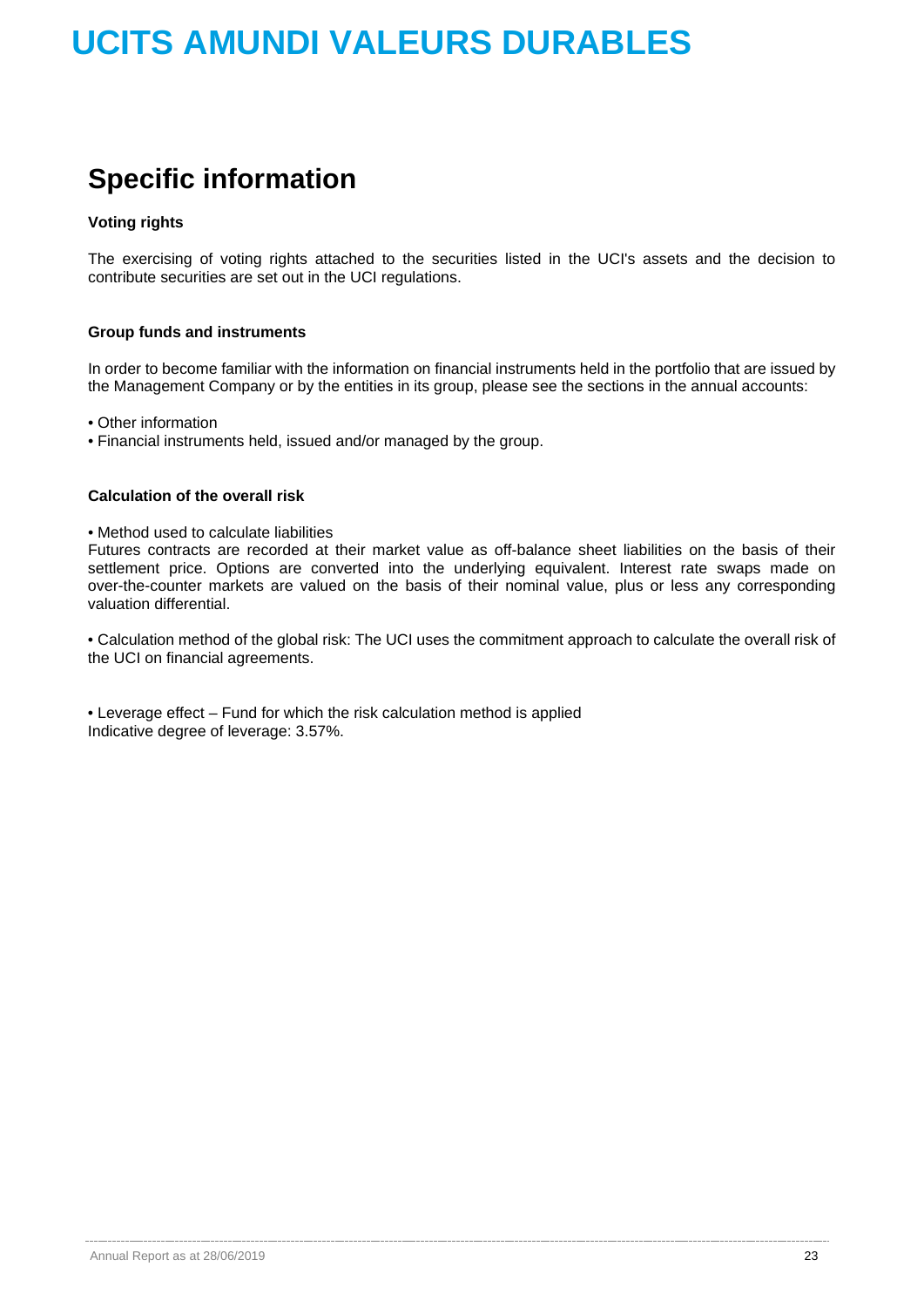## **Regulatory information**

### **Broker and counterparty selection procedure**

Our management company and its "Trading" subsidiary attach great importance to the selection of our transaction service providers, both in terms of brokers and counterparties.

### **Its selection methods are as follows:**

- Brokers are selected by geographical zone, then by profession. Counterparties are selected by field.

- Brokers and counterparties are given a quarterly internal rating. The guidelines given by our company participating in the rating process are directly concerned by the services provided by these providers. Our company's "Trading" subsidiary organises and determines this rating on the basis of marks given by each team manager concerned according to the following criteria:

For teams of managers, financial analysts and strategists:

- general business relationship, understanding of needs, relevance of contacts,
- quality of market and opportunity advice, following of advice,
- quality of research and publications,
- scope of securities covered, visits made by companies and their management.

### For teams of traders:

- quality of staff, knowledge of market and information about companies, confidentiality,

- price proposal,
- quality of execution,
- quality of transaction processing, connectivity, technical expertise and reactivity.

Our company's 'Compliance' and 'Middle Office' sections have a right of veto.

### **Accreditation of a new transaction service provider (broker or counterparty)**

The 'Trading' subsidiary is responsible for creating accreditation files and obtaining approval from the 'Risks' and 'Compliance' sections. When the transaction service provider (broker or counterparty) is accredited, it is subject to rating the following quarter.

### **Monitoring committees for transaction service providers (brokers and counterparties)**

These monitoring committees meet every quarter, under the auspices of the 'Trading' subsidiary. The committees' objectives are as follows:

- approve the previous business and the new selection to implement for the following quarter;

- decide on which service providers will belong to a group which is then given a certain number of transactions;

- define prospects for business.

With this in mind, the monitoring committees review statistics and ratings given to each service provider and make the resulting decisions.

### **Report on brokerage fees**

A report relating to brokerage fees is kept at the disposal of investors. This report can be consulted on the following website: [www.amundi.com.](http://www.amundi.com/)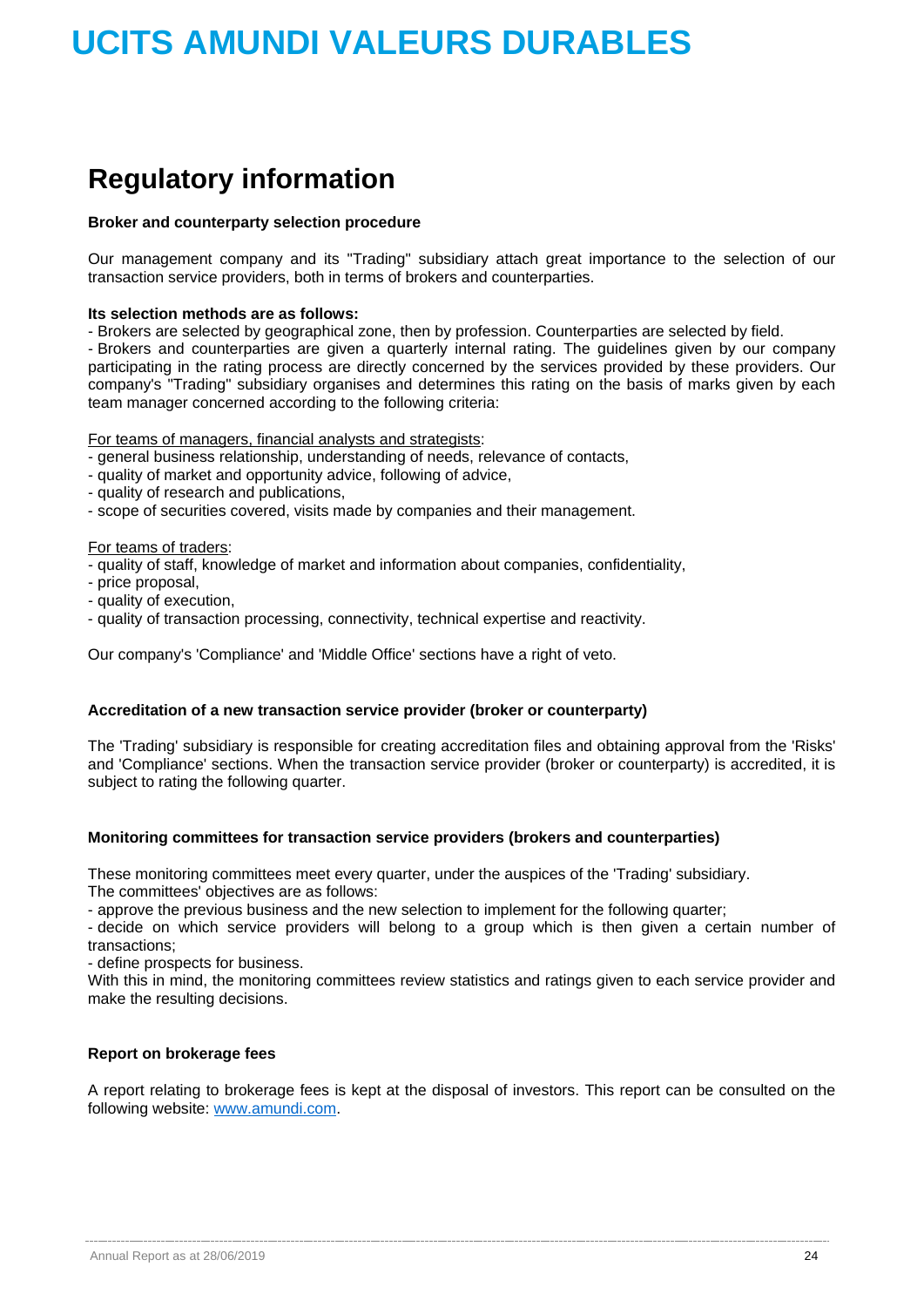### **Respect of environmental, social and governance quality (ESG) criteria on the part of the UCI:**

 Amundi produces an ESG analysis that results in the ESG ratings of nearly 6,000 companies worldwide, on a scale that ranges from A (for issuers with the best ESG practices) to G (for the worst). This analysis is complemented by a policy of active engagement with issuers, in particular on the main sustainable development issues specific to their sectors.

 Amundi applies a targeted exclusion policy based on universal agreements such as the UN Global Compact, human rights agreements, the International Labour Organisation and the environment. Amundi therefore excludes companies whose behaviour fails to comply with its ESG convictions or with international conventions and their transposition into national laws from all its active management\*:

- anti-personnel mines,
- cluster bombs,
- chemical weapons,
- biological weapons,
- depleted uranium weapons.

These issuers are rated G on the Amundi scale.

 Amundi has also decided to exclude or underweight certain activities in its management\* whose very high negative externalities expose them to growing societal pressures and increasing regulatory or tax constraints. At the end of 2018, two sectors are affected:

- coal: exclusion of companies with more than 25% of their turnover in coal mining, or producing more than 100 million tonnes of coal per year,

- tobacco: companies with more than 10% of their turnover in the tobacco sector may not have an ESG score higher than E (suppliers, manufacturers and distributors).

Additional information on the methods of incorporating ESG criteria by Amundi is available on its website: [www.amundi.com.](http://www.amundi.com/)

*\* Active management: excluding indexed UCI and ETF limited by their benchmark index.*

### **PEA (Equity Savings Plan) eligibility**

The management company provides day-to-day management of the level of eligible securities held for the PEA tax rules, in order to ensure that the portfolio is invested at all times in a way which respects the minimum threshold required by the regulations.

### **Remuneration policy**

### **1. Remuneration policy and practices for the manager's personnel**

The remuneration policy implemented in Amundi Asset Management ("Amundi AM") complies with the provisions for remuneration detailed in Directive 2011/61/EU of the European Parliament and of the Council of 8 June 2011 on Alternative Investment Fund Managers (hereinafter referred to as the "AIFM Directive") and in Directive 2014/91/EU of 23 July 2014 on UCITS (hereinafter referred to as the "UCITS V Directive"). These rules, relating to the manager's structures, practices and remuneration policy, have the aim of contributing towards bolstering the healthy, effective and controlled management of risks affecting the management company and the fund under management.

This policy forms part of the remuneration policy of the Amundi Group, and is reviewed each year by its Remuneration Committee. During the session of 1 February 2018, it approved the policy applicable to the 2017 financial year and its compliance with the principles of the AIFM and UCITS V Directives. The policy applicable to the 2017 financial year was reviewed during the Remuneration Committee meeting of 1 February 2018.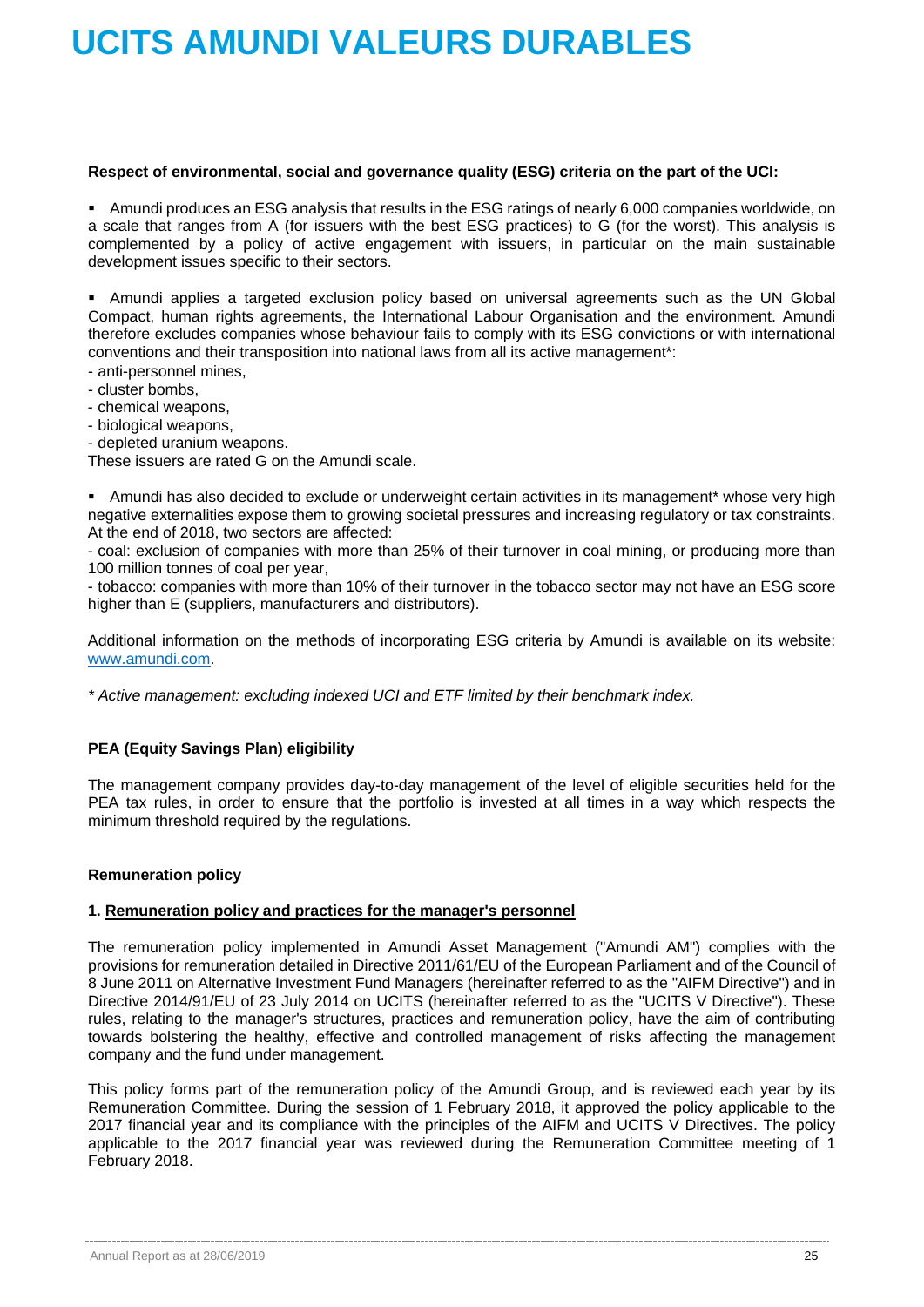The implementation of the Amundi remuneration policy was subject, during 2018, to an internal, central and independent evaluation, conducted by the Amundi Internal Audit.

### **1.1 Amount of remunerations paid by the manager to its personnel**

During the 2018 financial year, the total amount of remunerations (including fixed and variable remunerations, deferred and non-deferred) allocated by Amundi AM to all its personnel (i.e. 1,411 beneficiaries on 31 December 2018) amounted to EUR 143,058,248. This amount can be broken down as follows:

- Total amount of fixed remunerations paid by Amundi AM over the course of the financial year: €104,960,035 or 73% of the total remunerations allocated by the manager to all its personnel, in the form of fixed remunerations.

- Total amount of variable remunerations, deferred and non-deferred, paid by Amundi AM over the course of the financial year: €38,098,212 or 27% of the total remunerations allocated by the manager to all its personnel, in this form. All the personnel are eligible for variable remuneration.

In addition, *carried interest* was paid during the 2018 financial year, and is included in the total amount of variable remuneration paid above.

Out of the total remunerations (fixed and variable, deferred and non-deferred) paid over the course of the financial year, EUR 11,282,172 related to "directors and executives" (24 people on 31 December 2018), EUR 11,876,785 related to "decision-making managers" whose activities had a significant impact on the risk profile of the managed funds (40 people on 31 December 2018).

### **1.2 Incidences of the remuneration policy and practices on the risk profile and on the management of conflicts of interests**

The Amundi Group has a remuneration policy and has implemented remuneration practices in accordance with the latest legislative, regulatory and doctrinal developments of the regulatory authorities for all Management Companies.

The Amundi Group also identifies its Identified Personnel who include all Amundi Group staff with decision-making powers over the management of managed companies or funds and who are therefore likely to have a significant impact on the performance or the risk profile.

Variable remuneration allocated to personnel in the Amundi Group is determined by combining an assessment of the performance of the staff member concerned, the operational unit to which they belong and the overall results of the Group. This assessment of individual performance takes into account both financial and non-financial criteria, as well as respect for healthy risk management rules.

The criteria taken into account for the assessment of performance and the allocation of variable remuneration depends on the type of function carried out:

### 1. Selection and portfolio management functions

*Usual financial criteria:*

- Gross and net performance of the fund managed over 1 and 3 years;
- Information ratio and Sharpe ratio over 1, 3 and 5 years;
- Performance fees generated during the financial year, if relevant;
- Competitive rankings:
- Contribution to the net collection made over the financial year.

*Usual non-financial criteria:*

- Respect for internal rules on risk prevention and management (Risks/Compliance);
- Innovation / product development;
- Transversality, sharing of best practices and collaboration;
- Contribution to commercial commitments;
- Management quality.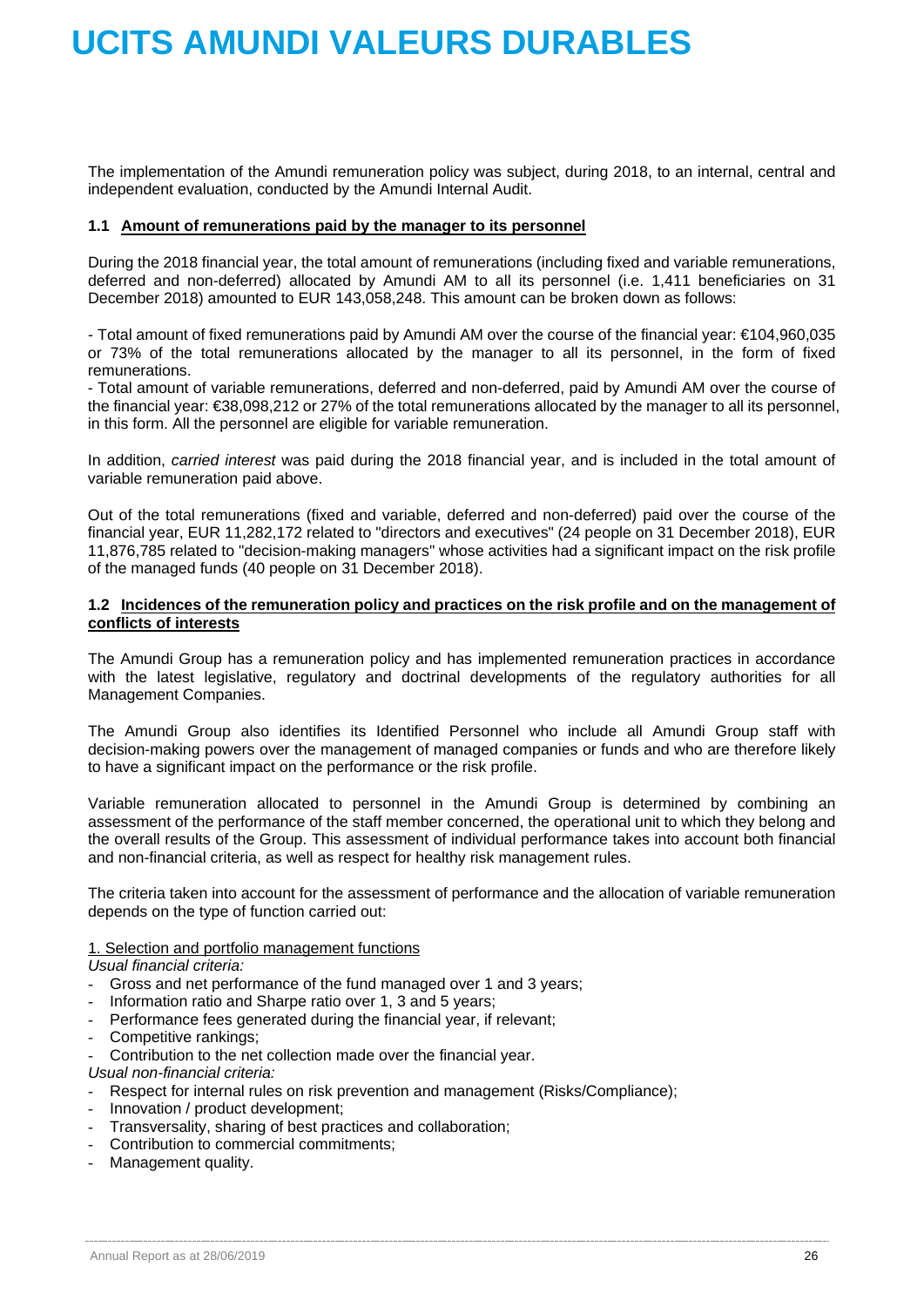### 2. Commercial functions

*Usual financial criteria:*

- Net collection:
- Proceeds:

- Gross inflows; growing the customer base and building loyalty among customers; product range; *Usual non-financial criteria:*

- Joint inclusion of Amundi and customer interests;
- Customer satisfaction and quality of commercial relationship;
- Management quality;
- Safeguarding/development of the business:

- Transversality and sharing of best practices;

- Entrepreneurial spirit.

### 3. Support and control functions

In relation to control functions, the performance assessment and the variable remuneration allocations run independently of the performance of the business sectors they control.

The criteria usually taken into account are as follows:

- Mainly criteria relating to achieving their own objectives (controlling risk, quality of controls, performance of projects, improvement of system tools, etc.).

Where financial criteria are used, they mainly relate to the management and optimisation of charges.

The above-mentioned performance criteria, especially those applied to Identified Personnel responsible for management, are more broadly part of respect for the regulations applicable to the managed fund, as well as for the investment policy of the manager's investment committee.

Furthermore, the Amundi Group has implemented measures for all its staff aimed at aligning performance remuneration and long term risks, and limiting the risk of conflicts of interests.

To this end:

The implementation of a deferral scale, in accordance with the requirements of the AIFM and UCITS V Directives.

The deferred portion of the Identified Personnel staff bonuses is paid in instruments 100% indexed to the performance of a basket of representative funds.

- The definitive acquisition of the deferred portion is linked to the financial situation of Amundi, the continued employment of the staff member in the group and their healthy, controlled risk management over the entire acquisition period.

### **Law on Energy Transition for Green Growth (Article 173 of Law no. 2015-992).**

 In accordance with Article 173 of law no. 2015-992, Amundi has developed an asset allocation and reporting methodology for its clients and its own funds to assess the energy transition risk of investment portfolios. We calculate the carbon footprint of portfolios and have developed a TEE (transition énergétique et écologique, environmental and energy transition) rating for issuers to assess their exposure to transition risks and their management of these risks. We complete the analysis of the energy transition risk by conducting research on the 2°C alignment risk of companies jointly with the Crédit Agricole SA group (CASA), whose recognised model – P9XCA – allows carbon emissions to be distributed by sector and geography. Research undertaken with CASA to develop a model dedicated to asset management also includes climate-related physical risks.

 For further information on the methods for taking account of environmental issues (especially issues relating to climate change), social issues and governance issues (ESG) in its investment policy, Amundi provides an "Application of article 173" report to investors, available at www.amundi.com [\(](http://www.amundi.com/)Legal Documentation section).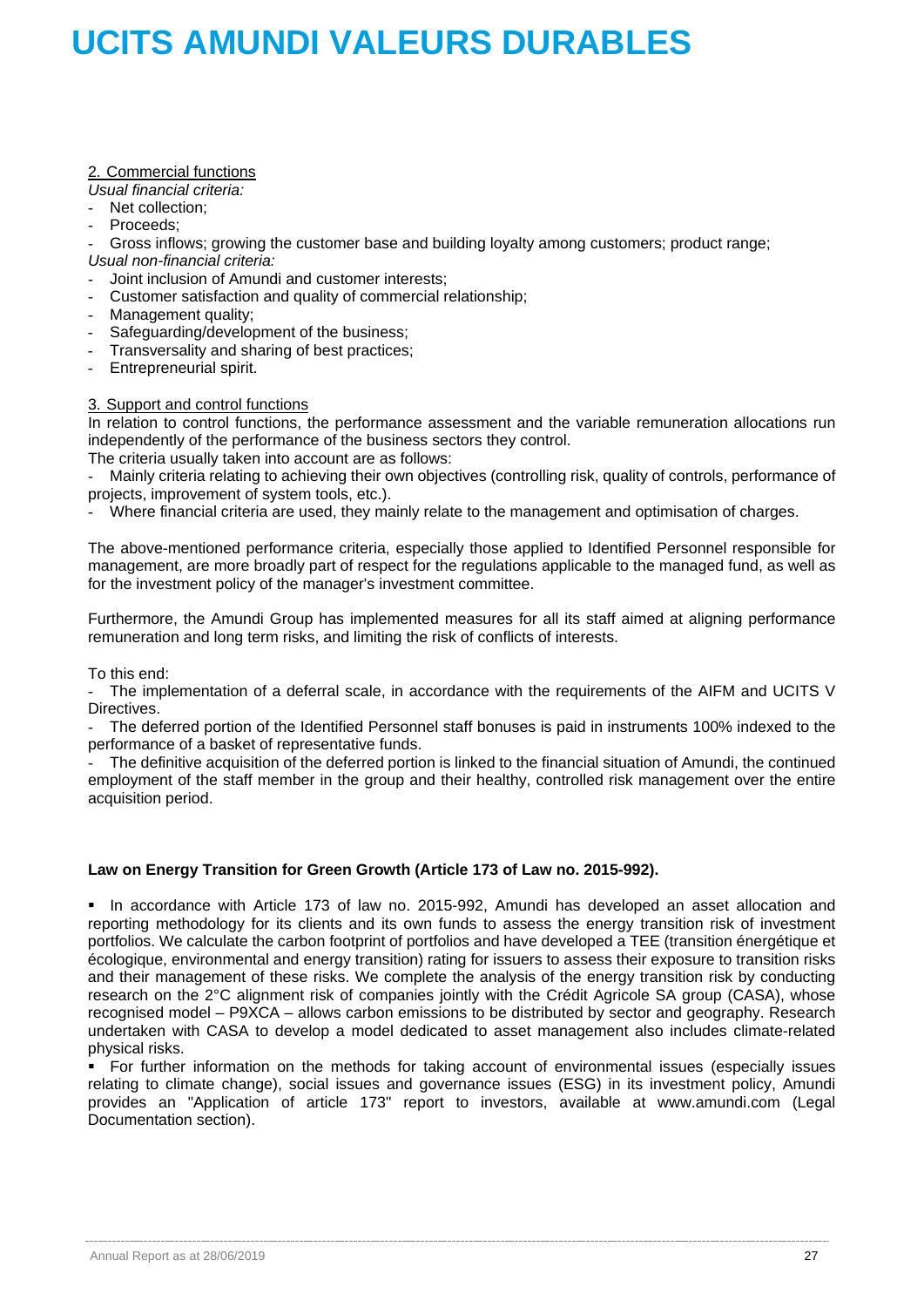**Certification of the Statutory Auditor on the annual accounts**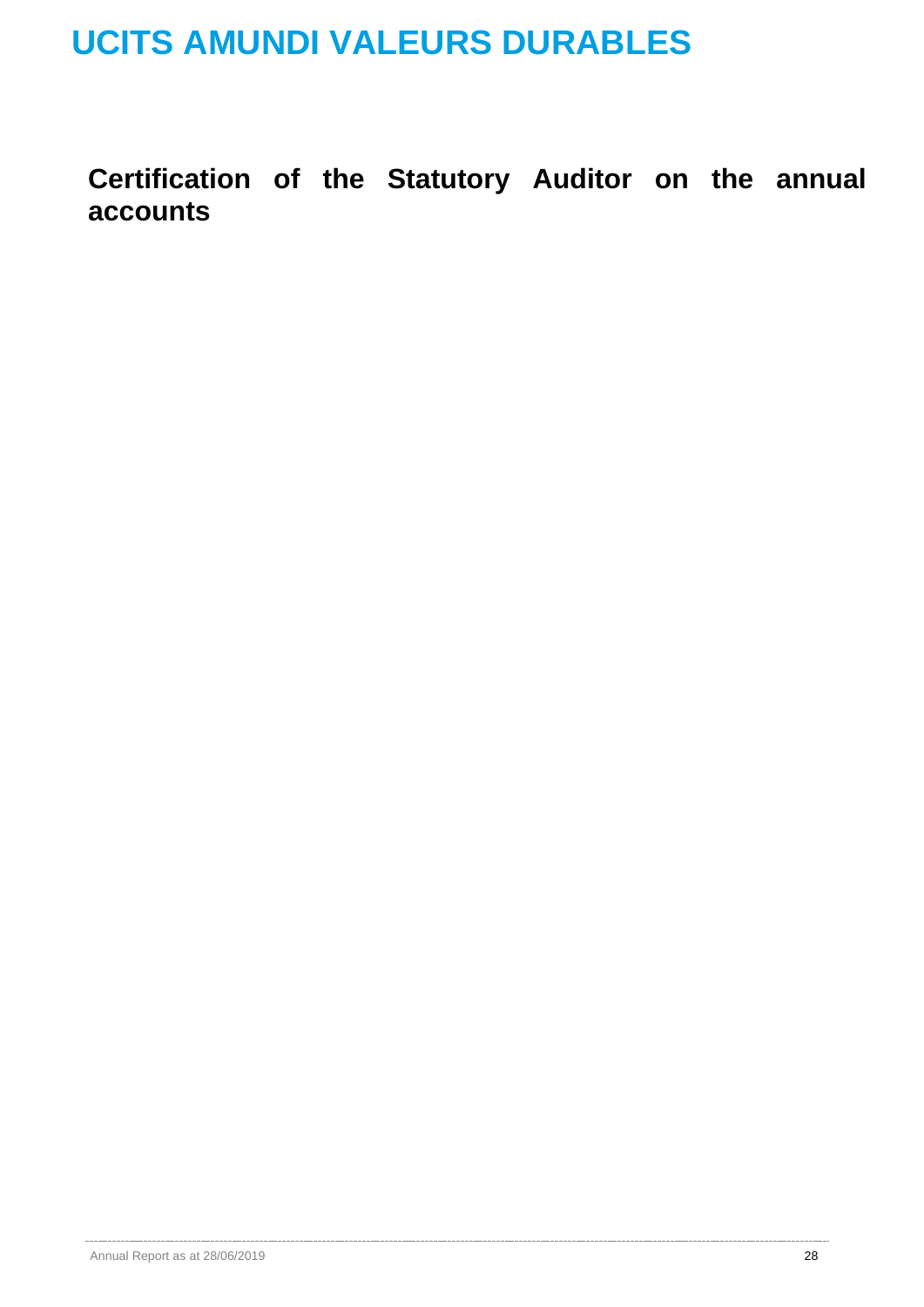

Deloitte & Associés 6 place de la Pyramide 92908 Paris-La Défense Cedex France Telephone: +33 (0)1 40 88 28 00 www.deloitte.fr

Postal address: TSA 20303 92030 La Défense Cedex

## **AMUNDI VALEURS DURABLES**

Mutual Fund

Management Company: Amundi Asset Management

90, boulevard Pasteur 75015 PARIS

### **Statutory Auditors' report on the annual accounts**

Financial year ending 28 June 2019

Holders of Units of the mutual fund AMUNDI VALEURS DURABLES,

### **Opinion**

In fulfilment of the mission which was entrusted to us by the management company, we have carried out the audit of the annual accounts of the AMUNDI VALEURS DURABLES organised as a mutual fund, relating to the financial year ended 28 June 2019, as appended to this report.

We certify that the annual accounts are, with regard to French accounting principles and rules, regular and accurate, and give a faithful image of the result of transactions occurring during the financial year in question, as well as of the financial position and net asset situation of the fund at the close of the financial year.

### **Basis of the opinion on the annual accounts**

### **Audit standards**

We carried out our audit in accordance with the professional standards of conduct as applicable in France. We consider that the elements we have gathered are of a sufficient and appropriate nature to serve as the basis for our opinion.

Our responsibilities under these standards are set out in the "Statutory auditor's responsibilities for the audit of the financial statements" section of this report.

### **Independence**

We have carried out our audit assignment in accordance with the independence rules applicable to us for the period from 30 June 2018 to the date of issue of our report, and in particular we have not provided services prohibited by the Code of Ethics of the auditing profession.

Simplified Joint Stock Company with a capital of €1,723,040<br>Public Accounting Company Registered in the Roll of the Order of Certified Accountants of the Paris-Ile-de-France region.<br>Statutory auditors, registered with the 572 028 041 Nanterre Trade and Company Register VAT: FR 02 572 028 041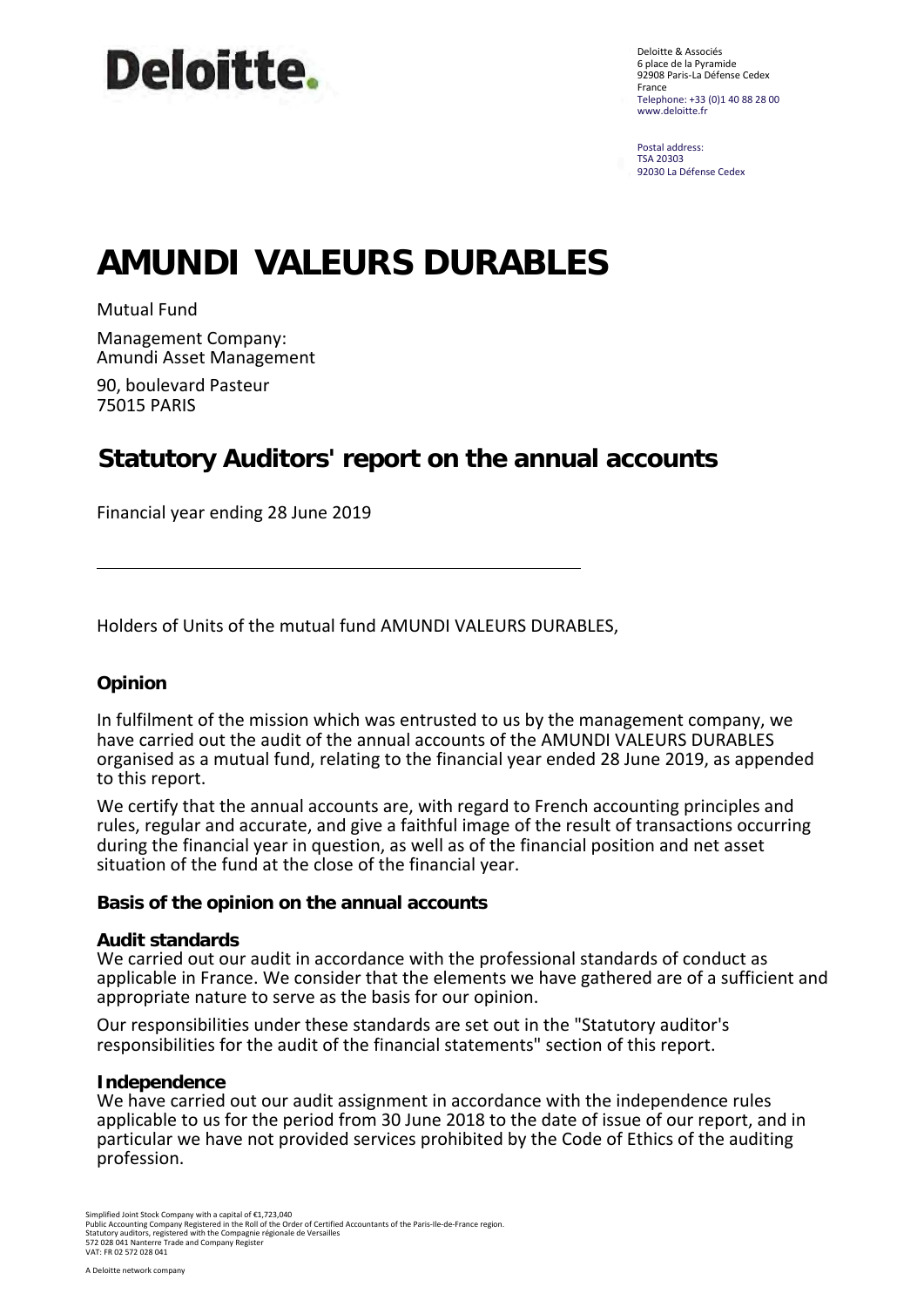# **Deloitte.**

### **Justification of assessments**

Pursuant to the provisions of Articles L. 823-9 and R. 823-7 of the French Commercial Code relating to the justification for our assessments, we inform you that the main assessments we made, in our professional opinion, concerned the suitability of the accounting principles applied, in particular as regards the financial instruments held in the portfolio, and the presentation of all accounts, by virtue of the chart of accounts for variable-capital undertakings for collective investment.

These assessments were made in the context of the audit of the financial statements taken as a whole and the formation of our opinion expressed above. We do not express an opinion on individual items in these financial statements taken in isolation.

### **Specific checks**

In accordance with the applicable professional standards in France, we also performed the specific checks laid down by legal and regulatory texts.

We do not have any qualifications to make as to the accuracy or consistency with the annual accounts of the information given in the management report prepared by the management company.

### **Responsibilities of the management company relating to the annual accounts**

It is the responsibility of the management company to draw up annual financial statements that present a true and fair view in accordance with French accounting rules and principles and to put in place the internal control mechanisms it deems necessary for the preparation of annual financial statements that are free from material misstatement, whether due to fraud or to error.

When drawing up the annual accounts, the management company is responsible for assessing the fund's ability to continue its operations, for presenting in these statements, where applicable, the necessary information relating to the going concern and for applying the standard accounting policy for a going concern, unless it is planned to liquidate the fund or to cease its activity.

The annual accounts were drawn up by the management company.

### **Responsibilities of the statutory auditors relating to audit of the annual accounts**

It is our duty to prepare a report about the annual financial statements. Our aim is to obtain reasonable assurance that the annual financial statements taken as a whole do not contain any material misstatement. Reasonable assurance is a high level of assurance, but does not guarantee that an audit conducted in accordance with professional standards will always detect any material misstatement. Misstatements can be fraudulent or the result of errors and are considered material when they can reasonably be expected to influence, either individually or cumulatively, the economic decisions that account users make on that basis.

As specified in Article L. 823-10-1 of the Commercial Code, our audit mission is not to guarantee the viability or quality of the management of the fund.

As part of an audit conducted in accordance with professional standards applicable in France, the statutory auditor exercises their professional judgement throughout the audit. In addition:

2 I AMUNDI VALEURS DURABLES I Report of the Statutory Auditors on the annual accounts I Period ended 28 June 2019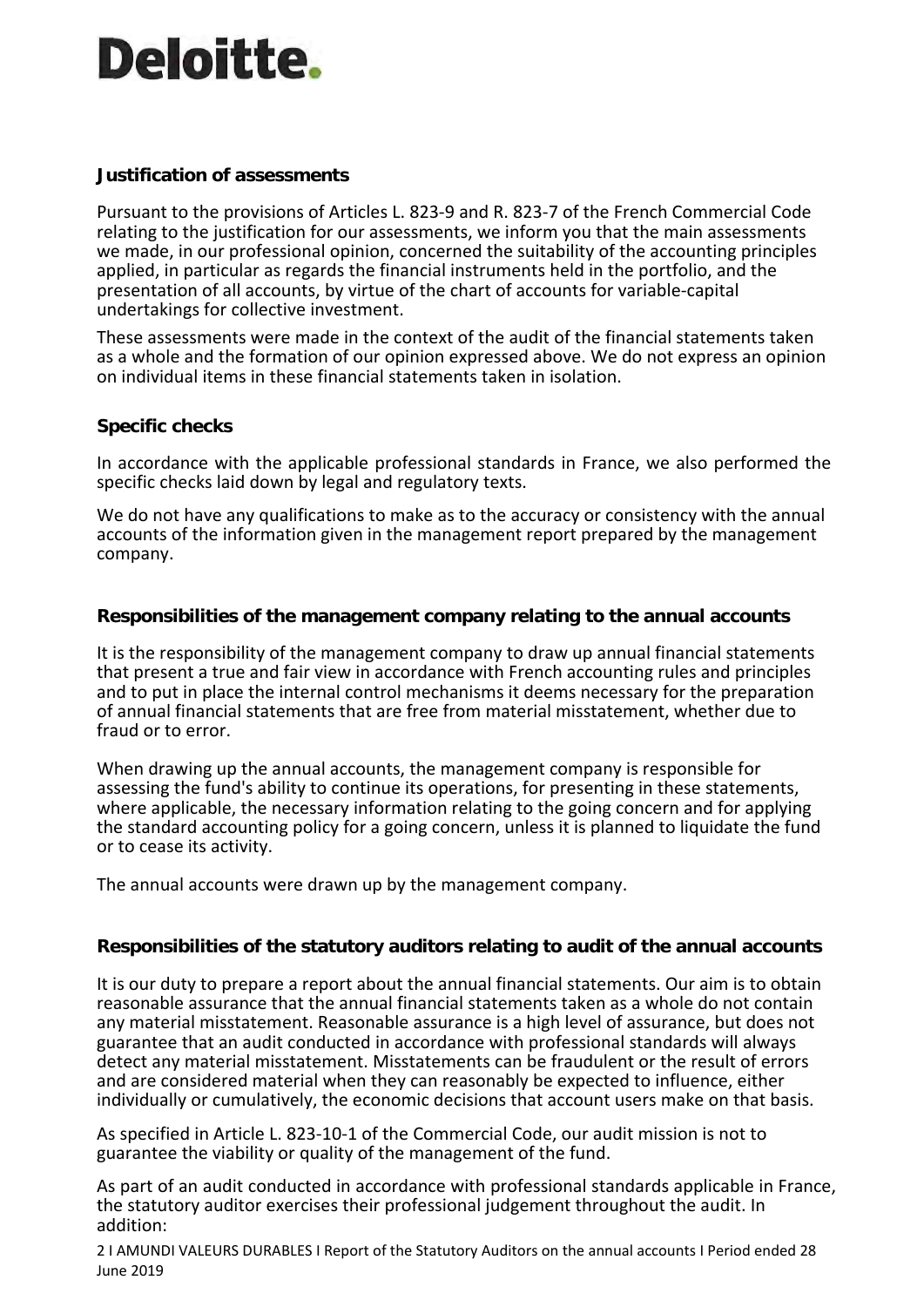# **Deloitte.**

- they identify and assess the risks of material misstatement of the annual financial statements, whether due to fraud or error, define and implement audit procedures to deal with these risks, and collect information that they consider sufficient and appropriate to form their opinion. The risk of undetected material misstatement arising from fraud is greater than the risk of undetected material misstatement resulting from an error, as fraud may involve collusion, forgery, wilful omission, misrepresentation or circumvention of the internal control mechanism;
- they take cognisance of the internal control mechanism relevant to the audit in order to define appropriate audit procedures in the circumstances, and not to express an opinion on the effectiveness of the internal control mechanism;
- they assess the appropriate nature of the accounting methods applied and the reasonable nature of the accounting estimates made by the management company, along with the information concerning these provided in the annual accounts;
- they assess the appropriateness of the management company's application of the standard accounting policy for a going concern and, depending on the information collected, whether or not there is any significant uncertainty related to events or circumstances that could jeopardise the mutual fund's ability to continue as a going concern. This assessment is based on the information collected up to the date of their report, although it should be borne in mind that future circumstances or events could jeopardise the company's ability to continue as a going concern. If they conclude that there is a significant uncertainty, they draw the attention of the reader of their report to the information provided in the annual financial statements about that uncertainty or, if that information is not provided or is not relevant, they issue a qualified opinion or a refusal to certify the accounts;
- they assess the overall presentation of the annual financial statements and assess whether the annual financial statements reflect the underlying transactions and events in such a way as to give a true and fair view.

Paris La Défense, 11 October 2019

Statutory Auditor Deloitte & Associés

Stéphane Collas Jean-Marc Lecat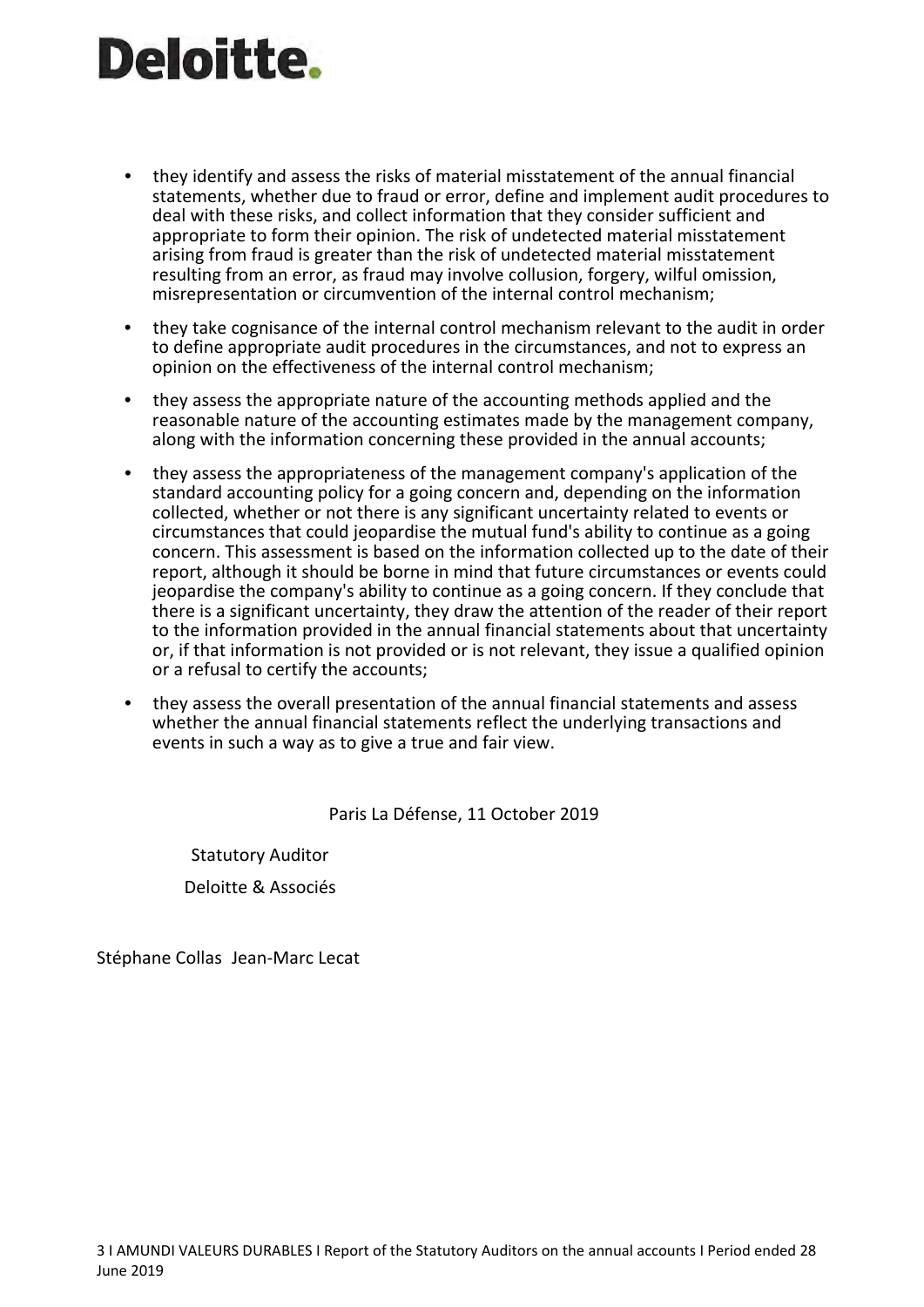**Annual accounts**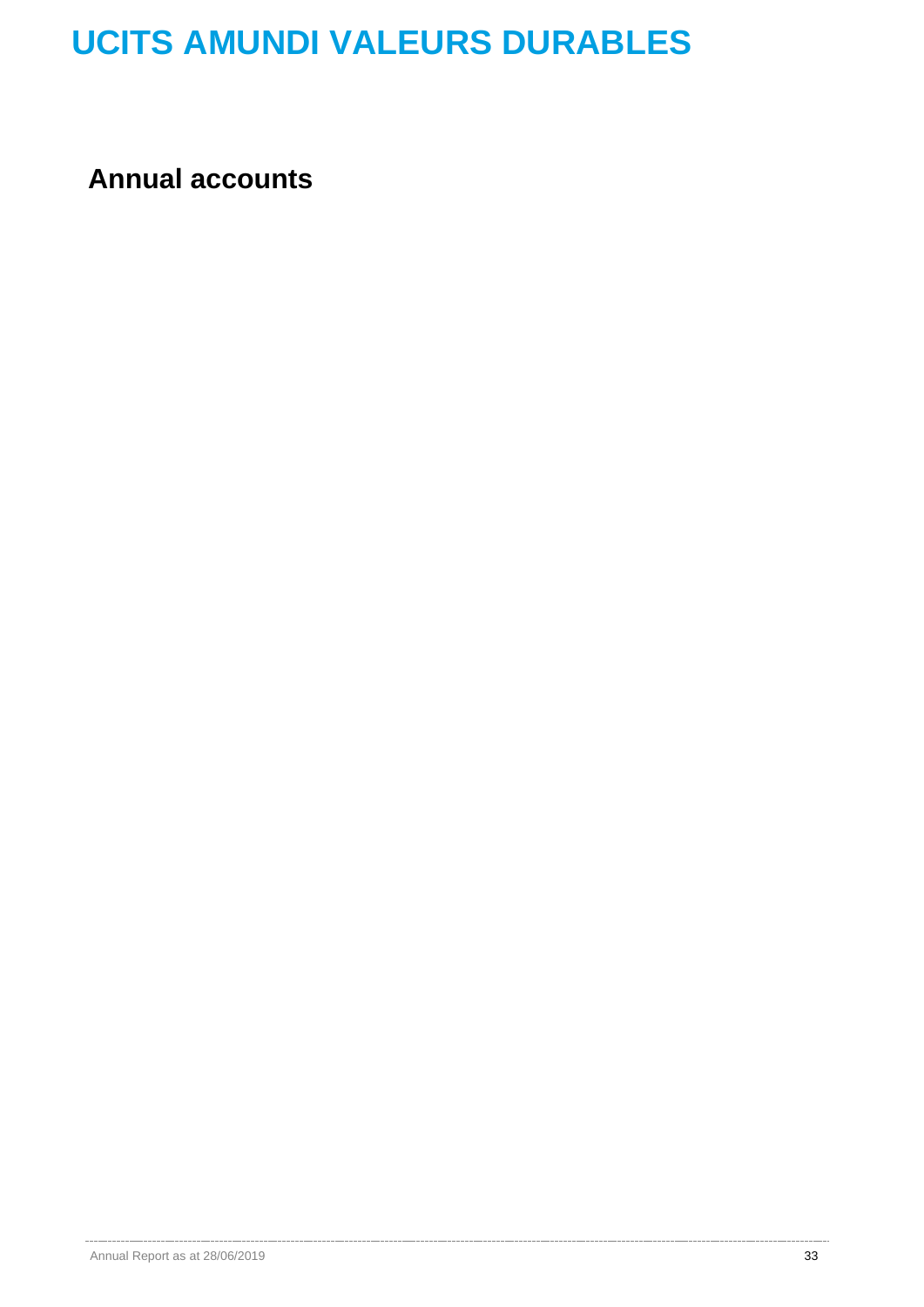## **Assets in EUR**

### **Assets at 28/06/2019**

### **Portfolio: 050999 AMUNDI VALEURS DURABLES**

|                                                                                                                          | 28/06/2019       | 29/06/2018     |
|--------------------------------------------------------------------------------------------------------------------------|------------------|----------------|
| <b>NET FIXED ASSETS</b>                                                                                                  |                  |                |
| <b>DEPOSITS</b>                                                                                                          |                  |                |
| <b>FINANCIAL INSTRUMENTS</b>                                                                                             | 1,018,086,275.77 | 737,076,386.92 |
| <b>Equities and similar securities</b>                                                                                   | 933,858,535.19   | 718,628,792.23 |
| Traded on a regulated market or related market                                                                           | 933,858,535.19   | 718,628,792.23 |
| Not traded on a regulated market or related market                                                                       |                  |                |
| <b>Bonds and similar securities</b>                                                                                      |                  |                |
| Traded on a regulated market or related market                                                                           |                  |                |
| Not traded on a regulated market or related market                                                                       |                  |                |
| <b>Debt securities</b>                                                                                                   |                  |                |
| Traded on a regulated market or related market                                                                           |                  |                |
| Transferable debt securities                                                                                             |                  |                |
| Other debt securities                                                                                                    |                  |                |
| Not traded on a regulated market or related market                                                                       |                  |                |
| Undertakings for collective investment                                                                                   | 93,274.64        | 680,532.31     |
| UCITS and AIFs generally intended for non-professionals and equivalent in<br>other countries                             | 93,274.64        | 680,532.31     |
| Other funds aimed at non-professionals and equivalent in other EU Member<br><b>States</b>                                |                  |                |
| Funds aimed at general professionals and equivalent in other EU Member<br>States and listed securitisation organisations |                  |                |
| Other funds aimed at professionals and equivalent other EU Member States<br>and non-listed securitisation organisations  |                  |                |
| Other non-European organisations                                                                                         |                  |                |
| <b>Temporary transactions on securities</b>                                                                              | 83,519,520.88    | 17,736,924.34  |
| Debts representing securities received under repurchase agreement                                                        |                  |                |
| Debts representing lent securities                                                                                       | 83,519,520.88    | 17,736,924.34  |
| <b>Borrowed securities</b>                                                                                               |                  |                |
| Securities delivered under repurchase agreements                                                                         |                  |                |
| Other temporary transactions                                                                                             |                  |                |
| <b>Futures</b>                                                                                                           | 614,945.06       | 30,138.04      |
| Transactions on a regulated market or related market                                                                     | 614,945.06       | 30.138.04      |
| Other transactions                                                                                                       |                  |                |
| Other financial instruments                                                                                              |                  |                |
| <b>RECEIVABLES</b>                                                                                                       | 20, 158, 103. 32 | 4,166,554.01   |
| Forward-based currency transactions                                                                                      |                  |                |
| Others                                                                                                                   | 20, 158, 103. 32 | 4,166,554.01   |
| <b>FINANCIAL ACCOUNTS</b>                                                                                                | 90,886,141.86    | 55,760,977.95  |
| Liquidity                                                                                                                | 90,886,141.86    | 55,760,977.95  |
|                                                                                                                          |                  |                |
| <b>TOTAL ASSETS</b>                                                                                                      | 1,129,130,520.95 | 797,003,918.88 |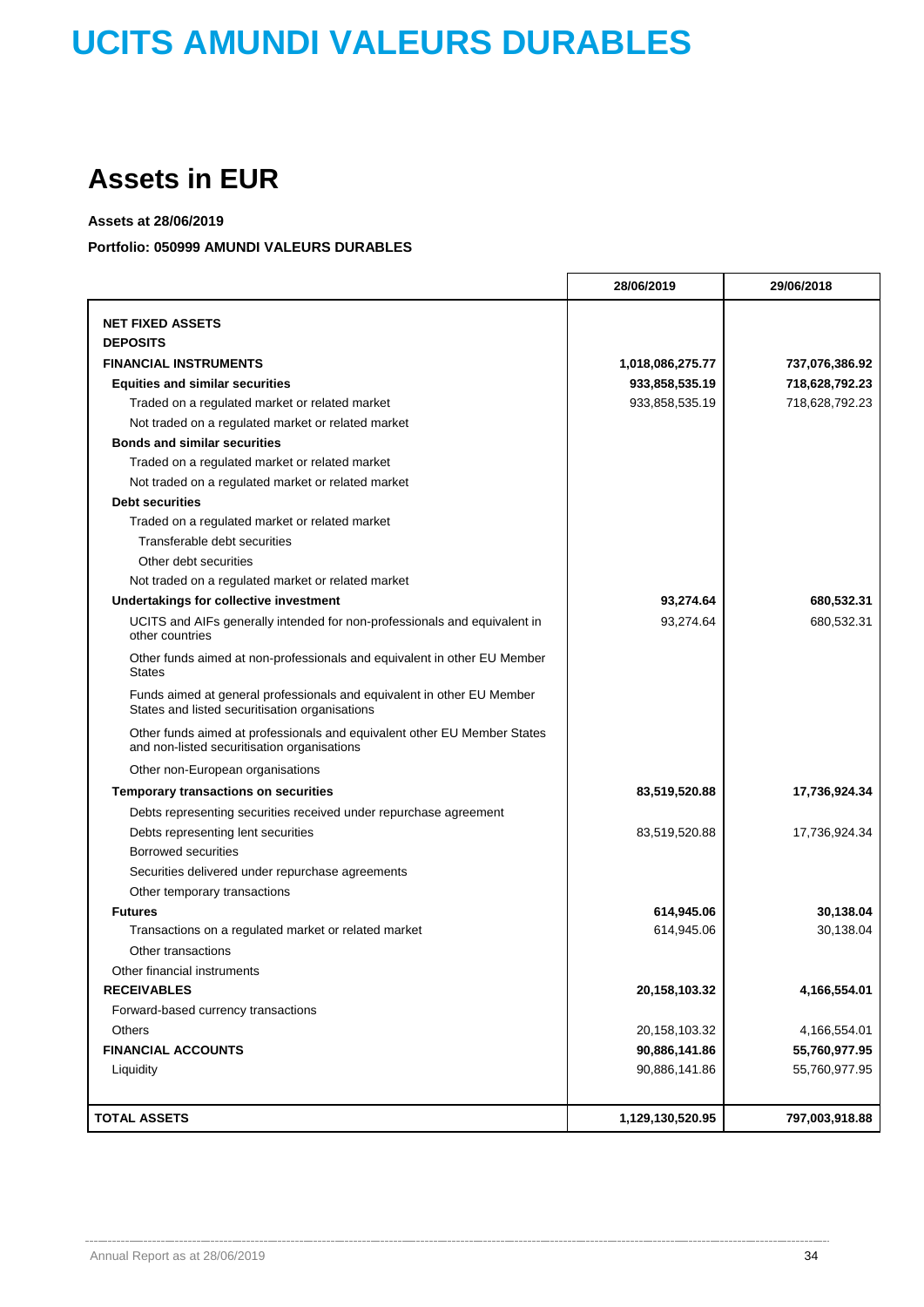## **Liabilities in EUR**

**Liabilities at 28/06/2019**

### **Portfolio: 050999 AMUNDI VALEURS DURABLES**

|                                                                 | 28/06/2019       | 29/06/2018     |
|-----------------------------------------------------------------|------------------|----------------|
| <b>SHAREHOLDERS' EQUITY</b>                                     |                  |                |
| Capital                                                         | 984,374,285.18   | 698,615,309.04 |
| Previous net appreciation and depreciation not distributed (a)  | 35,581,704.98    | 11,534,865.16  |
| Balance carried forward (a)                                     | 18,024.00        | 19,080.06      |
| Net appreciation and depreciation for the financial year (a, b) | $-12,685,182.63$ | 15,112,129.73  |
| Earnings for the financial year (a, b)                          | 14,603,234.32    | 10,603,613.52  |
| <b>TOTAL SHAREHOLDERS' EQUITY *</b>                             | 1,021,892,065.85 | 735,884,997.51 |
| Sum representing net assets                                     |                  |                |
| <b>FINANCIAL INSTRUMENTS</b>                                    | 33,801,096.14    | 4,983,420.15   |
| Sale transactions of financial instruments                      |                  |                |
| Temporary transactions on securities                            | 33,186,151.07    | 4,953,282.10   |
| Debts representing securities given under repurchase agreement  |                  |                |
| Debts representing securities borrowed                          | 163.46           | 243.62         |
| Other temporary transactions                                    | 33,185,987.61    | 4,953,038.48   |
| Futures                                                         | 614,945.07       | 30,138.05      |
| Transactions on a regulated market or related market            | 614,945.07       | 30,138.05      |
| Other transactions                                              |                  |                |
| <b>DEBTS</b>                                                    | 73,437,358.96    | 56,135,501.22  |
| Forward-based currency transactions                             |                  |                |
| <b>Others</b>                                                   | 73,437,358.96    | 56,135,501.22  |
| <b>FINANCIAL ACCOUNTS</b>                                       |                  |                |
| Current bank lending                                            |                  |                |
| Borrowings                                                      |                  |                |
|                                                                 |                  |                |
| <b>TOTAL LIABILITIES</b>                                        | 1,129,130,520.95 | 797,003,918.88 |

(a) Including accruals

(b) Less advance payments made in respect of the financial year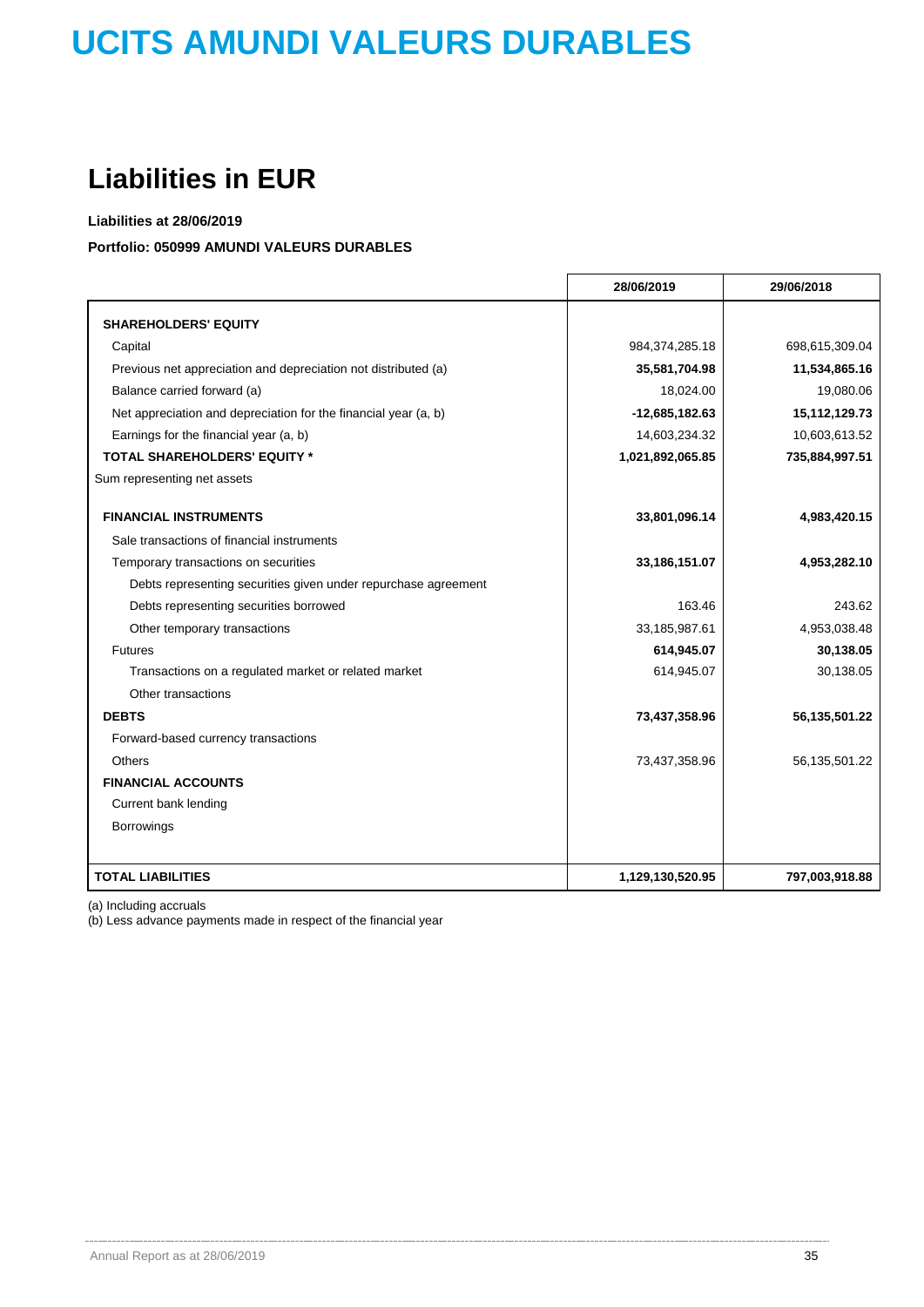## **Off-balance sheet in EUR**

### **Off-balance sheet at 28/06/2019**

**Portfolio: 050999 AMUNDI VALEURS DURABLES**

|                                                     | 28/06/2019    | 29/06/2018   |
|-----------------------------------------------------|---------------|--------------|
| <b>HEDGING TRANSACTIONS</b>                         |               |              |
| Liabilities on regulated markets or related markets |               |              |
| Over-the-counter liabilities                        |               |              |
| Other liabilities                                   |               |              |
| <b>OTHER TRANSACTIONS</b>                           |               |              |
| Liabilities on regulated markets or related markets |               |              |
| Futures agreements                                  |               |              |
| EUR XEUR FESX D 0918                                |               | 2,712,800.00 |
| LIF Z UKX - LON 0918                                |               | 2,234,850.46 |
| LIF Z UKX - LON 0919                                | 15,729,537.33 |              |
| XEUR FESX DJ STOXX50                                | 21,073,280.00 |              |
| Over-the-counter liabilities                        |               |              |
| Other liabilities                                   |               |              |
|                                                     |               |              |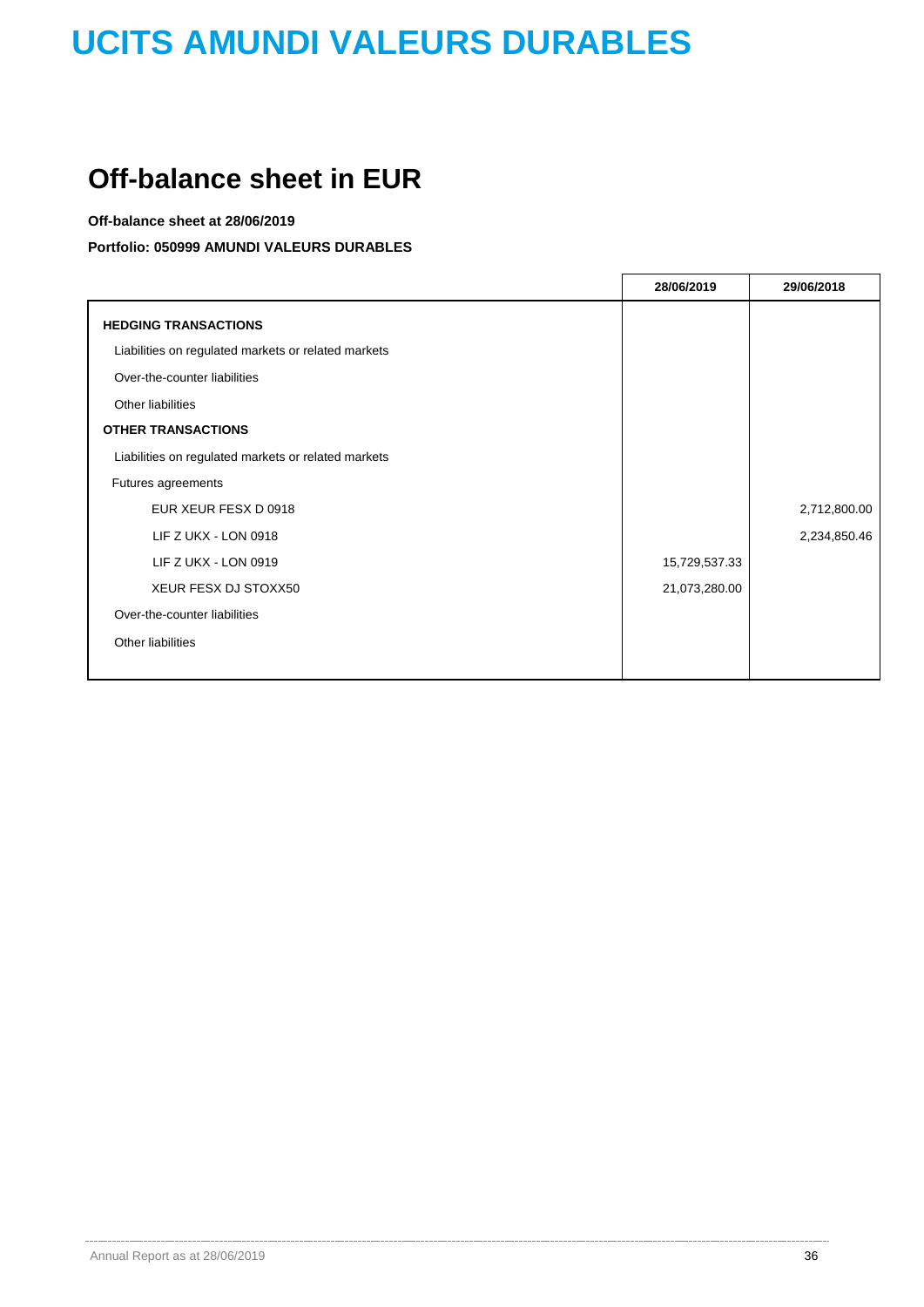## **Profit and loss account in EUR**

**Profit and loss account at 28/06/2019**

**Portfolio: 050999 AMUNDI VALEURS DURABLES**

|                                                                 | 28/06/2019    | 29/06/2018    |
|-----------------------------------------------------------------|---------------|---------------|
| Income from financial transactions                              |               |               |
| Income from deposits and on financial accounts                  | 125,246.86    | 23,645.53     |
| Income from equities and related securities                     | 20,986,952.21 | 13,913,085.64 |
| Income from bonds and related securities                        |               |               |
| Income from debt securities                                     |               |               |
| Income from temporary acquisitions and disposals of securities  | 592,056.62    | 403,886.06    |
| Income from futures                                             |               |               |
| Other financial income                                          |               |               |
| TOTAL (1)                                                       | 21,704,255.69 | 14,340,617.23 |
| <b>Charges for financial transactions</b>                       |               |               |
| Charges for temporary acquisitions and disposals of securities  | 107,824.55    | 22,518.28     |
| Charges for futures                                             |               |               |
| Charges for financial debts                                     | 60,127.66     | 52,641.48     |
| Other financial debts                                           |               |               |
| TOTAL (2)                                                       | 167,952.21    | 75,159.76     |
| <b>INCOME FROM FINANCIAL TRANSACTIONS (1 - 2)</b>               | 21,536,303.48 | 14,265,457.47 |
| Other income (3)                                                |               |               |
| Management fees and provisions for depreciation (4)             | 7,157,064.81  | 4,929,658.33  |
| NET PROFIT FOR THE FINANCIAL YEAR (L. 214-17-1) (1 - 2 + 3 - 4) | 14,379,238.67 | 9,335,799.14  |
| Income equalisation for the financial year (5)                  | 223,995.65    | 1,267,814.38  |
| Advance payments made in respect of the financial year (6)      |               |               |
| PROFIT $(1 - 2 + 3 - 4 + 5 - 6)$                                | 14,603,234.32 | 10,603,613.52 |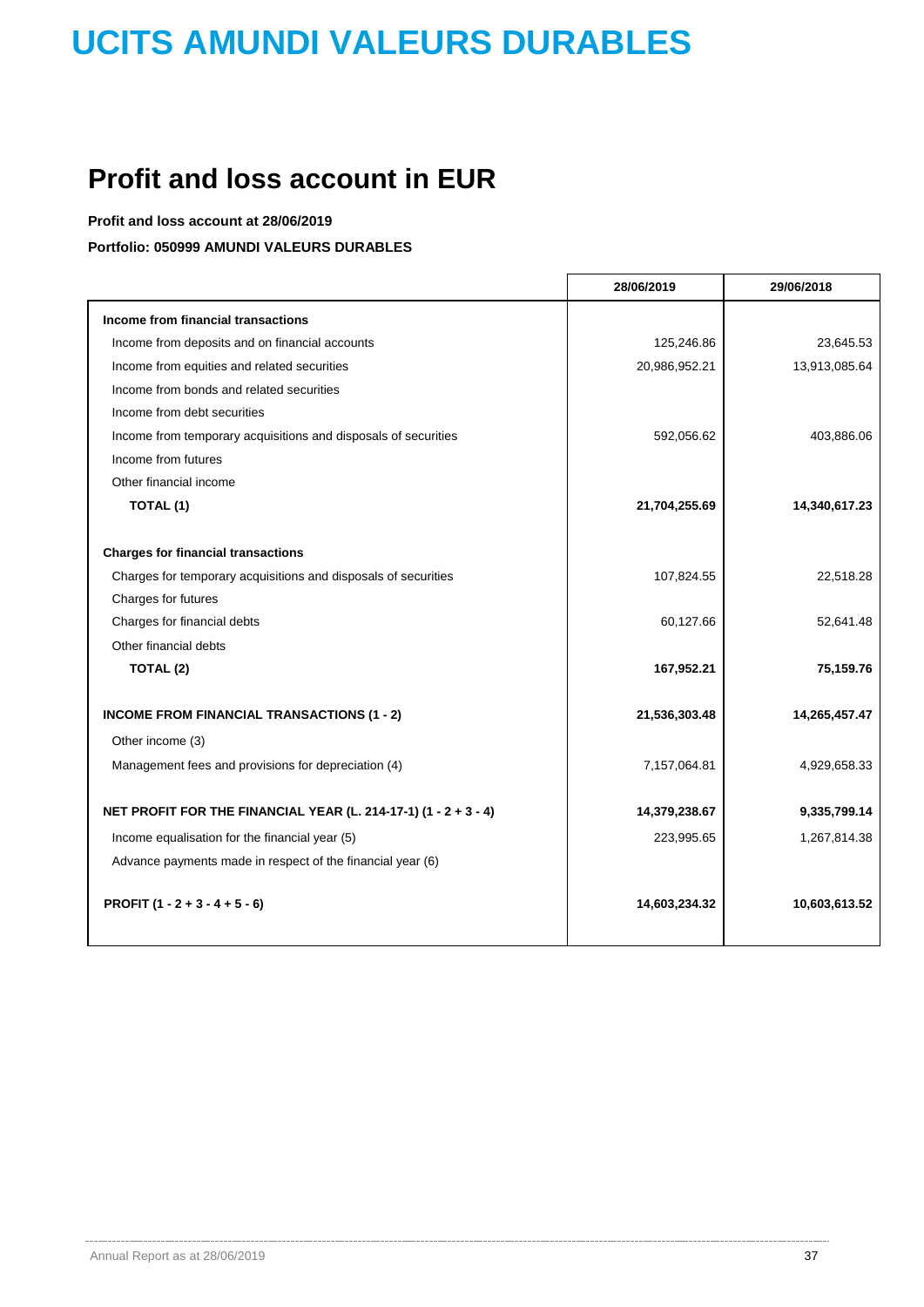**Notes to the annual accounts**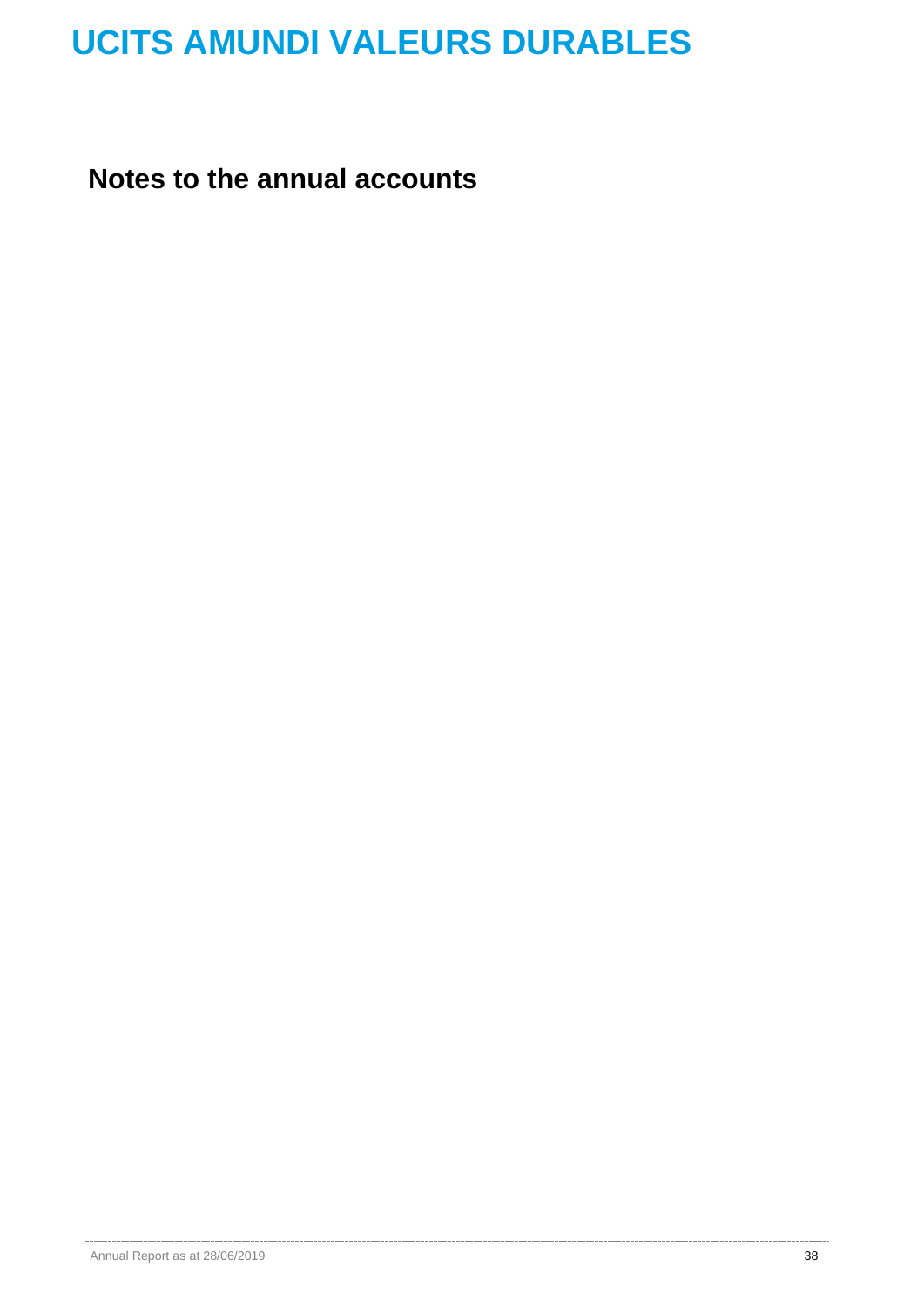## **Accounting rules and methods**

The annual accounts are presented in the form provided for in ANC Regulation 2014-01, as amended.

The general accounting principles apply:

- true reflection, comparable nature, consistency in terms of activity,
- regularity and accuracy;
- prudence; and
- consistency of methods from one financial year to the next.

The selected accounting method used to record proceeds from fixed-income securities is that of interest collected.

Purchases and sales of securities are recorded exclusive of costs. The reference currency for portfolio accounting is the euro. The length of the financial year is 12 months.

### **Valuation rules for the assets**

Financial instruments are recorded for accounting purposes according to the historical cost method, and entered on the balance sheet at their current value, which is determined using the last known market value or, should no market exist, by all external means or using financial models.

Differences between current values used to calculate the net asset value and historical cost of securities upon entering the portfolio are recorded in a "Valuation differentials" account.

Securities not in the portfolio currency are assessed according to the principle outlined below, then converted into the portfolio currency at the currency value prevailing on the valuation date.

### *Deposits:*

Deposits with a residual maturity of less than or equal to 3 months are valued using the straight-line method.

### *Equities, bonds and other securities traded on a regulated market or related market:*

For the calculation of the net asset value, equities and other securities traded on a regulated market or related market, are assessed on the basis of the last stock market price of the day.

Bonds and related securities are assessed at the closing price sent by various financial service providers. Interest accrued on bonds and related securities is calculated until the net asset value date.

### *Equities, bonds and other securities not traded on a regulated market or related market:*

Securities not traded on a regulated market are assessed under the control of the management company using methods based on the net asset value and yield, taking into consideration the prices used during recent major transactions.

### *Transferable debt securities:*

Transferable debt securities and related securities which are not subject to major transactions are valued using an actuarial method, on the basis of a benchmark rate defined below, which is increased, if appropriate, by a differential representative of the intrinsic characteristics of the issuer:

Debt securities with a maturity less than or equal to 1 year: Interbank offer rate in euros (Euribor);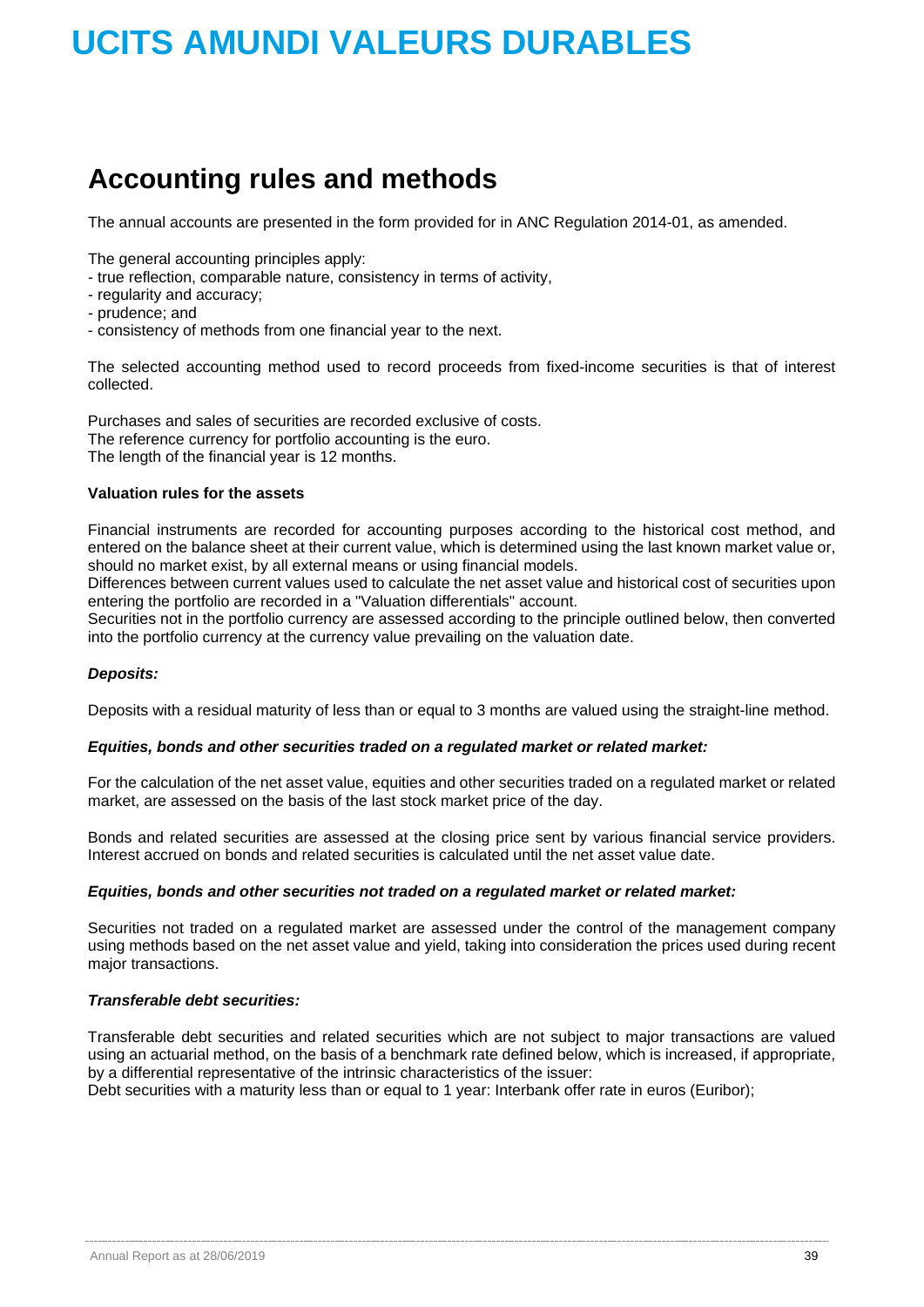Debt securities with a maturity exceeding 1 year: valued using rates for French treasury bills (BTAN and OAT) with similar maturity dates for the longer durations.

Transferable debt securities with a residual maturity of less than or equal to 3 months may be valued by the straight-line method.

Treasury bills are valued on the basis of market prices, as published daily by Banque de France.

### *UCIs held:*

UCI shares or units will be valued at the last known net asset value.

### *Temporary transactions on securities:*

Securities received under repurchase agreements are recorded under the heading "Debts representing securities received under repurchase agreements" for the sum scheduled in the agreement, with the addition of accrued interest to be received.

Securities delivered under repurchase agreements are recorded in the investment portfolio at their current value. Liabilities representing securities delivered under repurchase agreements are recorded in the disinvestment portfolio, at the value determined on the contract date, with the addition of accrued interest payable.

Lent securities are valued at their current value and are recorded on the asset side under the heading "Debts representing lent securities" at the current value with the addition of accrued interest to be received.

Borrowed securities are recorded on the asset side under the heading "borrowed securities" for the sum scheduled in the agreement, and on the liabilities side under the heading "debts representing borrowed securities" for the sum scheduled in the agreement, with the addition of accrued interest to pay.

The guarantees received or given in the form of cash as part of temporary transactions on securities (loan/borrowing, cash collateral, repurchase transactions) are listed on the asset side under the heading "liquidities".

### *Futures:*

### **Forward-based financial instruments traded on a regulated market or similar:**

Futures traded on regulated markets are valued at the settlement price for the day.

### **Futures not traded on a regulated market or similar:**

### *Swaps:*

Interest rate and/or currency swaps are valued at their market value using the price calculated by the interest flow method at the interest rate and/or currency exchange rate prevailing on the market. This price is adjusted to the issuer's risk.

Index swaps are assessed actuarially on the basis of a benchmark rate provided by the counterparty.

Other swaps are assessed at their market value or a value estimated according to the procedures laid down by the management company.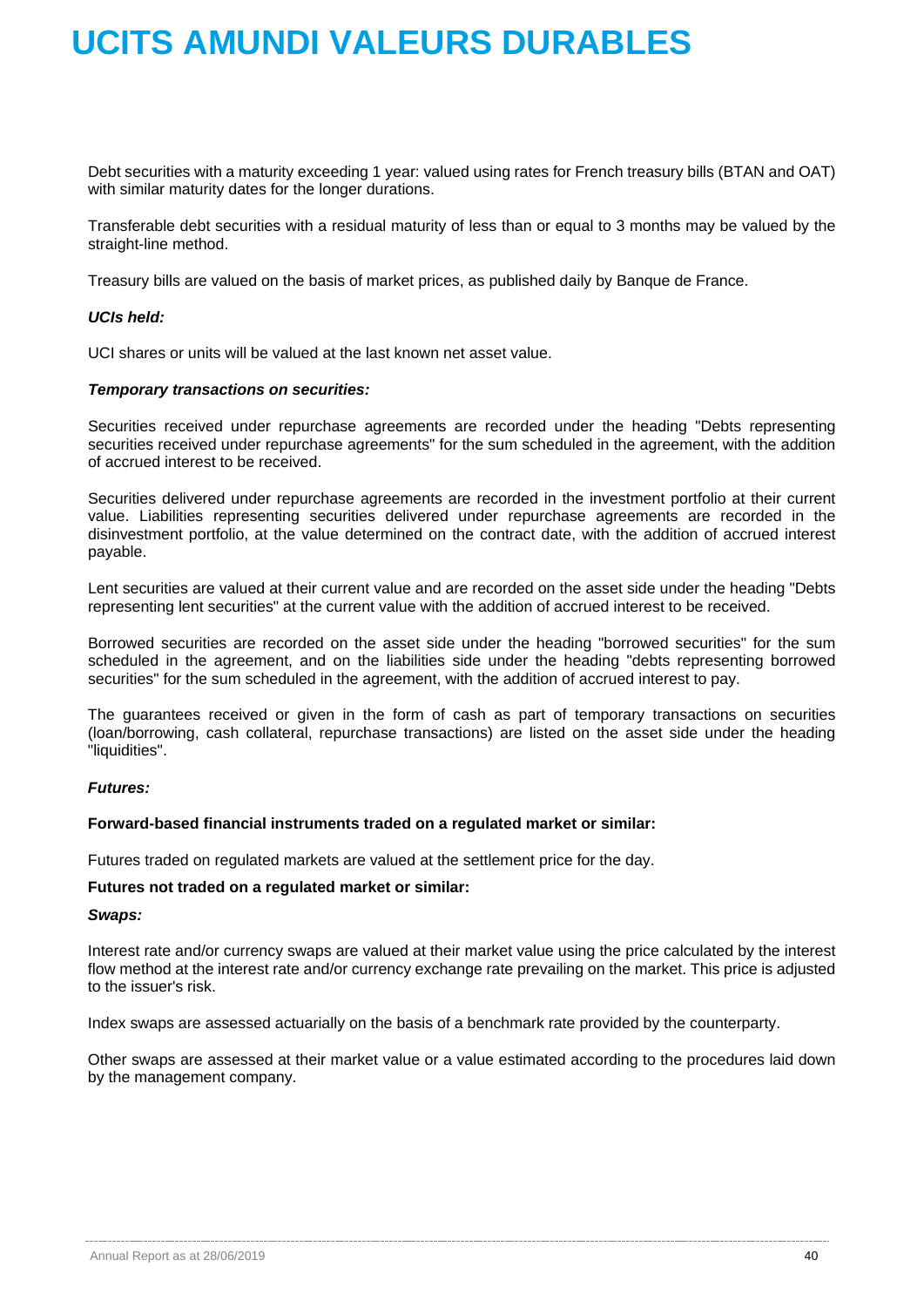### *Off-balance sheet liabilities:*

Futures contracts are recorded at their market value as off-balance sheet liabilities at the price used in the portfolio.

Options are converted into the underlying equivalent.

Swap commitments are presented at their nominal value, or in the absence of a nominal value, for an equivalent amount.

### **Management fees**

Management fees cover all fees relating to the UCI: financial, administrative and accounting management fees, holding fees, distribution fees, audit fees, etc.

These fees are charged to the UCI statement of operations.

The Fund took on exceptional costs of €15,315.19 relating to the collection of debts with regard to withholdings paid on dividends received from foreign companies.

Management fees do not include transaction fees. For more details about the fees charged to the UCI, please refer to the prospectus.

They are recorded pro rata temporis for each net asset value calculation.

The total of these costs complies with the maximum fee rate for the net assets as indicated in the prospectus:

- 0.80% incl. tax for I units,
- 1.00% incl. tax for Retraite-C units,
- 0.10% incl. tax for OR-D and O-C/D units,
- 1.20% incl. tax for P-C/D and R-C/D units,
- 0.45% incl. tax for the Z-C/D units,
- 1.80% incl. tax for S-C/D units.

### **- Outperformance fees:**

For I-C units: Nil. For P-C/D units: Nil. For OR-D units: Nil. For O-C/D units: Nil. For R-C/D units: Nil. For Retraite-C units: Nil.

For S-C/D and Z-C/D units:

The calculation of the outperformance fee applies to the level of each unit involved and at each date of determination of the Net Asset Value. This is based on a comparison between:

• the net assets of the unit (before deduction of the outperformance fee) and

• The "benchmark assets" which are the net assets of the unit (before deduction of the outperformance fee) on the first day of the observation period, adjusted for subscription/redemption amounts on each valuation, to which the performance of the benchmark index (MSCI Europe) is applied.

The comparison is performed for an observation period of one year which will end on the date of the last net asset value calculated for the month of June.

If, in the course of the observation period, the net assets for the units (before deduction of the outperformance fee) are higher than the reference net assets defined above, the outperformance fee will be 20% of the difference between the two net assets. This fee shall form the subject of a provision on calculation of the net asset value. In case of redemption, the proportion of the accrued provision corresponding to the number of units, is definitively payable to the management company.

If, over the observation period, the unit's net assets (before deduction of the outperformance fee) are greater than the benchmark assets defined above, the outperformance fee will be nil and will form the subject of a provision reversal on calculation of the net asset value. The reversals of provisions may not exceed the sum of the prior allocations.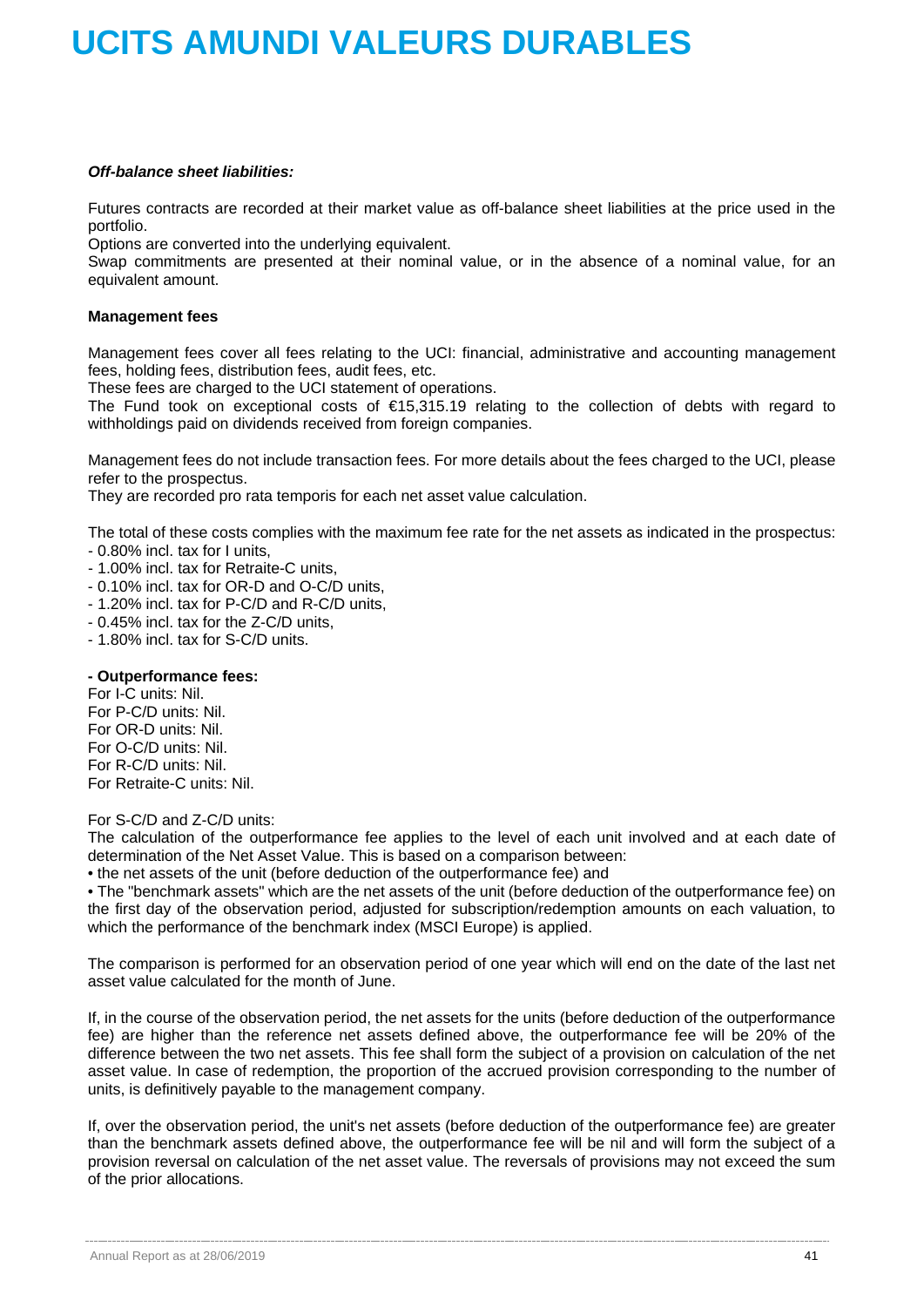This outperformance fee will only be permanently collected if, on the day of the last net asset value for the observation period, the unit's net assets (before deduction of the outperformance fee) are greater than those in the benchmark index.

### **Allocation of the distributable amounts**

### *Definition of distributable amounts:*

The distributable amounts are made up of:

### *Profit:*

The net income for the financial year is equal to the amount of interest, arrears, dividends, premiums and prizes, director's fees as well as all proceeds generated by the securities held in the portfolio of the fund, plus income generated by temporary cash holdings, less management fees and borrowing costs. This is increased by any balance carried forward, with the addition or reduction of the income equalisation accounts.

### *Appreciation and depreciation:*

The appreciation, net costs, less the realised depreciation, net costs, as seen over the course of the financial year, plus the net appreciation of a similar nature noted over the course of the previous financial years not subject to distribution or accumulation and reduced or increased by the balance of the appreciation equalisation account.

### *Methods for allocating the distributable amounts:*

| <b>Distributable amounts</b>                                    | I-C, Z-C, Retraite C<br>units | O-C/D, S-C/D, P-C/D,<br>R-C/D units        | OR-D, Z-D units                            |
|-----------------------------------------------------------------|-------------------------------|--------------------------------------------|--------------------------------------------|
| Allocation of net profit                                        | Accumulation                  | Accumulation and/or<br><b>Distribution</b> | <b>Distribution</b>                        |
| Allocation of net capital<br>appreciation or losses<br>realised | Accumulation                  | Accumulation and/or<br><b>Distribution</b> | Accumulation and/or<br><b>Distribution</b> |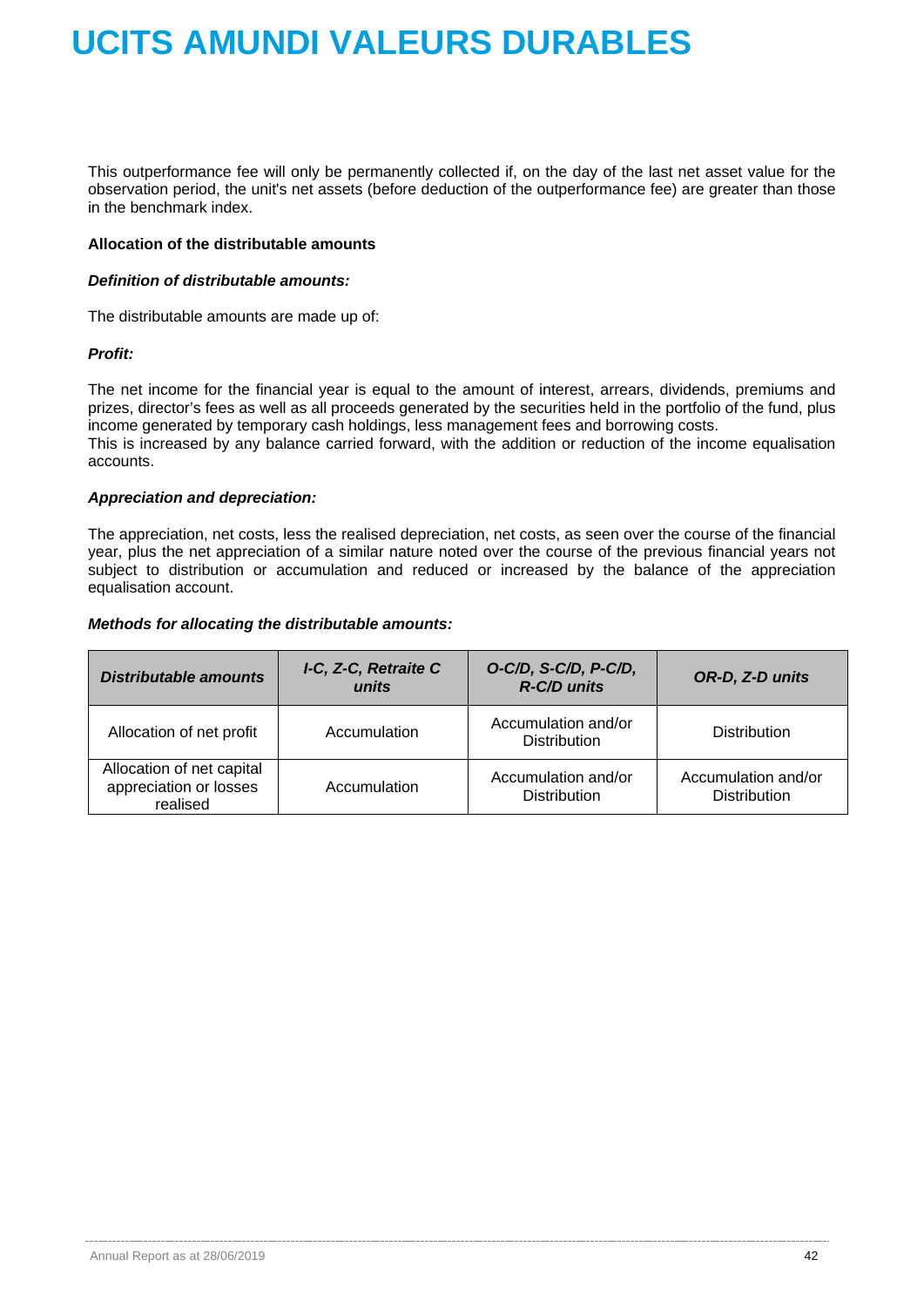## **Change in the Net Assets in EUR**

**Change in the net assets at 28/06/2019**

**Portfolio: 050999 AMUNDI VALEURS DURABLES**

|                                                                                  | 28/06/2019       | 29/06/2018       |
|----------------------------------------------------------------------------------|------------------|------------------|
| NET ASSETS AT THE BEGINNING OF THE FINANCIAL YEAR                                | 735,884,997.51   | 332,620,400.23   |
|                                                                                  |                  |                  |
| Subscriptions (including subscription commissions payable to the UCI)            | 333,076,642.11   | 416,913,872.88   |
| Redemptions (after deduction of redemption commissions payable to the UCI)       | $-55,825,588.18$ | $-42,180,557.33$ |
| Capital gains made on deposits and financial instruments                         | 25,033,416.03    | 30,670,544.96    |
| Capital losses made on deposits and financial instruments                        | -40,119,066.91   | -14,975,337.55   |
| Capital appreciation made on futures                                             | 6,391,290.32     | 2,646,126.29     |
| Capital losses made on futures                                                   | $-4,024,644.51$  | -3,968,779.43    |
| <b>Transaction fees</b>                                                          | $-2,573,851.86$  | $-2,624,536.24$  |
| Exchange differences                                                             | 992,872.21       | $-969,796.08$    |
| Variations in valuation differential for deposits and financial instruments      | 19,249,290.70    | 13,090,699.47    |
| Valuation differential for financial year N                                      | 56,676,186.25    | 37,438,110.37    |
| Valuation differential for financial year N-1                                    | -37,426,895.55   | -24,347,410.90   |
| Variations in valuation differential for futures                                 | 584,807.02       | 473,824.20       |
| Valuation differential for financial year N                                      | 614,945.06       | 30,138.04        |
| Valuation differential for financial year N-1                                    | $-30, 138.04$    | 443,686.16       |
| Distribution for previous year on net appreciation and depreciation              |                  |                  |
| Distribution for previous year on profits                                        | $-11,157,337.26$ | $-5,147,263.03$  |
| Net profit for the financial year before equalisation account                    | 14,379,238.67    | 9,335,799.14     |
| Advance payment(s) made over the financial year on appreciation and depreciation |                  |                  |
| Advance payment(s) made over the financial year on profits                       |                  |                  |
| Other items                                                                      |                  |                  |
|                                                                                  |                  |                  |
| NET ASSETS AT THE END OF THE FINANCIAL YEAR                                      | 1,021,892,065.85 | 735,884,997.51   |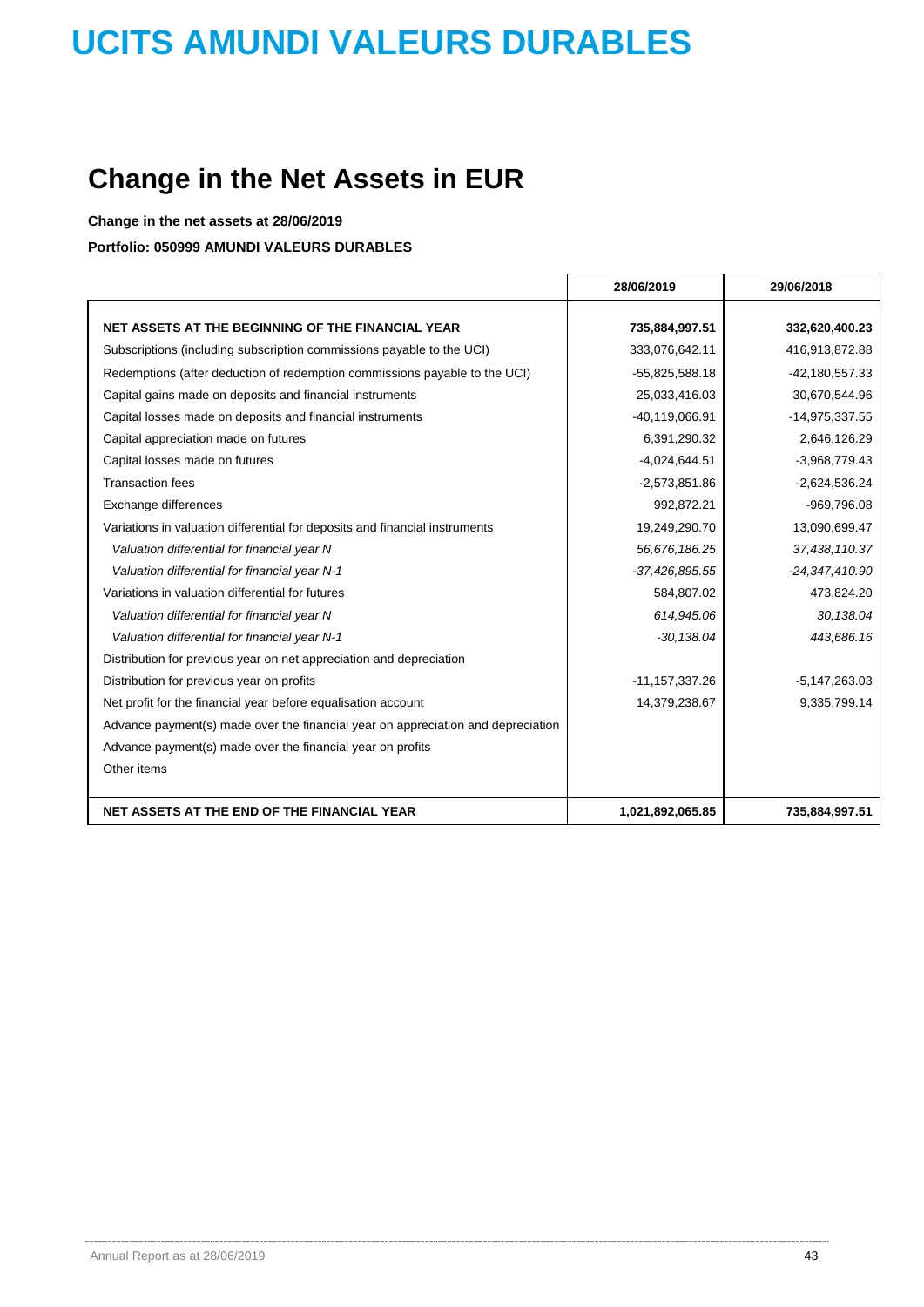### **BREAKDOWN BY LEGAL OR ECONOMIC TYPE OF FINANCIAL INSTRUMENT**

|                                                  | Amount        | $\%$ |
|--------------------------------------------------|---------------|------|
| <b>ASSETS</b>                                    |               |      |
| <b>BONDS AND RELATED SECURITIES</b>              |               |      |
| TOTAL BONDS AND RELATED SECURITIES               |               |      |
| <b>DEBT SECURITIES</b>                           |               |      |
| <b>TOTAL DEBT SECURITIES</b>                     |               |      |
| <b>LIABILITIES</b>                               |               |      |
| SALE TRANSACTIONS OF FINANCIAL INSTRUMENTS       |               |      |
| TOTAL SALE TRANSACTIONS OF FINANCIAL INSTRUMENTS |               |      |
| <b>OFF-BALANCE SHEET</b>                         |               |      |
| <b>HEDGING TRANSACTIONS</b>                      |               |      |
| TOTAL HEDGING TRANSACTIONS                       |               |      |
| OTHER TRANSACTIONS                               |               |      |
| Equities                                         | 36,802,817.33 | 3.60 |
| TOTAL OTHER TRANSACTIONS                         | 36,802,817.33 | 3.60 |
|                                                  |               |      |

### **BREAKDOWN BY RATE TYPE FOR ASSET, LIABILITY AND OFF-BALANCE SHEET ENTRIES**

|                                                                                                                         | <b>Fixed rate</b> | % | Variable rate | % | <b>Floating rate</b> | % | <b>Others</b> | $\%$ |
|-------------------------------------------------------------------------------------------------------------------------|-------------------|---|---------------|---|----------------------|---|---------------|------|
| <b>Assets</b><br>Deposits<br>Bonds and related securities<br>Debt securities<br>Temporary transactions on<br>securities |                   |   |               |   |                      |   |               |      |
| Financial accounts                                                                                                      |                   |   |               |   |                      |   | 90,886,141.86 | 8.89 |
| <b>Liabilities</b>                                                                                                      |                   |   |               |   |                      |   |               |      |
| Temporary transactions on<br>securities                                                                                 |                   |   |               |   |                      |   |               |      |
| Financial accounts                                                                                                      |                   |   |               |   |                      |   |               |      |
| Off-balance sheet                                                                                                       |                   |   |               |   |                      |   |               |      |
| Hedging transactions                                                                                                    |                   |   |               |   |                      |   |               |      |
| Other transactions                                                                                                      |                   |   |               |   |                      |   |               |      |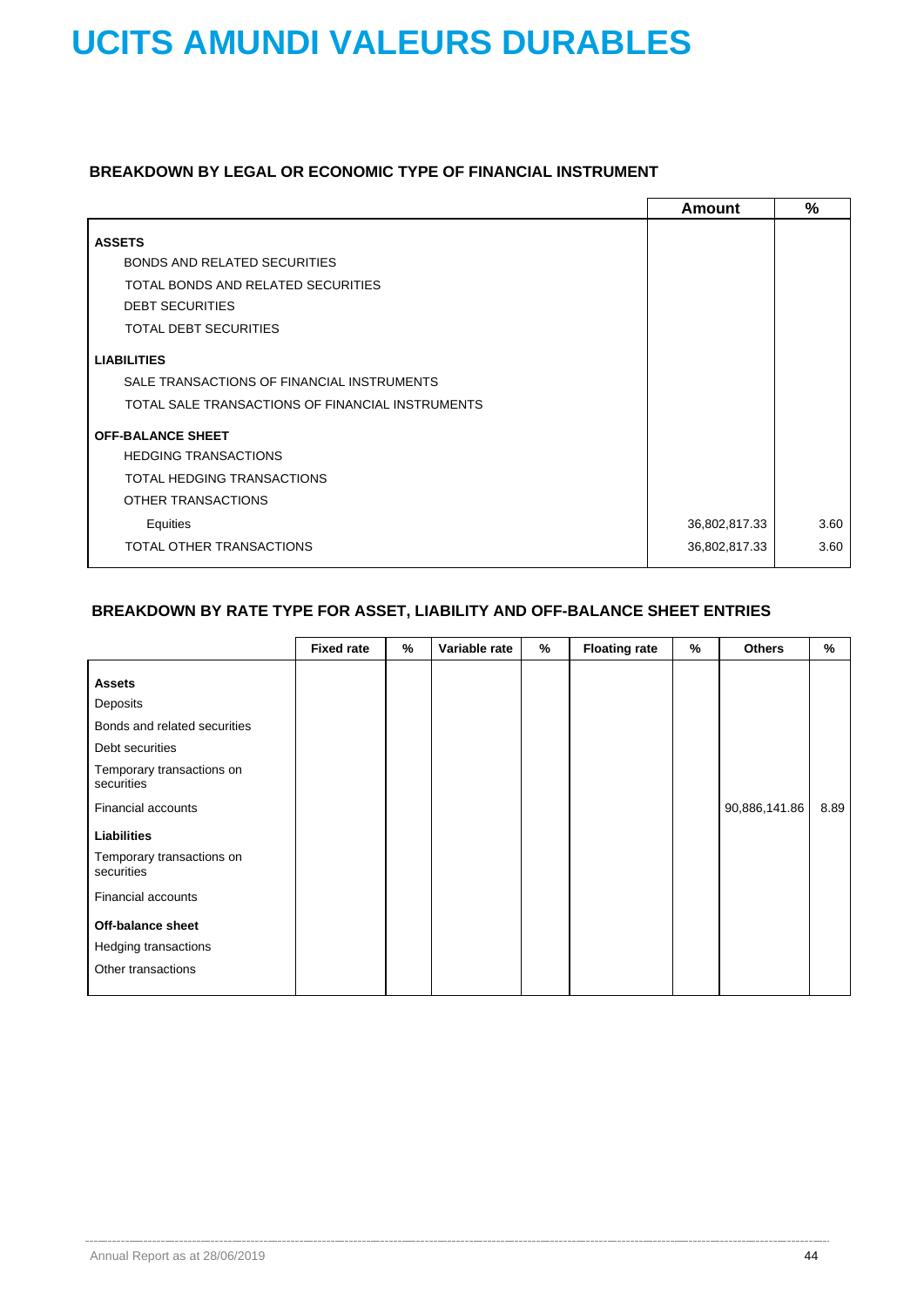### **BREAKDOWN BY RESIDUAL MATURITY OF ASSET, LIABILITY AND OFF-BALANCE SHEET**

|                                                                                                                                                                                                                                                                                                         | < 3 months         | $\frac{9}{6}$ | [3 months<br>$-1$ year] | $\%$ | $[1 - 3]$<br>years] | % | $[3 - 5]$<br>years] | $\%$ | > 5 years | $\%$ |
|---------------------------------------------------------------------------------------------------------------------------------------------------------------------------------------------------------------------------------------------------------------------------------------------------------|--------------------|---------------|-------------------------|------|---------------------|---|---------------------|------|-----------|------|
| <b>Assets</b><br>Deposits<br>Bonds and related securities<br>Debt securities<br>Temporary transactions on<br>securities<br>Financial accounts<br><b>Liabilities</b><br>Temporary transactions on<br>securities<br>Financial accounts<br>Off-balance sheet<br>Hedging transactions<br>Other transactions | 90,886,141.86 8.89 |               |                         |      |                     |   |                     |      |           |      |

Futures positions are presented according to the underlying maturity.

### **BREAKDOWN BY LISTING OR ASSESSMENT CURRENCY OF ASSET, LIABILITY AND OFF-BALANCE SHEET ENTRIES (excluding euro)**

|                                               | <b>Currency 1</b><br><b>GBP</b> | $\frac{9}{6}$ | <b>Currency 2</b><br><b>CHF</b> | $\%$ | <b>Currency 3</b><br><b>DKK</b> | %    | <b>Currency N</b><br><b>OTHER</b> | $\frac{9}{6}$ |
|-----------------------------------------------|---------------------------------|---------------|---------------------------------|------|---------------------------------|------|-----------------------------------|---------------|
| <b>Assets</b>                                 |                                 |               |                                 |      |                                 |      |                                   |               |
| Deposits                                      |                                 |               |                                 |      |                                 |      |                                   |               |
| Equities and similar securities               | 175,609,739.79                  | 17.18         | 60,375,645.44                   | 5.91 | 35,097,221.26                   | 3.43 | 68,711,554.00                     | 6.72          |
| Bonds and related securities                  |                                 |               |                                 |      |                                 |      |                                   |               |
| Debt securities                               |                                 |               |                                 |      |                                 |      |                                   |               |
| <b>UCIS</b>                                   |                                 |               |                                 |      |                                 |      |                                   |               |
| Temporary transactions on<br>securities       | 1,571,965.37                    | 0.15          | 16,983,561.06                   | 1.66 | 5,656,866.62                    | 0.55 | 2,648,408.74                      | 0.26          |
| <b>Debts</b>                                  | 3,470,769.90                    | 0.34          | 210,728.15                      | 0.02 |                                 |      | 538.68                            | 0.00          |
| <b>Financial accounts</b>                     | 12,111,271.60                   | 1.19          | 184,019.80                      | 0.02 | 123,915.08                      | 0.01 | 13,022,019.23                     | 1.27          |
| <b>Liabilities</b>                            |                                 |               |                                 |      |                                 |      |                                   |               |
| Sale transactions of financial<br>instruments |                                 |               |                                 |      |                                 |      |                                   |               |
| Temporary transactions on<br>securities       |                                 |               | 7,705,898.95                    | 0.75 |                                 |      | 6,708,881.02                      | 0.66          |
| Debts                                         |                                 |               | 30,867.30                       | 0.00 | 648.65                          | 0.00 | 12,124,404.79                     | 1.19          |
| <b>Financial accounts</b>                     |                                 |               |                                 |      |                                 |      |                                   |               |
| <b>Off-balance sheet</b>                      |                                 |               |                                 |      |                                 |      |                                   |               |
| <b>Hedging transactions</b>                   |                                 |               |                                 |      |                                 |      |                                   |               |
| Other transactions                            | 15,729,537.33                   | 1.54          |                                 |      |                                 |      |                                   |               |
|                                               |                                 |               |                                 |      |                                 |      |                                   |               |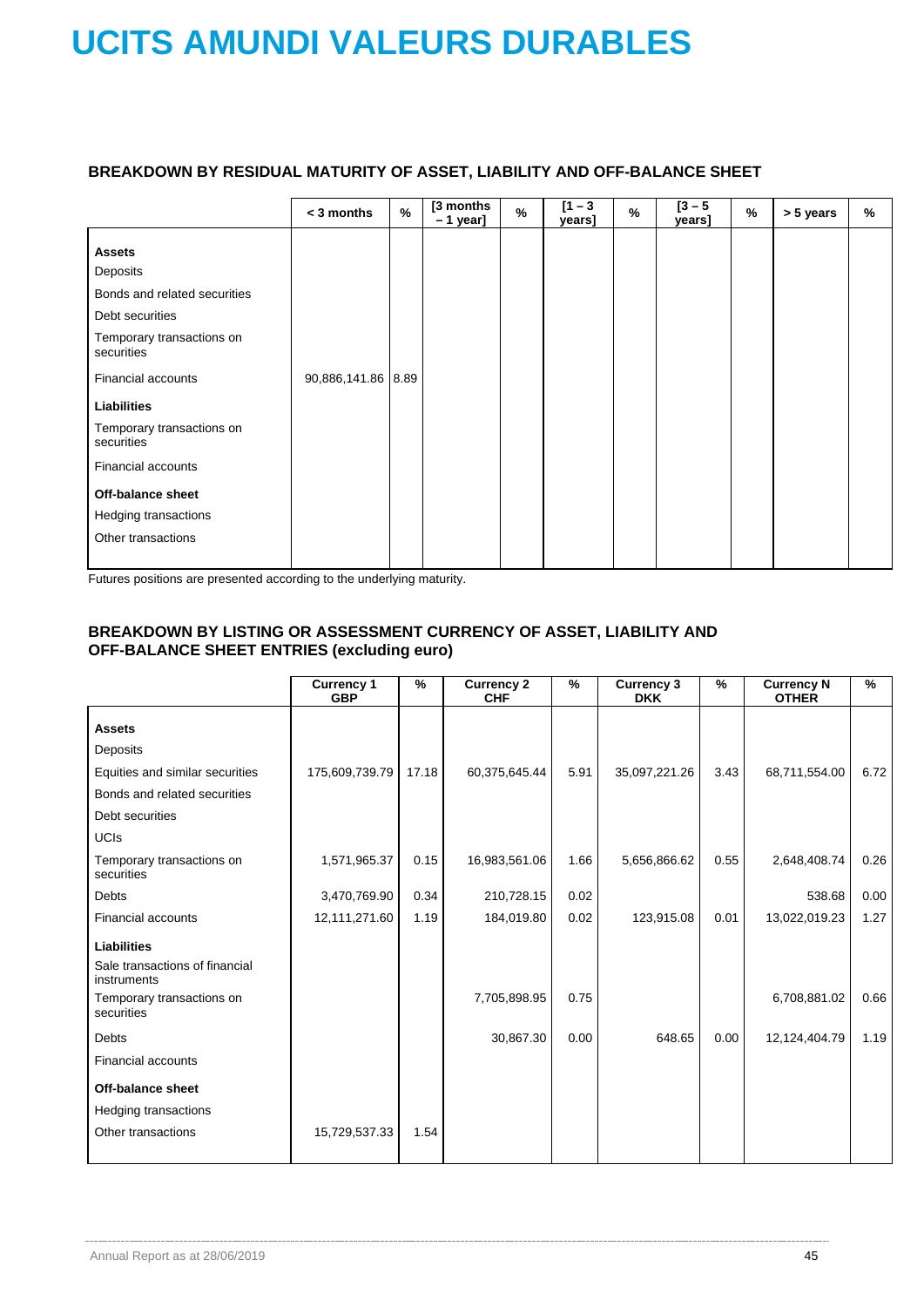### **BREAKDOWN BY TYPE OF RECEIVABLES AND DEBTS**

|                                    | Type of debit/credit       | 28/06/2019      |
|------------------------------------|----------------------------|-----------------|
|                                    |                            |                 |
| <b>Debts</b>                       | Deferred payment sales     | 12,062,005.23   |
|                                    | Cash collateral deposits   | 2,162,637.63    |
|                                    | Cash dividends and coupons | 5,932,358.46    |
|                                    | Collateral                 | 549.70          |
|                                    | Other debtors              | 552.30          |
| <b>Total accounts receivable</b>   |                            | 20,158,103.32   |
|                                    |                            |                 |
| <b>Debts</b>                       | Deferred payment purchases | 11,979,276.43   |
|                                    | Management fees            | 1,378,013.27    |
|                                    | Variable management fees   | 280.63          |
|                                    | Collateral                 | 59,293,308.75   |
|                                    | Other debts                | 786,479.88      |
| <b>Total debts</b>                 |                            | - 73,437,358.96 |
| <b>Total debts and receivables</b> |                            | - 53,279,255.64 |

### SHAREHOLDERS' EQUITY

### **Number of securities issued or redeemed**

|                                            | In units      | By amount       |
|--------------------------------------------|---------------|-----------------|
| I-C units                                  |               |                 |
|                                            |               |                 |
| Units subscribed during the financial year | 216,362.730   | 22,790,483.03   |
| Units redeemed during the financial year   | $-89,711.520$ | -9,219,523.96   |
| Number of units in circulation at year-end | 874,268.507   |                 |
|                                            |               |                 |
|                                            |               |                 |
| <b>RETRAITE C units</b>                    |               |                 |
| Units subscribed during the financial year |               |                 |
| Units redeemed during the financial year   |               |                 |
| Number of units in circulation at year-end | 1.000         |                 |
|                                            |               |                 |
| Z-C units                                  |               |                 |
|                                            |               |                 |
| Units subscribed during the financial year |               |                 |
| Units redeemed during the financial year   | $-67.489$     | $-6,335,743.84$ |
| Number of units in circulation at year-end | 18.727        |                 |
|                                            |               |                 |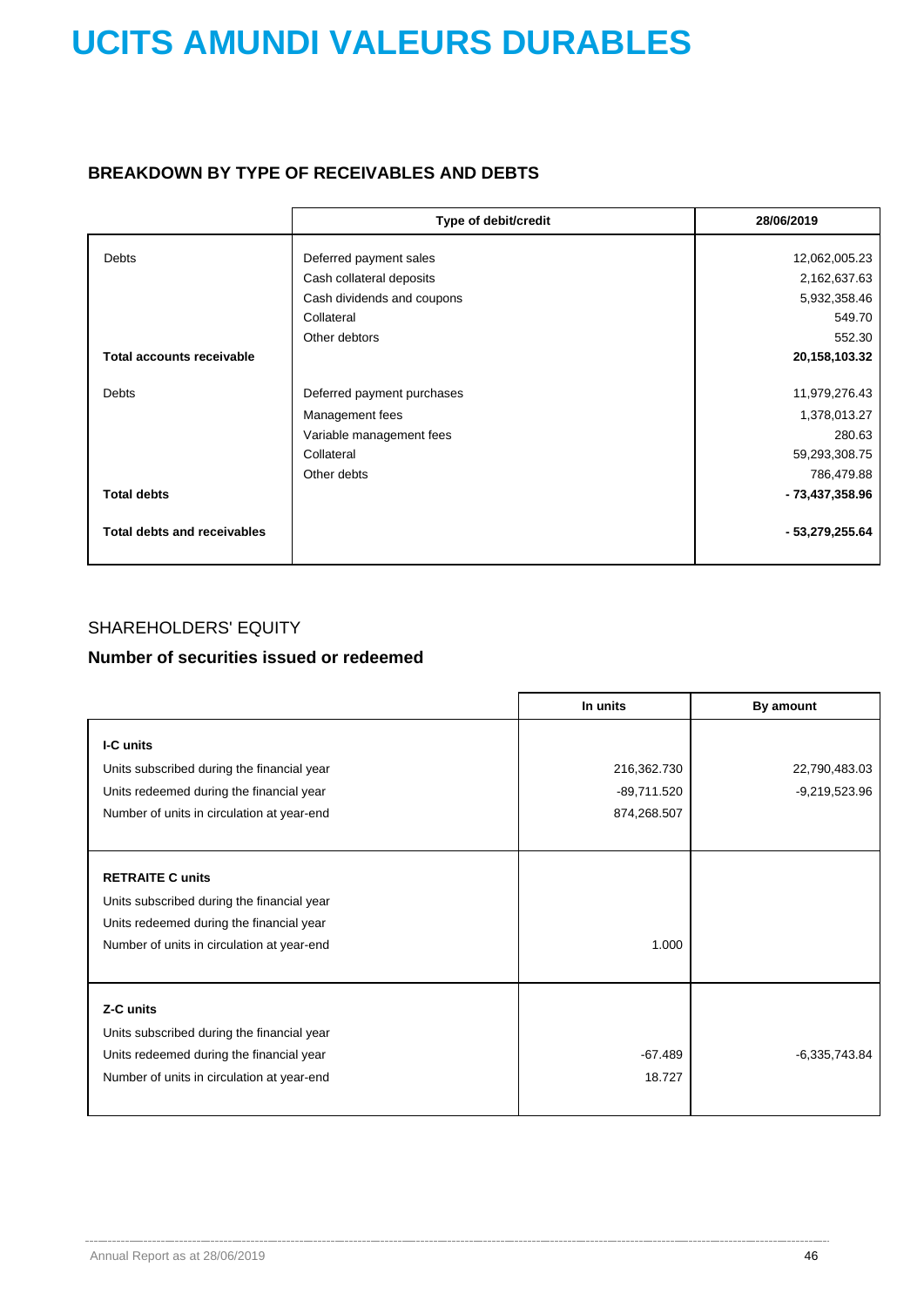### SHAREHOLDERS' EQUITY

### **Number of securities issued or redeemed**

|                                            | In units      | By amount       |
|--------------------------------------------|---------------|-----------------|
|                                            |               |                 |
| <b>OR-D units</b>                          |               |                 |
| Units subscribed during the financial year | 559,965.655   | 60,383,654.06   |
| Units redeemed during the financial year   | -102,330.937  | -10,730,967.76  |
| Number of units in circulation at year-end | 1,749,560.084 |                 |
| R-C/D units                                |               |                 |
| Units subscribed during the financial year | 37,532.934    | 3,773,646.38    |
| Units redeemed during the financial year   | $-801.995$    | $-80,942.84$    |
| Number of units in circulation at year-end | 37,149.440    |                 |
|                                            |               |                 |
| Z-D units                                  |               |                 |
| Units subscribed during the financial year |               |                 |
| Units redeemed during the financial year   | $-6.728$      | -679,030.44     |
| Number of units in circulation at year-end | 145.817       |                 |
| P-C/D units                                |               |                 |
| Units subscribed during the financial year | 1,059,108.311 | 220,129,583.93  |
| Units redeemed during the financial year   | -93,386.278   | -19,337,570.10  |
| Number of units in circulation at year-end | 2,995,352.083 |                 |
|                                            |               |                 |
| O-C/D units                                |               |                 |
| Units subscribed during the financial year | 267, 134. 572 | 25,999,274.71   |
| Units redeemed during the financial year   | $-97,036.105$ | $-9,441,809.24$ |
| Number of units in circulation at year-end | 665,063.931   |                 |

### **SUBSCRIPTION AND/OR REDEMPTION FEES**

|                            | By amount |
|----------------------------|-----------|
| <b>RETRAITE C units</b>    |           |
| Redemption fees received   |           |
| Subscription fees received |           |
| <b>Total fees received</b> |           |
|                            |           |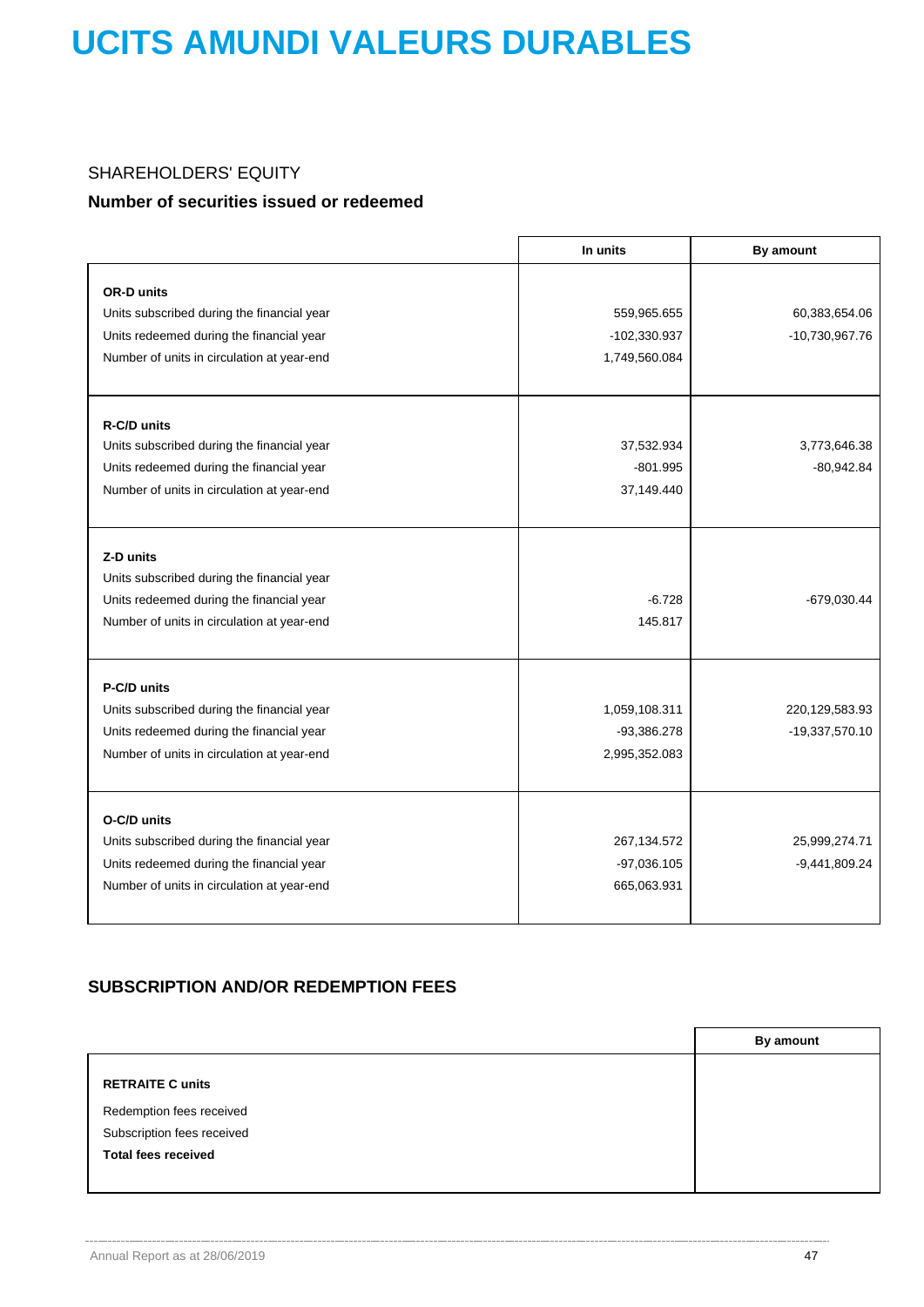### **SUBSCRIPTION AND/OR REDEMPTION FEES**

|                                                        | By amount |
|--------------------------------------------------------|-----------|
| I-C units                                              |           |
|                                                        |           |
| Redemption fees received                               |           |
| Subscription fees received                             |           |
| <b>Total fees received</b>                             |           |
|                                                        |           |
| Z-C units                                              |           |
| Redemption fees received                               |           |
| Subscription fees received                             |           |
| <b>Total fees received</b>                             |           |
|                                                        |           |
| P-C/D units                                            |           |
|                                                        |           |
| Redemption fees received                               |           |
| Subscription fees received                             |           |
| <b>Total fees received</b>                             |           |
|                                                        |           |
| R-C/D units                                            |           |
| Redemption fees received                               |           |
| Subscription fees received                             |           |
| <b>Total fees received</b>                             |           |
|                                                        |           |
| OR-D units                                             |           |
|                                                        |           |
| Redemption fees received<br>Subscription fees received |           |
| <b>Total fees received</b>                             |           |
|                                                        |           |
|                                                        |           |
| Z-D units                                              |           |
| Redemption fees received                               |           |
| Subscription fees received                             |           |
| <b>Total fees received</b>                             |           |
|                                                        |           |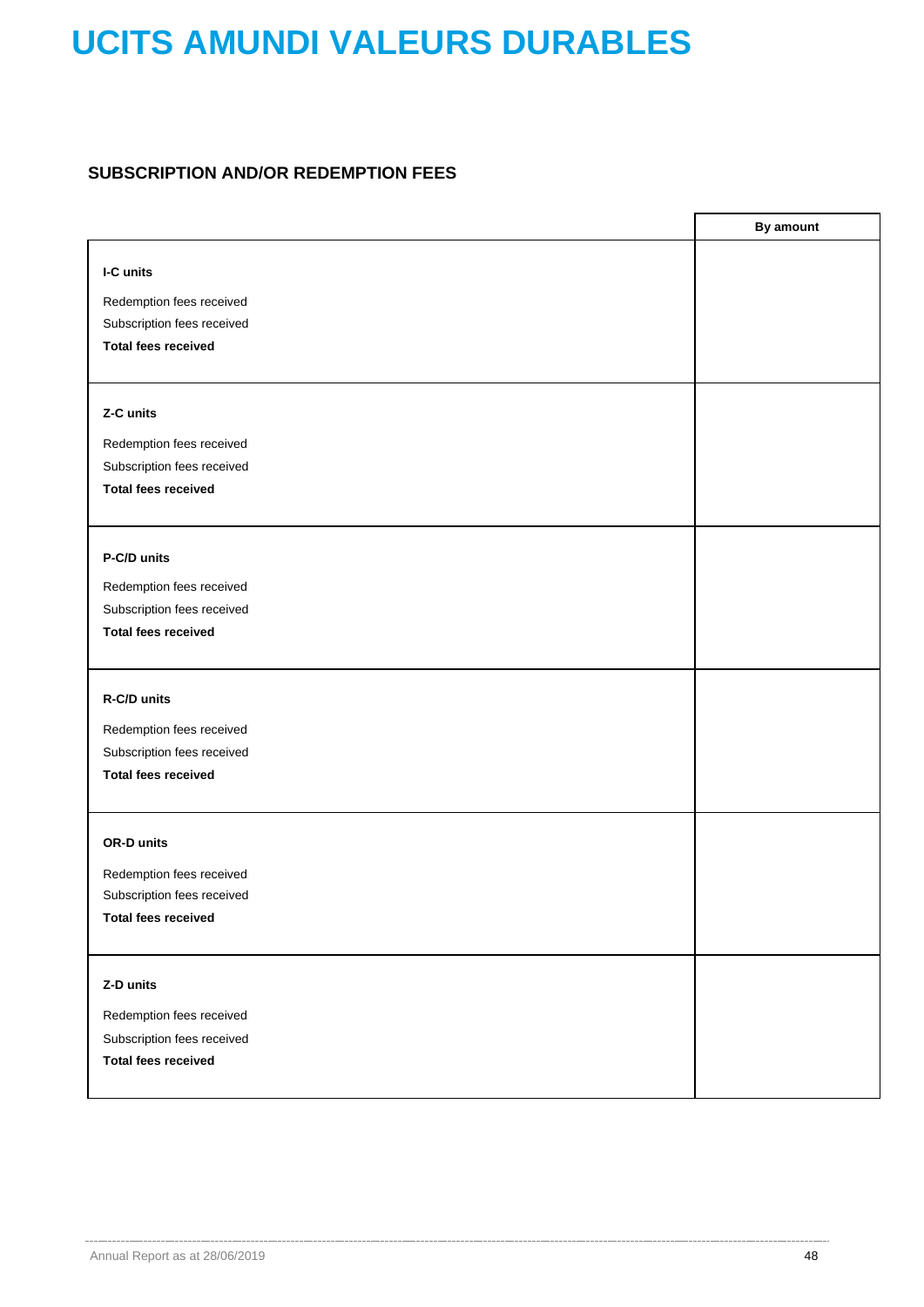### **SUBSCRIPTION AND/OR REDEMPTION FEES**

|                            | <b>By amount</b> |
|----------------------------|------------------|
| O-C/D units                |                  |
| Redemption fees received   |                  |
| Subscription fees received |                  |
| <b>Total fees received</b> |                  |
|                            |                  |

### **MANAGEMENT FEES**

|                                                                                                                                                                              | 28/06/2019                  |
|------------------------------------------------------------------------------------------------------------------------------------------------------------------------------|-----------------------------|
| <b>RETRAITE C units</b><br>Guarantee commissions<br>Fixed management fees<br>Percentage of fixed management fees<br>Variable management fees<br>Management fee retrocessions | 0.58<br>0.59                |
| Z-C units<br>Guarantee commissions<br>Fixed management fees<br>Percentage of fixed management fees<br>Variable management fees<br>Management fee retrocessions               | 21,874.22<br>0.45<br>272.55 |
| I-C units<br>Guarantee commissions<br>Fixed management fees<br>Percentage of fixed management fees<br>Variable management fees<br>Management fee retrocessions               | 684,274.74<br>0.80          |
| Z-D units<br>Guarantee commissions<br>Fixed management fees<br>Percentage of fixed management fees<br>Variable management fees<br>Management fee retrocessions               | 66,866.25<br>0.45<br>8.08   |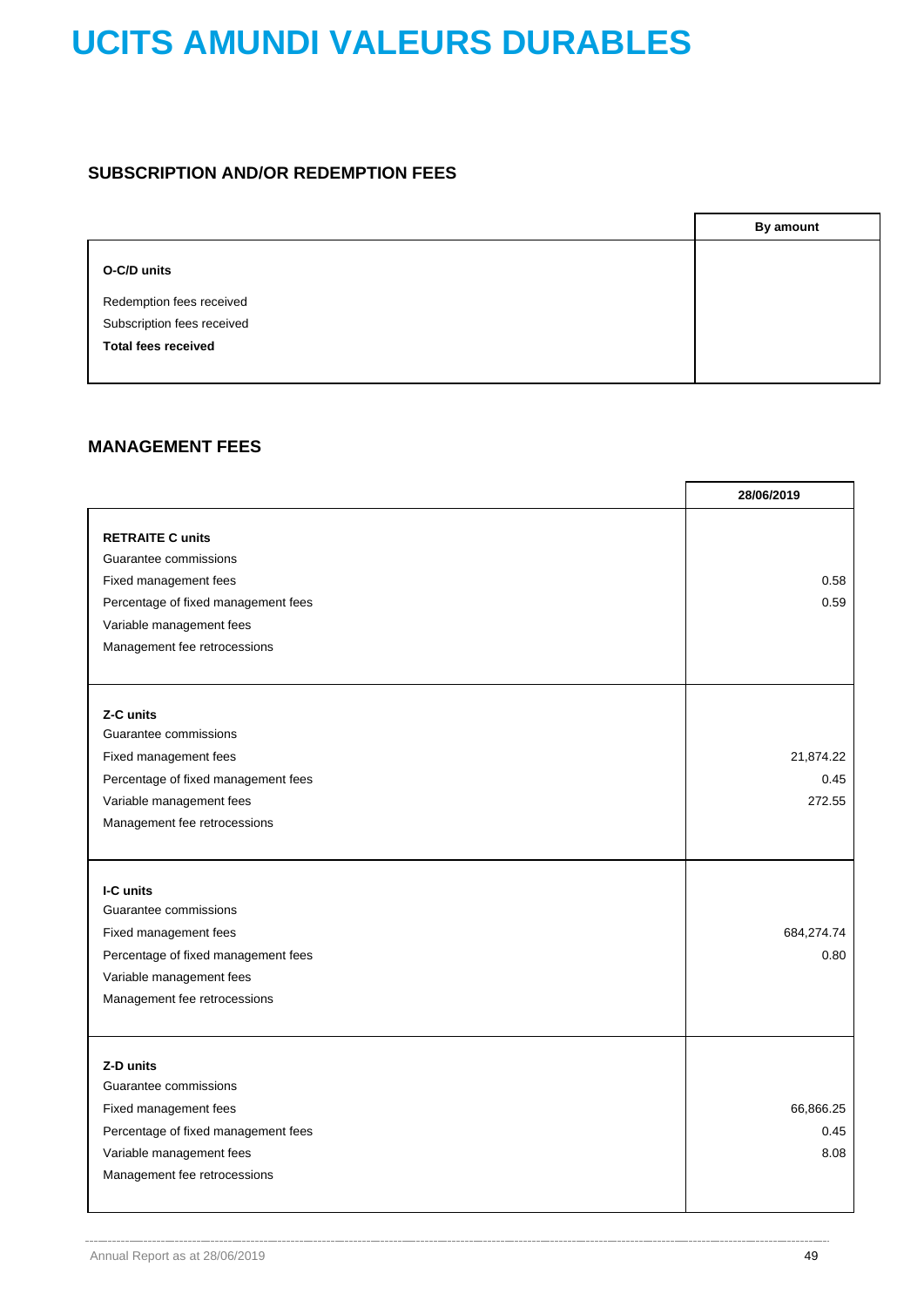### **MANAGEMENT FEES**

|                                                                                                                                                                        | 28/06/2019           |
|------------------------------------------------------------------------------------------------------------------------------------------------------------------------|----------------------|
| <b>OR-D units</b><br>Guarantee commissions<br>Fixed management fees<br>Percentage of fixed management fees<br>Variable management fees<br>Management fee retrocessions | 174,092.35<br>0.10   |
| R-C/D units<br>Guarantee commissions<br>Fixed management fees<br>Percentage of fixed management fees<br>Variable management fees<br>Management fee retrocessions       | 7,957.55<br>0.67     |
| P-C/D units<br>Guarantee commissions<br>Fixed management fees<br>Percentage of fixed management fees<br>Variable management fees<br>Management fee retrocessions       | 6,125,303.00<br>1.20 |
| O-C/D units<br>Guarantee commissions<br>Fixed management fees<br>Percentage of fixed management fees<br>Variable management fees<br>Management fee retrocessions       | 61,100.31<br>0.10    |

### **COMMITMENTS MADE AND RECEIVED**

|                                                                  | 28/06/2019 |
|------------------------------------------------------------------|------------|
| Guarantees received by the UCI<br>- including capital guarantees |            |
| Other commitments received                                       |            |
| Other commitments made                                           |            |
|                                                                  |            |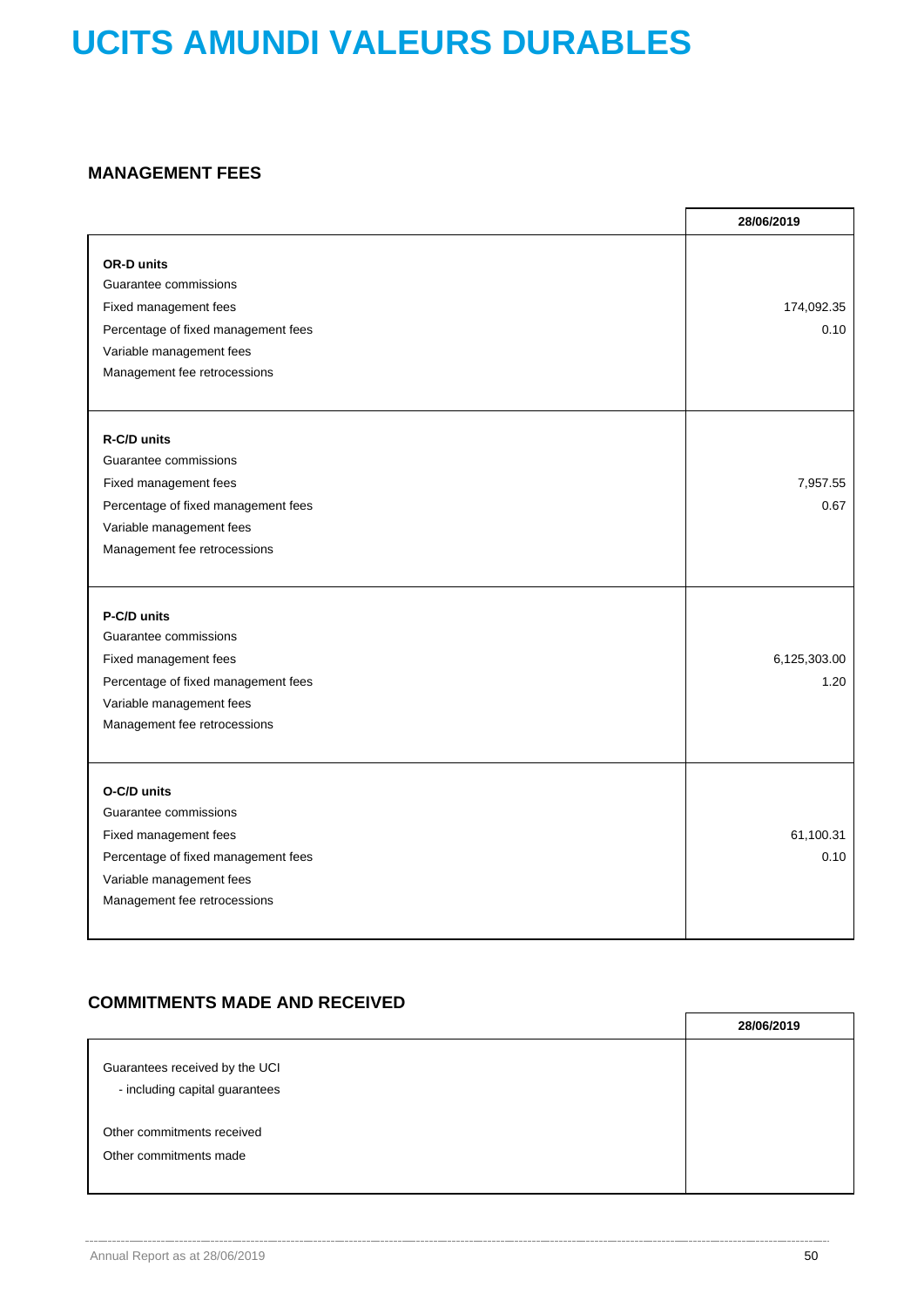### **OTHER INFORMATION**

### **Current value of financial instruments subject to temporary purchase**

|                                                                    | 28/06/2019 |
|--------------------------------------------------------------------|------------|
| Securities taken under repurchase agreement<br>Borrowed securities |            |

### **Current value of financial instruments used as pledges**

|                                                                                                                                                   | 28/06/2019 |
|---------------------------------------------------------------------------------------------------------------------------------------------------|------------|
| Financial instruments pledged and held in their original entry<br>Financial instruments received as a pledge and not entered on the balance sheet |            |

### **Financial instruments held, issued and/or managed by the Group**

|                               | <b>ISIN code</b> | Denomination                 | 28/06/2019 |
|-------------------------------|------------------|------------------------------|------------|
| Equities                      |                  |                              |            |
| <b>Bonds</b>                  |                  |                              |            |
| Transferable debt securities  |                  |                              |            |
| <b>UCIS</b>                   |                  |                              | 93,274.64  |
|                               | FR0010173237     | AMUNDI SERENITE PEA IC Units | 93,274.64  |
| <b>Futures</b>                |                  |                              |            |
| <b>Total group securities</b> |                  |                              | 93,274.64  |
|                               |                  |                              |            |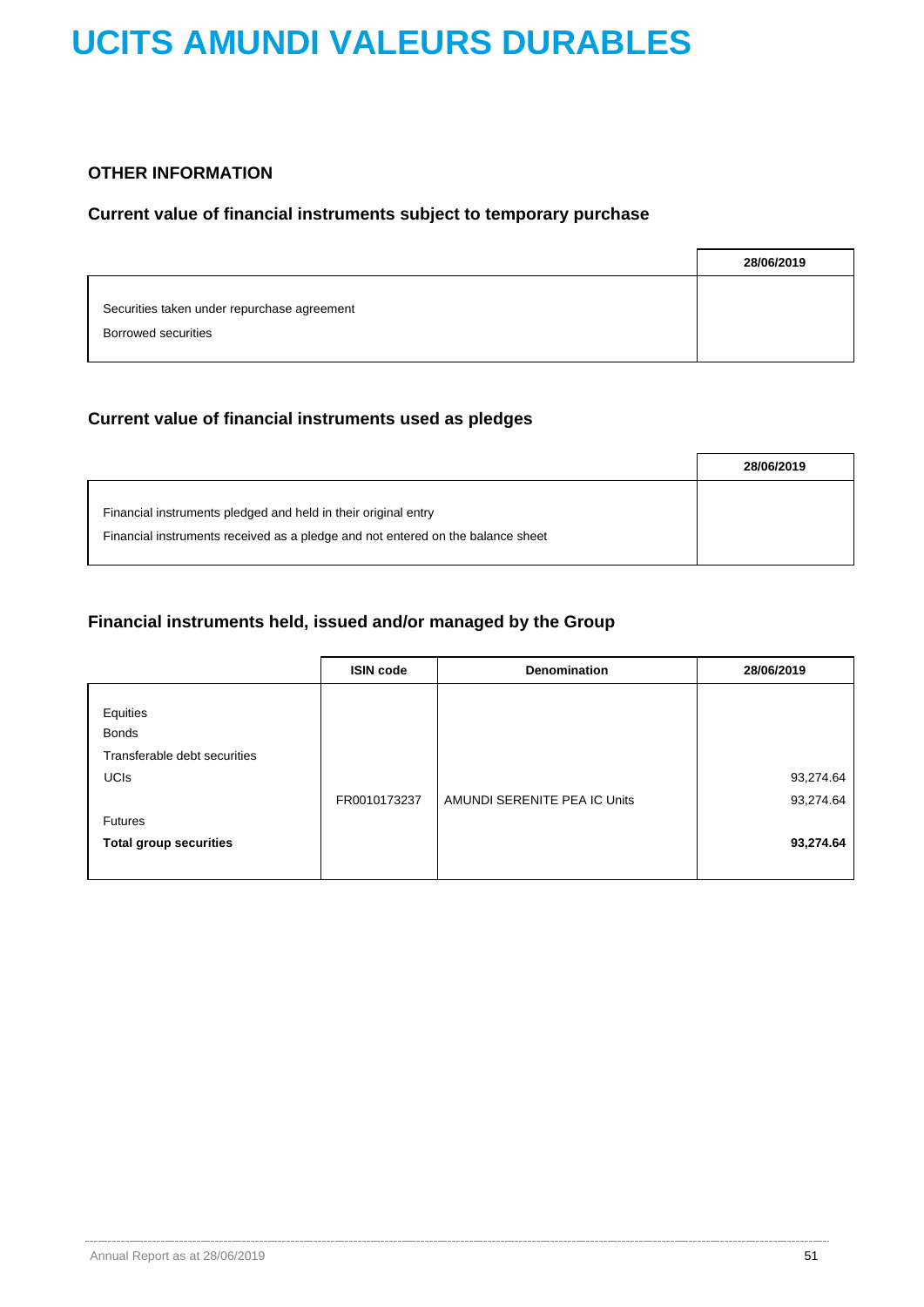### **TABLE FOR THE ALLOCATION OF THE SHARE IN THE DISTRIBUTABLE AMOUNTS RELATING TO THE PROFIT**

|                            | 28/06/2019    | 29/06/2018    |
|----------------------------|---------------|---------------|
| Sums still to be allocated |               |               |
| Balance carried forward    | 18,024.00     | 19,080.06     |
| Result                     | 14,603,234.32 | 10,603,613.52 |
| <b>Total</b>               | 14,621,258.32 | 10,622,693.58 |

|                                                | 28/06/2019 | 29/06/2018 |
|------------------------------------------------|------------|------------|
|                                                |            |            |
| <b>RETRAITE C units</b>                        |            |            |
| <b>Allocation</b>                              |            |            |
| <b>Distribution</b>                            |            |            |
| Balance carried forward for the financial year |            |            |
| Accumulation                                   | 1.67       | 1.47       |
| <b>Total</b>                                   | 1.67       | 1.47       |
|                                                |            |            |

|                                                | 28/06/2019   | 29/06/2018   |
|------------------------------------------------|--------------|--------------|
|                                                |              |              |
| I-C units                                      |              |              |
| <b>Allocation</b>                              |              |              |
| Distribution                                   |              |              |
| Balance carried forward for the financial year |              |              |
| Accumulation                                   | 1,426,304.35 | 1,236,725.09 |
| <b>Total</b>                                   | 1,426,304.35 | 1,236,725.09 |
|                                                |              |              |

|                                                | 28/06/2019 | 29/06/2018 |
|------------------------------------------------|------------|------------|
|                                                |            |            |
| Z-C units                                      |            |            |
| <b>Allocation</b>                              |            |            |
| <b>Distribution</b>                            |            |            |
| Balance carried forward for the financial year |            |            |
| Accumulation                                   | 35,683.11  | 93,064.69  |
| <b>Total</b>                                   | 35,683.11  | 93,064.69  |
|                                                |            |            |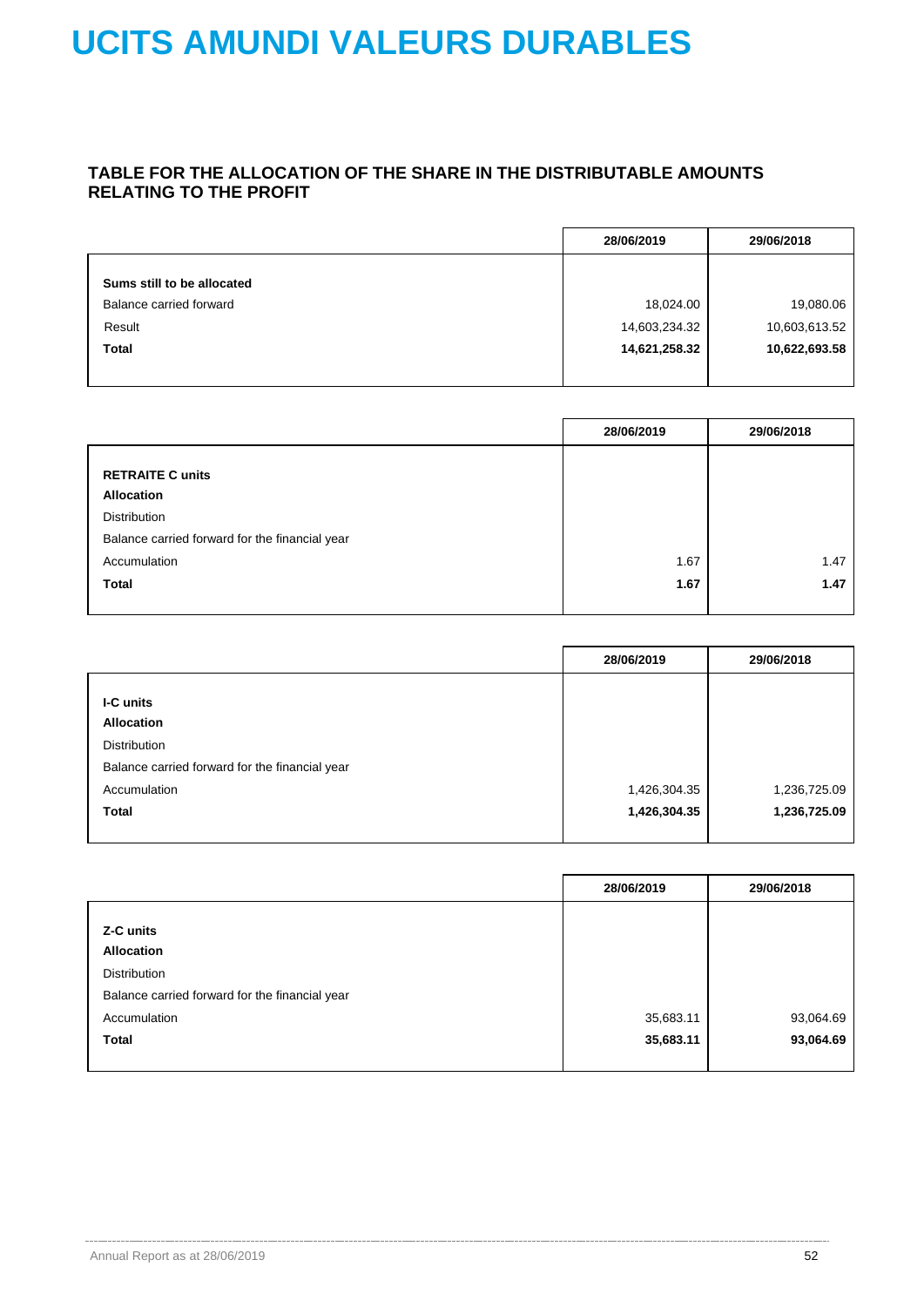### **TABLE FOR THE ALLOCATION OF THE SHARE IN THE DISTRIBUTABLE AMOUNTS RELATING TO THE PROFIT**

|                                                               | 28/06/2019 | 29/06/2018 |
|---------------------------------------------------------------|------------|------------|
|                                                               |            |            |
| Z-D units                                                     |            |            |
| <b>Allocation</b>                                             |            |            |
| <b>Distribution</b>                                           | 276,785.45 | 196,348.30 |
| Balance carried forward for the financial year                | 1.25       | 0.26       |
| Accumulation                                                  |            |            |
| <b>Total</b>                                                  | 276,786.70 | 196,348.56 |
| Information relating to units which give rise to distribution |            |            |
| Number of units                                               | 145.817    | 152.545    |
| Unit distribution                                             | 1,898.17   | 1,287.15   |
| <b>Tax credits</b>                                            |            |            |
| Tax credit attached to the distribution of the profit         | 9,385.96   | 14,302.27  |

|                                                               | 28/06/2019    | 29/06/2018    |
|---------------------------------------------------------------|---------------|---------------|
| <b>OR-D units</b>                                             |               |               |
| <b>Allocation</b>                                             |               |               |
| <b>Distribution</b>                                           | 4,216,439.80  | 3,178,136.40  |
| Balance carried forward for the financial year                | 12,037.49     | 10,662.66     |
| Accumulation                                                  |               |               |
| <b>Total</b>                                                  | 4,228,477.29  | 3,188,799.06  |
| Information relating to units which give rise to distribution |               |               |
| Number of units                                               | 1,749,560.084 | 1,291,925.366 |
| Unit distribution                                             | 2.41          | 2.46          |
| <b>Tax credits</b>                                            |               |               |
| Tax credit attached to the distribution of the profit         | 120,665.50    | 130,696.48    |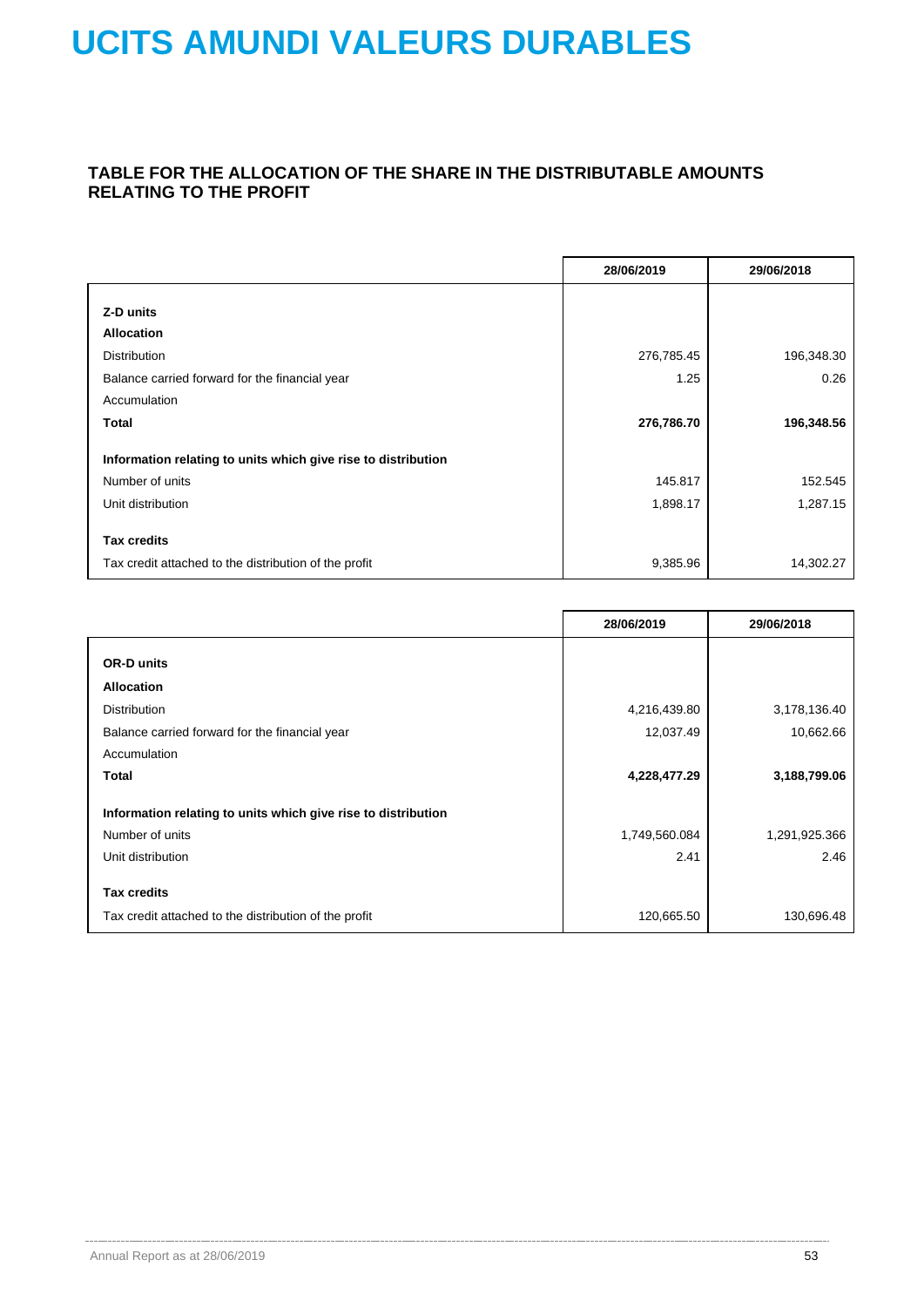### **TABLE FOR THE ALLOCATION OF THE SHARE IN THE DISTRIBUTABLE AMOUNTS RELATING TO THE PROFIT**

|                                                               | 28/06/2019 | 29/06/2018 |
|---------------------------------------------------------------|------------|------------|
|                                                               |            |            |
| R-C/D units                                                   |            |            |
| <b>Allocation</b>                                             |            |            |
| <b>Distribution</b>                                           | 55,352.67  | 560.79     |
| Balance carried forward for the financial year                | 362.38     | 0.43       |
| Accumulation                                                  |            |            |
| Total                                                         | 55,715.05  | 561.22     |
| Information relating to units which give rise to distribution |            |            |
| Number of units                                               | 37,149.440 | 418.501    |
| Unit distribution                                             | 1.49       | 1.34       |
| <b>Tax credits</b>                                            |            |            |
| Tax credit attached to the distribution of the profit         | 2,363.52   | 38.96      |

|                                                               | 28/06/2019    | 29/06/2018    |
|---------------------------------------------------------------|---------------|---------------|
|                                                               |               |               |
| P-C/D units                                                   |               |               |
| <b>Allocation</b>                                             |               |               |
| <b>Distribution</b>                                           | 7,128,937.96  | 5,033,482.52  |
| Balance carried forward for the financial year                | 11,875.08     | 693.52        |
| Accumulation                                                  |               |               |
| Total                                                         | 7,140,813.04  | 5,034,176.04  |
| Information relating to units which give rise to distribution |               |               |
| Number of units                                               | 2,995,352.083 | 2,029,630.050 |
| Unit distribution                                             | 2.38          | 2.48          |
| <b>Tax credits</b>                                            |               |               |
| Tax credit attached to the distribution of the profit         | 398,447.39    | 395,826.15    |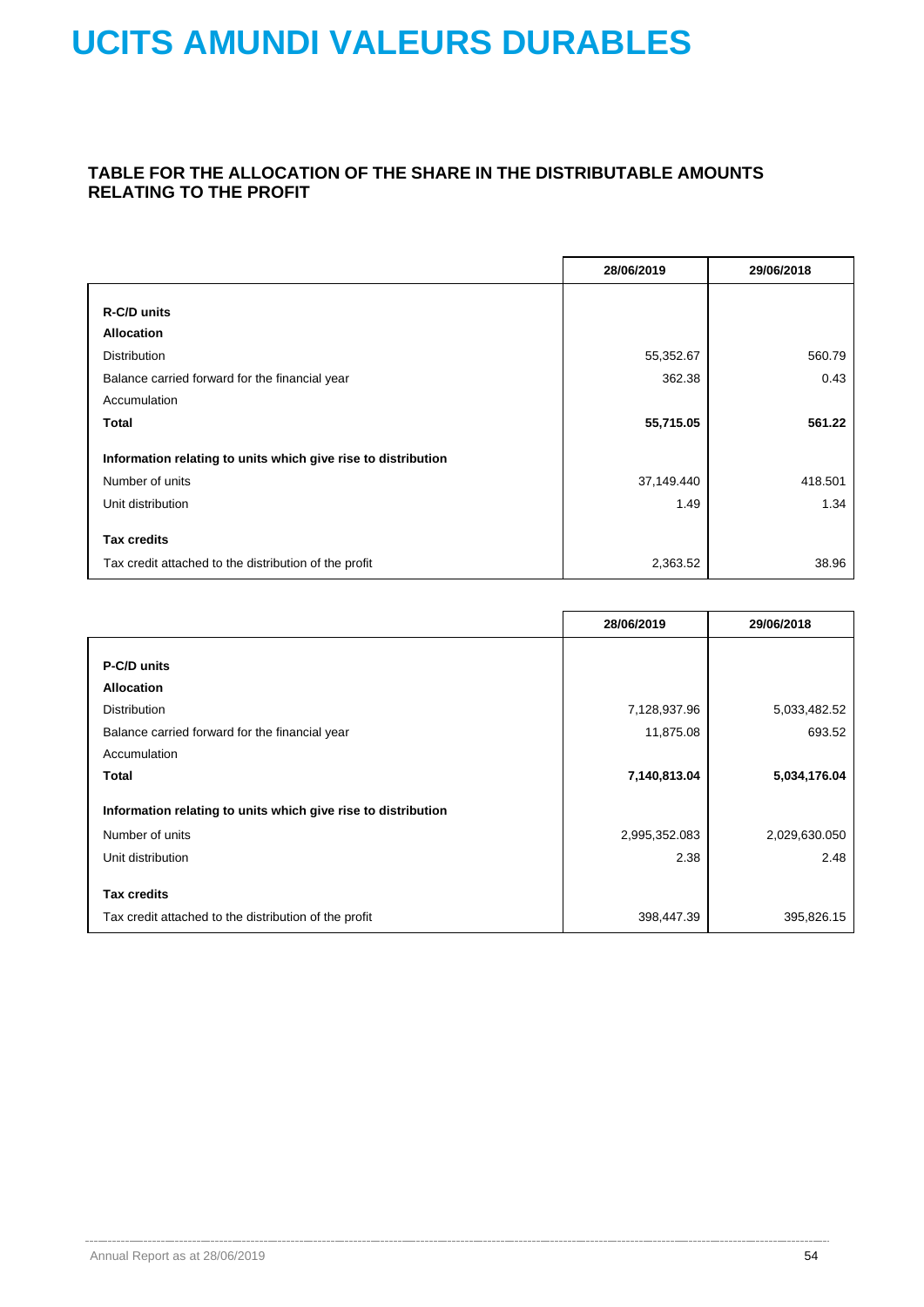### **TABLE FOR THE ALLOCATION OF THE SHARE IN THE DISTRIBUTABLE AMOUNTS RELATING TO THE PROFIT**

|                                                               | 28/06/2019   | 29/06/2018  |
|---------------------------------------------------------------|--------------|-------------|
|                                                               |              |             |
| O-C/D units                                                   |              |             |
| <b>Allocation</b>                                             |              |             |
| <b>Distribution</b>                                           | 1,456,490.01 | 871,139.22  |
| Balance carried forward for the financial year                | 987.10       | 1,878.23    |
| Accumulation                                                  |              |             |
| <b>Total</b>                                                  | 1,457,477.11 | 873,017.45  |
| Information relating to units which give rise to distribution |              |             |
| Number of units                                               | 665,063.931  | 494,965.464 |
| Unit distribution                                             | 2.19         | 1.76        |
| <b>Tax credits</b>                                            |              |             |
|                                                               |              |             |
| Tax credit attached to the distribution of the profit         | 41,698.24    | 45,290.31   |

### **TABLE FOR THE ALLOCATION OF THE SHARE IN THE DISTRIBUTABLE AMOUNTS RELATING TO NET CAPITAL GAINS AND LOSSES**

| 28/06/2019     | 29/06/2018    |
|----------------|---------------|
|                |               |
|                |               |
| 35,581,704.98  | 11,534,865.16 |
| -12,685,182.63 | 15,112,129.73 |
|                |               |
| 22,896,522.35  | 26,646,994.89 |
|                |               |
|                |               |

|                                                   | 28/06/2019   | 29/06/2018 |
|---------------------------------------------------|--------------|------------|
|                                                   |              |            |
| Z-C units                                         |              |            |
| <b>Allocation</b>                                 |              |            |
| Distribution                                      |              |            |
| Net appreciation and depreciation not distributed |              |            |
| Accumulation                                      | -24,200.06   | 187,793.37 |
| <b>Total</b>                                      | $-24,200.06$ | 187,793.37 |
|                                                   |              |            |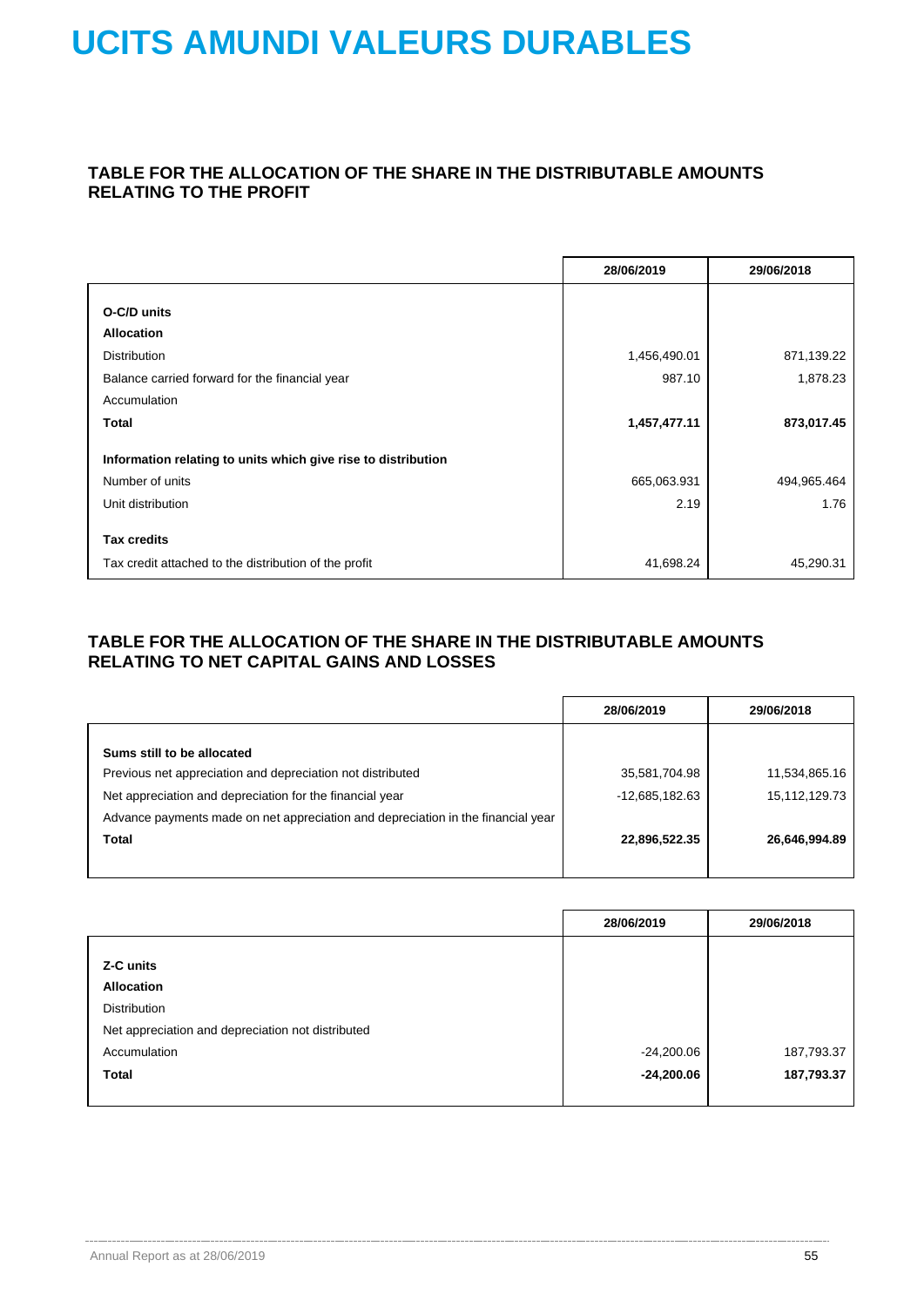### **TABLE FOR THE ALLOCATION OF THE SHARE IN THE DISTRIBUTABLE AMOUNTS RELATING TO NET CAPITAL GAINS AND LOSSES**

|                                                   | 28/06/2019 | 29/06/2018 |
|---------------------------------------------------|------------|------------|
|                                                   |            |            |
| <b>RETRAITE C units</b>                           |            |            |
| <b>Allocation</b>                                 |            |            |
| <b>Distribution</b>                               |            |            |
| Net appreciation and depreciation not distributed |            |            |
| Accumulation                                      | $-1.19$    | $-0.61$    |
| <b>Total</b>                                      | $-1.19$    | $-0.61$    |
|                                                   |            |            |

|                                                   | 28/06/2019      | 29/06/2018   |
|---------------------------------------------------|-----------------|--------------|
|                                                   |                 |              |
| <b>I-C</b> units                                  |                 |              |
| <b>Allocation</b>                                 |                 |              |
| Distribution                                      |                 |              |
| Net appreciation and depreciation not distributed |                 |              |
| Accumulation                                      | $-1,184,064.35$ | 1,703,037.87 |
| <b>Total</b>                                      | $-1,184,064.35$ | 1,703,037.87 |
|                                                   |                 |              |

|                                                   | 28/06/2019   | 29/06/2018   |
|---------------------------------------------------|--------------|--------------|
|                                                   |              |              |
| <b>OR-D units</b>                                 |              |              |
| <b>Allocation</b>                                 |              |              |
| <b>Distribution</b>                               |              |              |
| Net appreciation and depreciation not distributed | 5,668,961.06 | 5,978,036.86 |
| Accumulation                                      |              |              |
| <b>Total</b>                                      | 5,668,961.06 | 5,978,036.86 |
|                                                   |              |              |

|                                                   | 28/06/2019    | 29/06/2018    |
|---------------------------------------------------|---------------|---------------|
| P-C/D units                                       |               |               |
| <b>Allocation</b>                                 |               |               |
| <b>Distribution</b>                               |               |               |
| Net appreciation and depreciation not distributed | 18,457,335.19 | 17,931,421.32 |
| Accumulation                                      |               |               |
| <b>Total</b>                                      | 18,457,335.19 | 17,931,421.32 |
|                                                   |               |               |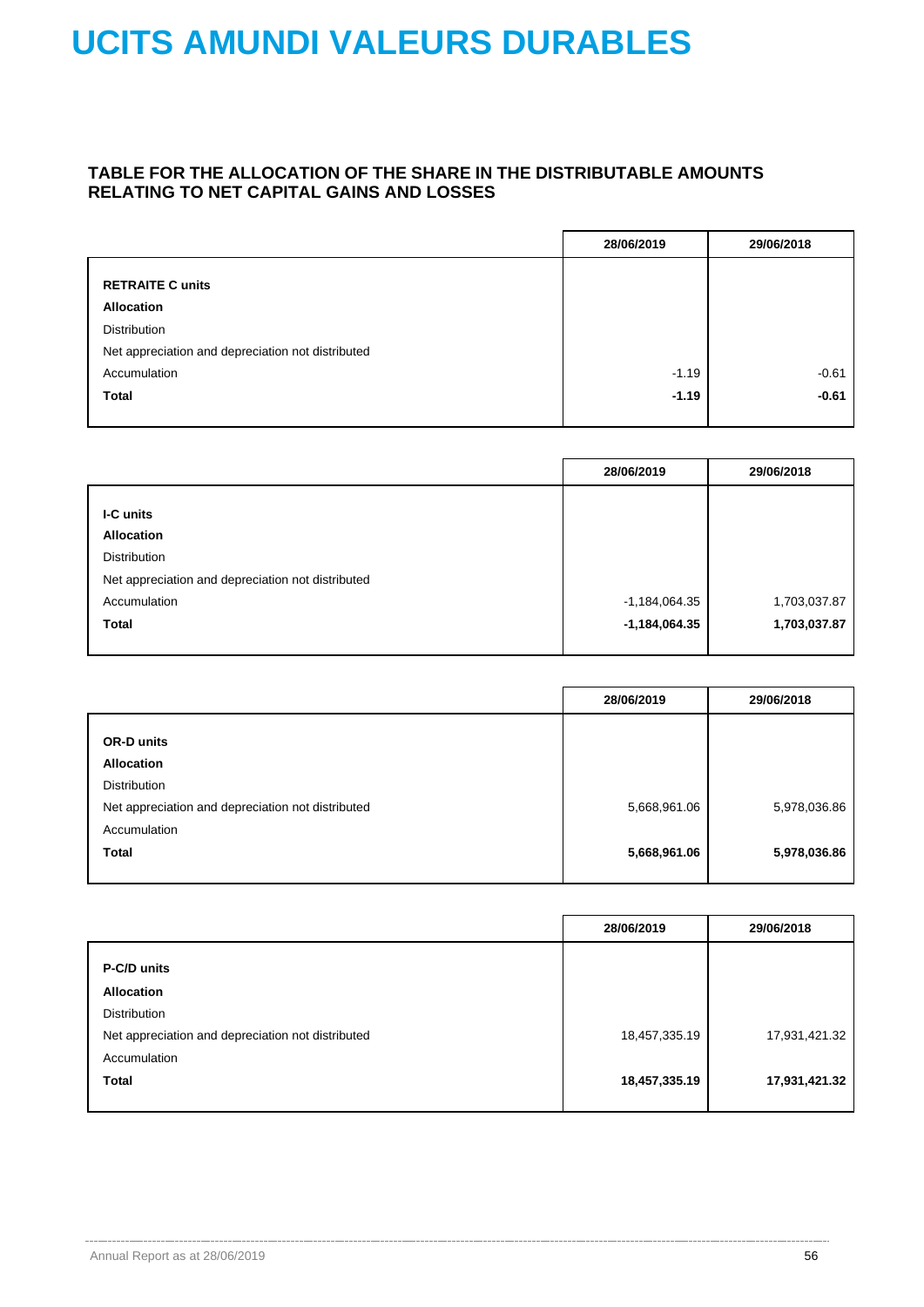### **TABLE FOR THE ALLOCATION OF THE SHARE IN THE DISTRIBUTABLE AMOUNTS RELATING TO NET CAPITAL GAINS AND LOSSES**

|                                                   | 28/06/2019  | 29/06/2018 |
|---------------------------------------------------|-------------|------------|
|                                                   |             |            |
| R-C/D units                                       |             |            |
| <b>Allocation</b>                                 |             |            |
| <b>Distribution</b>                               |             |            |
| Net appreciation and depreciation not distributed |             | 448.30     |
| Accumulation                                      | $-7,518.80$ |            |
| <b>Total</b>                                      | $-7,518.80$ | 448.30     |
|                                                   |             |            |

|                                                   | 28/06/2019 | 29/06/2018 |
|---------------------------------------------------|------------|------------|
|                                                   |            |            |
| Z-D units                                         |            |            |
| <b>Allocation</b>                                 |            |            |
| <b>Distribution</b>                               |            |            |
| Net appreciation and depreciation not distributed | 133,527.73 | 336,147.75 |
| Accumulation                                      |            |            |
| <b>Total</b>                                      | 133,527.73 | 336,147.75 |
|                                                   |            |            |

|                                                   | 28/06/2019  | 29/06/2018 |
|---------------------------------------------------|-------------|------------|
|                                                   |             |            |
| O-C/D units                                       |             |            |
| <b>Allocation</b>                                 |             |            |
| Distribution                                      |             |            |
| Net appreciation and depreciation not distributed |             | 510,110.03 |
| Accumulation                                      | -147,517.23 |            |
| <b>Total</b>                                      | -147,517.23 | 510,110.03 |
|                                                   |             |            |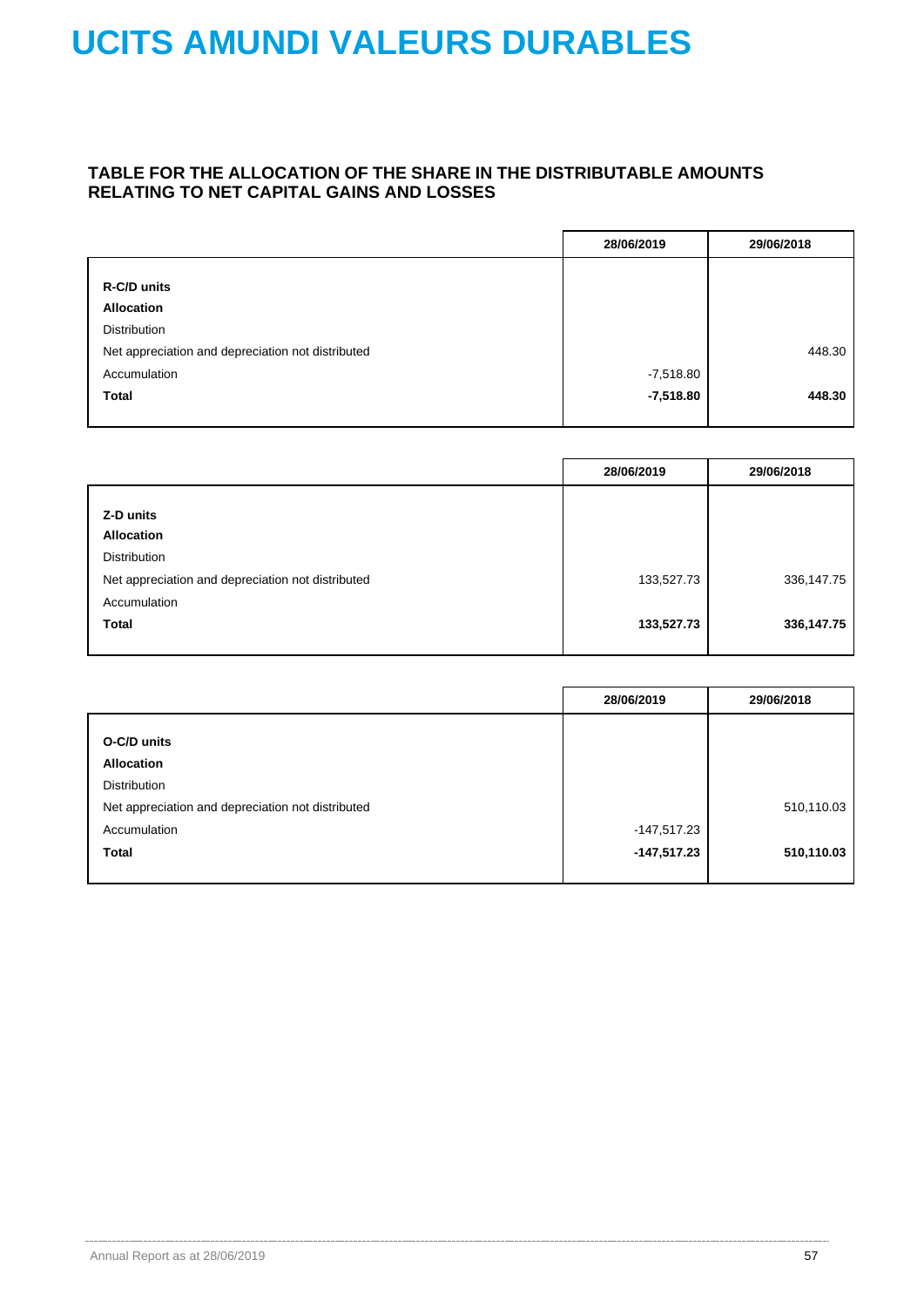### **INCOME TABLE AND OTHER CHARACTERISTIC FEATURES OF THE ENTITY OVER THE PREVIOUS FIVE FINANCIAL YEARS**

|                                                                     | 30/09/2015     | 30/06/2016     | 30/06/2017     | 29/06/2018     | 28/06/2019       |
|---------------------------------------------------------------------|----------------|----------------|----------------|----------------|------------------|
| Overall net assets in EUR                                           | 159,385,646.54 | 218,428,429.47 | 332,620,400.23 | 735,884,997.51 | 1,021,892,065.85 |
| <b>AMUNDI VALEURS</b><br><b>DURABLES RETRAITE-C</b><br><b>UNITS</b> |                |                |                |                |                  |
| Net assets in EUR                                                   |                |                |                | 101.11         | 102.82           |
| Number of securities                                                |                |                |                | 1.000          | 1.000            |
| Unit net asset value in EUR                                         |                |                |                | 101.11         | 102.82           |
| Unit accumulation on net gains<br>and losses in EUR                 |                |                |                | $-0.61$        | $-1.19$          |
| Unit accumulation in EUR on the<br>profits                          |                |                |                | 1.47           | 1.67             |
| <b>AMUNDI VALEURS</b><br><b>DURABLES I-C UNITS</b>                  |                |                |                |                |                  |
| Net assets in EUR                                                   |                | 36,130,989.75  | 56,705,623.03  | 80,562,581.92  | 95,622,389.44    |
| Number of securities                                                |                | 407,401.332    | 562,444.197    | 747,617.297    | 874,268.507      |
| Unit net asset value in EUR                                         |                | 88.68          | 100.81         | 107.75         | 109.37           |
| Unit accumulation on net gains<br>and losses in EUR                 |                | $-2.60$        | 2.14           | 2.27           | $-1.35$          |
| Unit accumulation in EUR on the<br>profits                          |                | 1.65           | 1.73           | 1.65           | 1.63             |
| <b>AMUNDI VALEURS</b><br><b>DURABLES Z-C UNITS</b>                  |                |                |                |                |                  |
| Net assets in EUR                                                   |                |                | 6,655,490.30   | 8,844,871.17   | 1,956,795.38     |
| Number of securities                                                |                |                | 69.000         | 86.216         | 18.727           |
| Unit net asset value in EUR                                         |                |                | 96,456.38      | 102,589.67     | 104,490.59       |
| Unit accumulation on net gains<br>and losses in EUR                 |                |                | 1,968.60       | 2,178.17       | $-1,292.25$      |
| Unit accumulation in EUR on the<br>profits                          |                |                | 1,255.78       | 1,079.43       | 1,905.43         |
| <b>AMUNDI VALEURS</b><br><b>DURABLES Z-D UNITS</b>                  |                |                |                |                |                  |
| Net assets in EUR                                                   |                |                | 9,149,184.88   | 15,774,174.17  | 15, 152, 215.68  |
| Number of securities                                                |                |                | 94.000         | 152.545        | 145.817          |
| Unit net asset value in EUR                                         |                |                | 97,331.75      | 103,406.69     | 103,912.54       |
| Previous net appreciation and<br>depreciation not distributed in    |                |                | 5.59           | 2,203.59       | 915.72           |
| <b>EUR</b><br>Unit distribution in EUR on the<br>profits            |                |                | 322.51         | 1,287.15       | 1,898.17         |

\* Unit tax credit will only be determined on the date of distribution, in line with the tax provisions in force.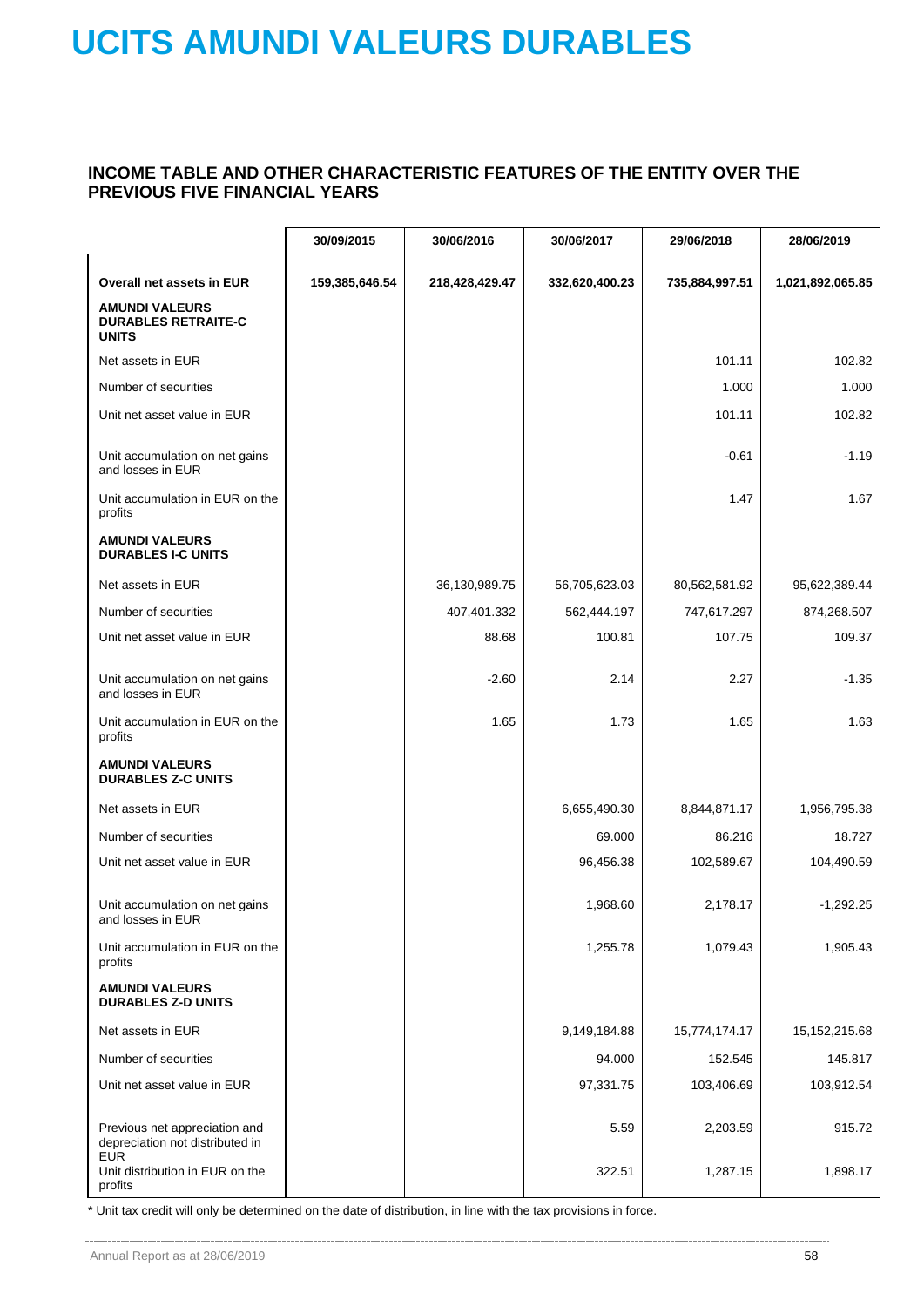### **INCOME TABLE AND OTHER CHARACTERISTIC FEATURES OF THE ENTITY OVER THE PREVIOUS FIVE FINANCIAL YEARS**

|                                                                                | 30/09/2015     | 30/06/2016     | 30/06/2017     | 29/06/2018     | 28/06/2019       |
|--------------------------------------------------------------------------------|----------------|----------------|----------------|----------------|------------------|
| Overall net assets in EUR                                                      | 159,385,646.54 | 218,428,429.47 | 332,620,400.23 | 735,884,997.51 | 1,021,892,065.85 |
| Unit balance carried forward in<br>EUR on the results                          |                |                |                |                |                  |
| Unit tax credit in EUR                                                         |                |                | 116.892        | 95.165         |                  |
| <b>AMUNDI VALEURS</b><br><b>DURABLES R-C/D UNITS</b>                           |                |                |                |                |                  |
| Net assets in EUR                                                              |                |                |                | 42,965.96      | 3,815,549.48     |
| Number of securities                                                           |                |                |                | 418.501        | 37,149.440       |
| Unit net asset value in EUR                                                    |                |                |                | 102.66         | 102.70           |
| Previous net appreciation and<br>depreciation not distributed in<br><b>EUR</b> |                |                |                | 1.07           |                  |
| Unit accumulation on net gains<br>and losses in EUR                            |                |                |                |                | $-0.20$          |
| Unit distribution in EUR on the<br>profits                                     |                |                |                | 1.34           | 1.49             |
| Unit balance carried forward in<br>EUR on the results                          |                |                |                |                |                  |
| Unit tax credit in EUR                                                         |                |                |                | 0.013          | $\star$          |
| <b>AMUNDI VALEURS</b><br><b>DURABLES P-C/D UNITS</b>                           |                |                |                |                |                  |
| Net assets in EUR                                                              | 159,385,646.54 | 182,297,439.72 | 260,001,540.95 | 436,562,075.29 | 643,233,224.15   |
| Number of securities                                                           | 831,368.730    | 992,707.753    | 1,270,131.174  | 2,029,630.050  | 2,995,352.083    |
| Unit net asset value in EUR                                                    | 191.71         | 183.63         | 204.70         | 215.09         | 214.74           |
| Previous net appreciation and<br>depreciation not distributed in<br><b>EUR</b> |                |                | 4.24           | 8.83           | 6.16             |
| Unit accumulation on net gains<br>and losses in EUR                            | 6.66           | $-4.25$        |                |                |                  |
| Unit accumulation in EUR on the<br>profits                                     |                |                |                |                |                  |
| Unit distribution in EUR on the<br>profits                                     | 2.68           | 2.83           | 2.75           | 2.48           | 2.38             |
| Unit balance carried forward in<br>EUR on the results                          |                |                |                |                |                  |
| Unit tax credit in EUR                                                         |                | 0.212          | 0.208          | 0.167          | $\star$          |
| <b>AMUNDI VALEURS</b><br><b>DURABLES OR-D UNITS</b>                            |                |                |                |                |                  |
| Net assets in EUR                                                              |                |                | 108,561.07     | 144,146,931.39 | 194,796,263.01   |
| Number of securities                                                           |                |                | 1,029.660      | 1,291,925.366  | 1,749,560.084    |
| Unit net asset value in EUR                                                    |                |                | 105.43         | 111.57         | 111.34           |
|                                                                                |                |                |                |                |                  |

\* Unit tax credit will only be determined on the date of distribution, in line with the tax provisions in force.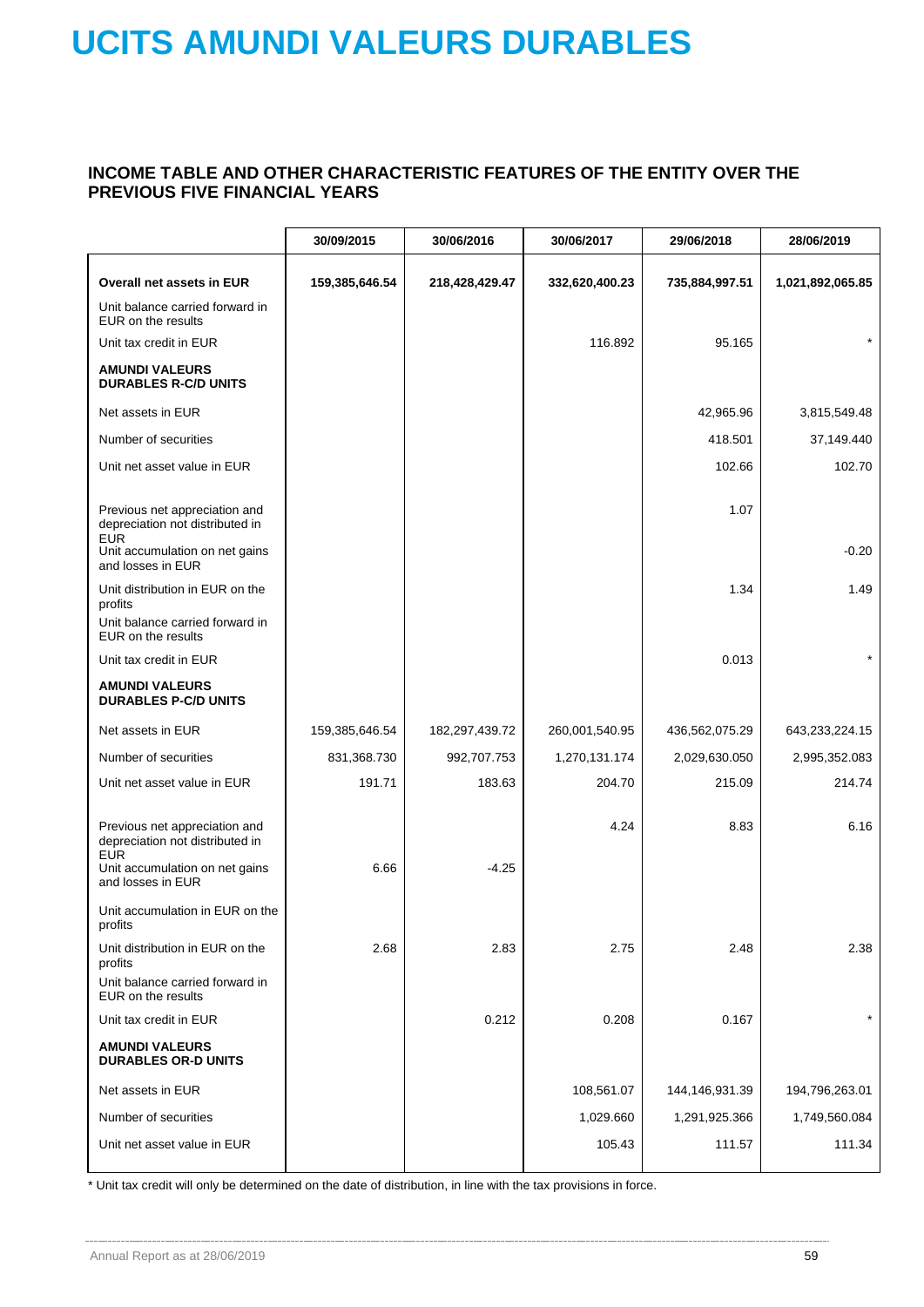### **INCOME TABLE AND OTHER CHARACTERISTIC FEATURES OF THE ENTITY OVER THE PREVIOUS FIVE FINANCIAL YEARS**

|                                                                                | 30/09/2015     | 30/06/2016     | 30/06/2017     | 29/06/2018     | 28/06/2019       |
|--------------------------------------------------------------------------------|----------------|----------------|----------------|----------------|------------------|
| <b>Overall net assets in EUR</b>                                               | 159,385,646.54 | 218,428,429.47 | 332,620,400.23 | 735,884,997.51 | 1,021,892,065.85 |
| Previous net appreciation and<br>depreciation not distributed in<br><b>EUR</b> |                |                | 2.25           | 4.62           | 3.24             |
| Unit distribution in EUR on the<br>profits                                     |                |                | 1.84           | 2.46           | 2.41             |
| Unit balance carried forward in<br>EUR on the results                          |                |                |                |                |                  |
| Unit tax credit in EUR                                                         |                |                |                | 0.08           | $\star$          |
| <b>AMUNDI VALEURS</b><br><b>DURABLES O-C/D UNITS</b>                           |                |                |                |                |                  |
| Net assets in EUR                                                              |                |                |                | 49,951,296.50  | 67,315,525.89    |
| Number of securities                                                           |                |                |                | 494,965.464    | 665,063.931      |
| Unit net asset value in EUR                                                    |                |                |                | 100.91         | 101.21           |
| Previous net appreciation and<br>depreciation not distributed in<br><b>EUR</b> |                |                |                | 1.03           |                  |
| Unit accumulation on net gains<br>and losses in EUR                            |                |                |                |                | $-0.22$          |
| Unit distribution in EUR on the<br>profits                                     |                |                |                | 1.76           | 2.19             |
| Unit balance carried forward in<br>EUR on the results                          |                |                |                |                |                  |
| Unit tax credit in EUR                                                         |                |                |                | 0.071          | $\star$          |

\* Unit tax credit will only be determined on the date of distribution, in line with the tax provisions in force.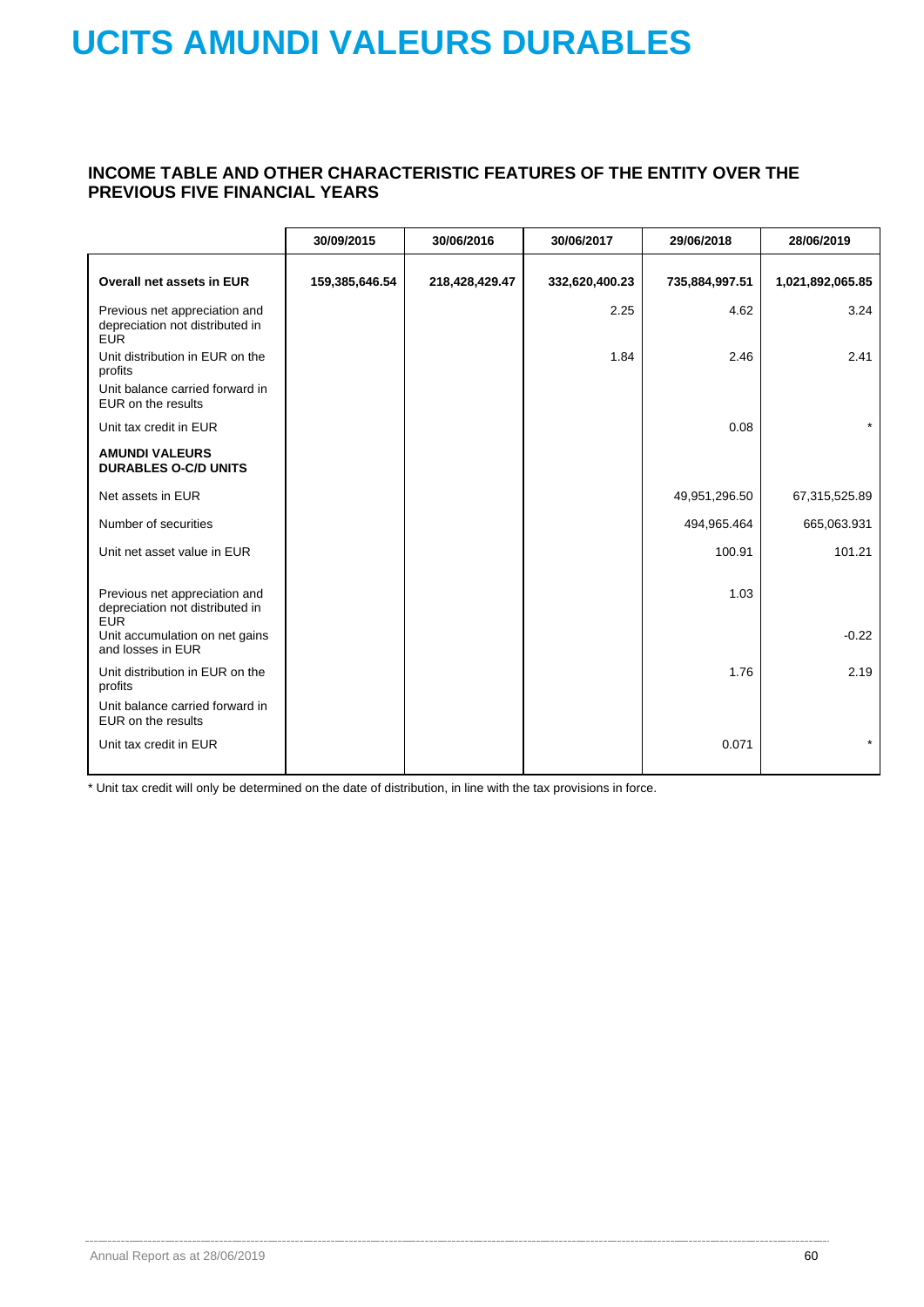| Name of security                                                                                    | Currency   | No. or nominal qty | <b>Current value</b>       | % of Net<br><b>Assets</b> |
|-----------------------------------------------------------------------------------------------------|------------|--------------------|----------------------------|---------------------------|
| <b>Equities and similar securities</b>                                                              |            |                    |                            |                           |
| Equities and related securities traded on a regulated market or<br>related market<br><b>GERMANY</b> |            |                    |                            |                           |
| <b>ENCAVIS AG</b>                                                                                   | <b>EUR</b> | 366,716            | 2,515,671.76               | 0.25                      |
| <b>HOCHTIEF</b>                                                                                     | <b>EUR</b> | 160,916            | 17,234,103.60              | 1.69                      |
| <b>SIEMENS AG-REG</b>                                                                               | <b>EUR</b> | 245,689            | 25,699,069.40              | 2.51                      |
| <b>TOTAL GERMANY</b>                                                                                |            |                    | 45,448,844.76              | 4.45                      |
| <b>AUSTRIA</b>                                                                                      |            |                    |                            |                           |
| <b>ANDRITZ AG</b>                                                                                   | <b>EUR</b> | 344,896            | 11,416,057.60              | 1.12                      |
| CA IMMOBILIER ANLAGEN                                                                               | <b>EUR</b> | 281,483            | 9,091,900.90               | 0.89                      |
| <b>LENZING</b>                                                                                      | <b>EUR</b> | 51,904             | 5,086,592.00               | 0.50                      |
| <b>VERBUND</b>                                                                                      | <b>EUR</b> | 113,481            | 5,220,126.00               | 0.51                      |
| <b>WIENERBERGER AG</b>                                                                              | <b>EUR</b> | 585,322            | 12,701,487.40              | 1.24                      |
| <b>TOTAL AUSTRIA</b>                                                                                |            |                    | 43,516,163.90              | 4.26                      |
|                                                                                                     |            |                    |                            |                           |
| <b>BELGIUM</b><br>BEFIMMO S.C.A                                                                     | <b>EUR</b> |                    |                            | 0.35                      |
| <b>UMICORE</b>                                                                                      | <b>EUR</b> | 71,439<br>25,627   | 3,614,813.40<br>722,681.40 | 0.07                      |
| <b>TOTAL BELGIUM</b>                                                                                |            |                    | 4,337,494.80               | 0.42                      |
|                                                                                                     |            |                    |                            |                           |
| <b>DENMARK</b><br>NOVOZYMES B                                                                       | <b>DKK</b> | 598,745            | 24,555,793.01              | 2.40                      |
| ROCKWOOL INTERNATIONAL AS B                                                                         | <b>DKK</b> | 14,332             | 3,218,322.40               | 0.31                      |
| <b>VESTAS WIND SYSTEMS</b>                                                                          | <b>DKK</b> | 96,397             | 7,323,105.85               | 0.72                      |
| <b>TOTAL DENMARK</b>                                                                                |            |                    | 35,097,221.26              | 3.43                      |
|                                                                                                     |            |                    |                            |                           |
| <b>SPAIN</b>                                                                                        |            |                    |                            |                           |
| ACCIONA S.A.                                                                                        | <b>EUR</b> | 110,020            | 10,385,888.00              | 1.02                      |
| CONSTRUCCIONES Y AUXILIAR DE FERROCARRIL                                                            | <b>EUR</b> | 134,256            | 5,410,516.80               | 0.53                      |
| EDP RENOVAVEIS SA EUR5                                                                              | <b>EUR</b> | 936,140            | 8,443,982.80               | 0.83                      |
| <b>ELECNOR</b>                                                                                      | <b>EUR</b> | 90,722             | 1,061,447.40               | 0.10                      |
| <b>FERROVIAL</b>                                                                                    | <b>EUR</b> | 1,484,988          | 33,427,079.88              | 3.27                      |
| FOMENTO DE CONSTRUCCIONES                                                                           | <b>EUR</b> | 304,534            | 3,569,138.48               | 0.35                      |
| INMOBILIARIA COLONIAL SOCIMI                                                                        | <b>EUR</b> | 1,234              | 12,087.03                  |                           |
| LAR ESPANA REAL ESTATE SOCIM                                                                        | <b>EUR</b> | 108,230            | 738,128.60                 | 0.07                      |
| RED ELECTRICA DE ESPANA                                                                             | <b>EUR</b> | 1,578,961          | 28,918,670.72              | 2.83                      |
| <b>TALGO SA</b>                                                                                     | <b>EUR</b> | 1,999,487          | 10,957,188.76              | 1.07                      |
| <b>TOTAL SPAIN</b>                                                                                  |            |                    | 102,924,128.47             | 10.07                     |
| <b>FINLAND</b>                                                                                      |            |                    |                            |                           |
| <b>CITYCON OYJ</b>                                                                                  | <b>EUR</b> | 342,144            | 3,134,039.04               | 0.31                      |
| <b>KEMIRA</b>                                                                                       | <b>EUR</b> | 746,668            | 9,661,883.92               | 0.95                      |
| KONE OY B NEW                                                                                       | <b>EUR</b> | 684,699            | 35,535,878.10              | 3.47                      |
| LASSILA & TIKANOJA                                                                                  | <b>EUR</b> | 141,121            | 2,026,497.56               | 0.20                      |
| <b>TECHNOPOLIS OYJ</b>                                                                              | <b>EUR</b> | 197,645            | 919,049.25                 | 0.09                      |
| <b>TOTAL FINLAND</b>                                                                                |            |                    | 51,277,347.87              | 5.02                      |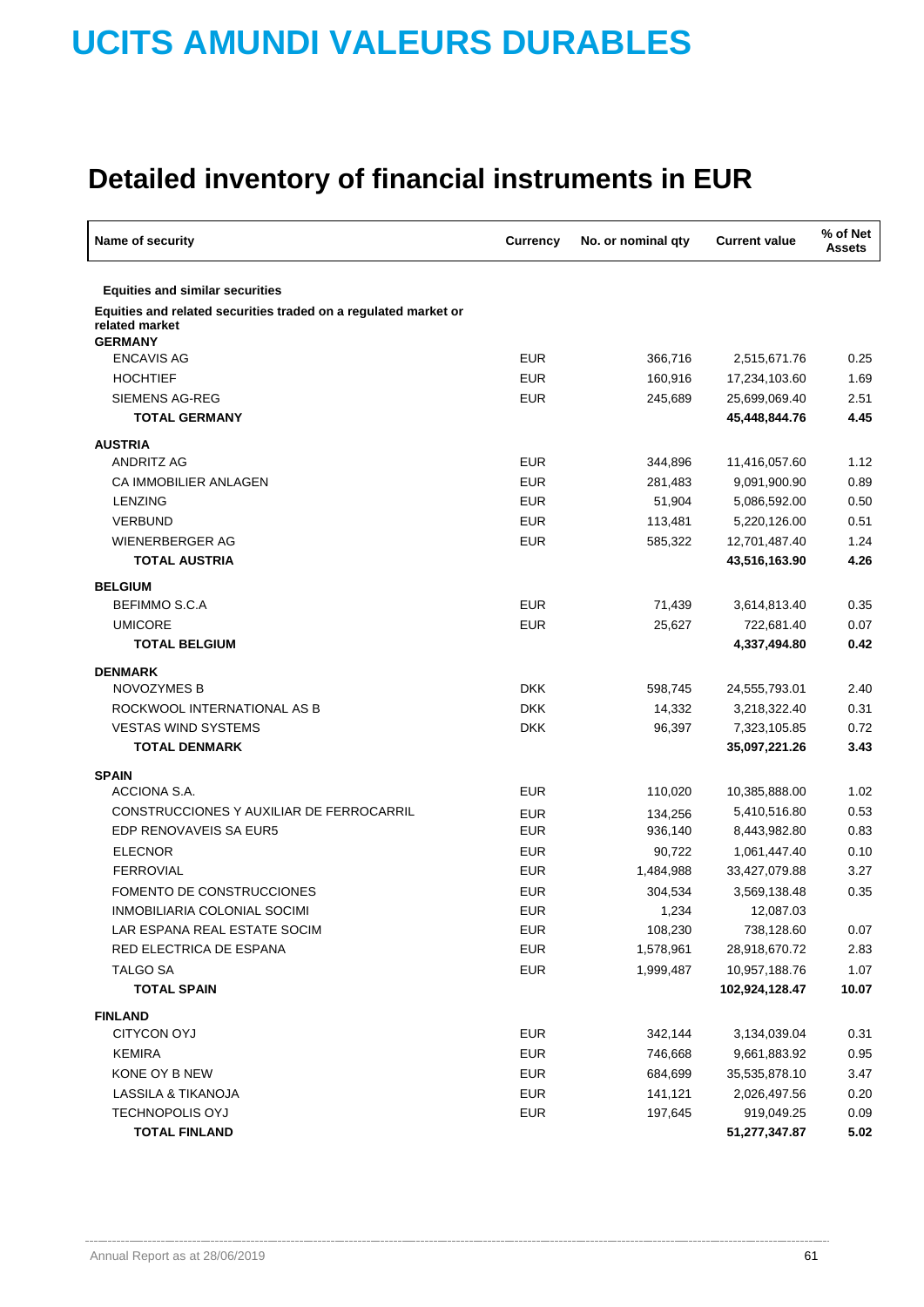| Name of security                  | Currency   | No. or nominal qty | <b>Current value</b>           | % of Net<br><b>Assets</b> |
|-----------------------------------|------------|--------------------|--------------------------------|---------------------------|
| <b>FRANCE</b>                     |            |                    |                                |                           |
| <b>AIR LIQUIDE</b>                | <b>EUR</b> | 272,621            | 33,546,014.05                  | 3.29                      |
| <b>ALSTOM</b>                     | <b>EUR</b> | 403,639            | 16,468,471.20                  | 1.61                      |
| <b>BUREAU VERITAS</b>             | <b>EUR</b> | 614,101            | 13,338,273.72                  | 1.31                      |
| <b>CAPGEMINI SE</b>               | <b>EUR</b> | 213,519            | 23,348,302.65                  | 2.28                      |
| <b>COVIVIO SA</b>                 | <b>EUR</b> | 302,032            | 27,802,045.60                  | 2.72                      |
| DASSAULT SYSTEMES                 | <b>EUR</b> | 232,769            | 32,657,490.70                  | 3.21                      |
| <b>GECINA NOMINATIVE</b>          | <b>EUR</b> | 15,627             | 2,056,513.20                   | 0.20                      |
| LEGRAND SA HOLDING                | <b>EUR</b> | 397,358            | 25,550,119.40                  | 2.50                      |
| <b>MERCIALYS</b>                  | <b>EUR</b> | 148,813            | 1,727,718.93                   | 0.17                      |
| <b>SCHNEIDER ELECTRIC SA</b>      | <b>EUR</b> | 73,247             | 5,842,180.72                   | 0.57                      |
| SUEZ SA                           | <b>EUR</b> | 1,955,623          | 24,816,855.87                  | 2.43                      |
| <b>VALEO SA</b>                   | <b>EUR</b> | 26,564             | 759,730.40                     | 0.07                      |
| <b>VEOLIA ENVIRONNEMENT</b>       | <b>EUR</b> | 1,503,587          | 32,206,833.54                  | 3.15                      |
| <b>TOTAL FRANCE</b>               |            |                    | 240,120,549.98                 | 23.51                     |
| <b>IRELAND</b>                    |            |                    |                                |                           |
| KINGSPAN GROUP                    | <b>EUR</b> | 106,153            | 5,069,867.28                   | 0.50                      |
| <b>TOTAL IRELAND</b>              |            |                    | 5,069,867.28                   | 0.50                      |
| <b>ITALY</b>                      |            |                    |                                |                           |
| <b>CAREL INDUSTRIES SPA</b>       | <b>EUR</b> | 246,914            | 2,641,979.80                   | 0.26                      |
| DATALOGIC SPA                     | <b>EUR</b> | 154,894            | 2,698,253.48                   | 0.26                      |
| <b>FALCK RENEWABLES SPA</b>       | <b>EUR</b> | 1,990,236          | 7,347,951.31                   | 0.72                      |
| <b>TOTAL ITALY</b>                |            |                    | 12,688,184.59                  | 1.24                      |
|                                   |            |                    |                                |                           |
| <b>JERSEY</b><br><b>APTIV PLC</b> | <b>USD</b> |                    |                                |                           |
| <b>TOTAL JERSEY</b>               |            | 284,244            | 20,175,133.93<br>20,175,133.93 | 1.97<br>1.97              |
|                                   |            |                    |                                |                           |
| <b>LUXEMBOURG</b>                 |            |                    |                                |                           |
| <b>NEOEN SA</b>                   | <b>EUR</b> | 177,150            | 3,799,867.50                   | 0.37                      |
| <b>TOTAL LUXEMBOURG</b>           |            |                    | 3,799,867.50                   | 0.37                      |
| <b>NORWAY</b>                     |            |                    |                                |                           |
| <b>SCATEC SOLAR</b>               | <b>NOK</b> | 552,892            | 4,854,425.36                   | 0.48                      |
| TOTAL NORWAY                      |            |                    | 4,854,425.36                   | 0.48                      |
| <b>NETHERLANDS</b>                |            |                    |                                |                           |
| <b>ACCELL GROUP</b>               | <b>EUR</b> | 85,241             | 2,067,094.25                   | 0.20                      |
| ALFEN BEHEER BV                   | <b>EUR</b> | 150,000            | 1,506,000.00                   | 0.15                      |
| ASML HOLDING NV                   | <b>EUR</b> | 134,307            | 24,677,568.18                  | 2.41                      |
| PHILIPS LIGHTING NEWCO BV         | <b>EUR</b> | 105,974            | 2,755,324.00                   | 0.27                      |
| SIF HOLDING NV                    | <b>EUR</b> | 16,028             | 161,241.68                     | 0.02                      |
| <b>TOTAL NETHERLANDS</b>          |            |                    | 31, 167, 228. 11               | 3.05                      |
| <b>UNITED KINGDOM</b>             |            |                    |                                |                           |
| <b>BARRATT DEVELOPMENTS PLC</b>   | <b>GBP</b> | 353,770            | 2,263,843.34                   | 0.22                      |
| <b>BELLWAY</b>                    | GBP        | 101,668            | 3,164,342.65                   | 0.31                      |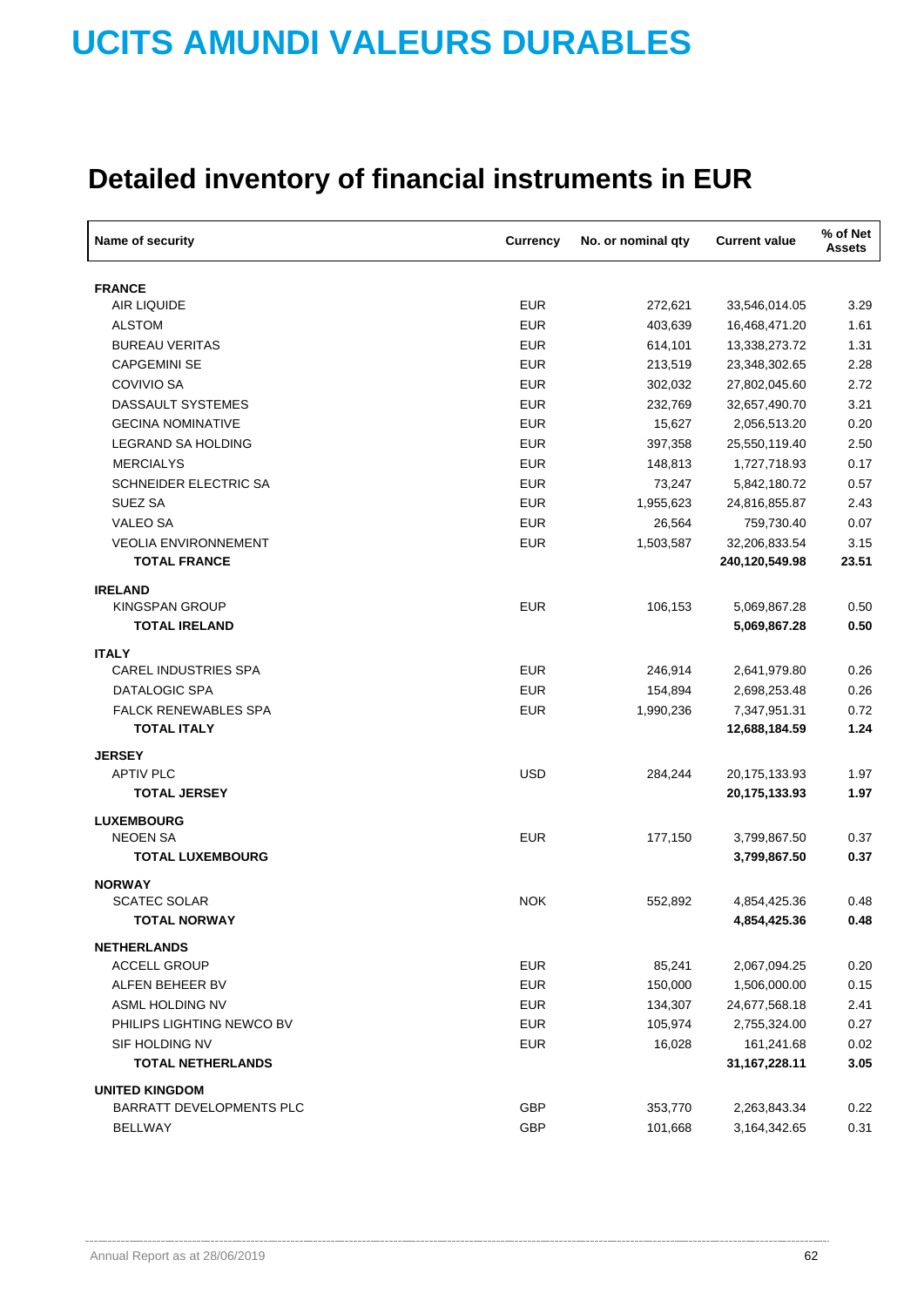| Name of security                                           | Currency   | No. or nominal qty | <b>Current value</b> | % of Net<br><b>Assets</b> |
|------------------------------------------------------------|------------|--------------------|----------------------|---------------------------|
| BERKELEY GROUP HOLDING UNITS (1 ORD + 3 ORD B)             | <b>GBP</b> | 40,505             | 1,688,915.46         | 0.17                      |
| <b>BIFFA PLC</b>                                           | <b>GBP</b> | 592,829            | 1,364,805.25         | 0.13                      |
| JOHN LAING GROUP PLC                                       | GBP        | 2,495,446          | 10,982,416.57        | 1.07                      |
| <b>JOHNSON MATTHEY PLC</b>                                 | <b>GBP</b> | 727,667            | 27,072,009.87        | 2.65                      |
| <b>LAND SECURITES REIT RG</b>                              | <b>GBP</b> | 552,538            | 5,145,000.69         | 0.50                      |
| LINDE PLC                                                  | <b>EUR</b> | 197,812            | 34,943,489.80        | 3.43                      |
| LONDONMETRIC PROPERTY                                      | <b>GBP</b> | 1,881,381          | 4,436,425.92         | 0.43                      |
| NATIONAL EXPRESS GROUP PLC                                 | <b>GBP</b> | 1,207,719          | 5,417,729.18         | 0.53                      |
| NATIONAL GRID PLC                                          | <b>GBP</b> | 3,005,332          | 28,071,708.61        | 2.76                      |
| PENNON GROUP PLC                                           | <b>GBP</b> | 3,026,155          | 25,121,009.54        | 2.46                      |
| RICARDO PLC                                                | <b>GBP</b> | 383,756            | 3,259,438.53         | 0.32                      |
| <b>SERCO GROUP</b>                                         | <b>GBP</b> | 2,376,586          | 3,824,635.49         | 0.37                      |
| <b>SHANKS GROUP PLC</b>                                    | <b>GBP</b> | 544,205            | 175,765.81           | 0.02                      |
| SIG PLC                                                    | GBP        | 2,248,089          | 3,258,573.35         | 0.32                      |
| SMART METERING SYSTEMS PLC                                 | <b>GBP</b> | 1,245,665          | 7,392,133.61         | 0.72                      |
| SMITH(DS)                                                  | <b>GBP</b> | 2,222,735          | 9,004,709.86         | 0.88                      |
| STAGECOACH GROUP                                           | <b>GBP</b> | 1,311,220          | 1,859,564.35         | 0.18                      |
| <b>STOBART GROUP LTD</b>                                   | <b>GBP</b> | 19,781             | 24,494.13            |                           |
| THE GO-AHEAD GROUP PLC-ORD SHS                             | GBP        | 225,850            | 4,977,382.66         | 0.49                      |
| UNITED UTILITIES GROUP                                     | <b>GBP</b> | 3,098,289          | 27,104,834.92        | 2.65                      |
| <b>TOTAL UNITED KINGDOM</b>                                |            |                    | 210,553,229.59       | 20.61                     |
| <b>SWEDEN</b>                                              |            |                    |                      |                           |
| <b>CASTELLUM AB</b>                                        | <b>SEK</b> | 261,135            | 4,388,086.24         | 0.43                      |
| ELECTROLUX AB SER B                                        | <b>SEK</b> | 411,480            | 9,241,359.45         | 0.90                      |
| <b>HUFVUDSTADEN LIB.A</b>                                  | <b>SEK</b> | 237,415            | 3,547,967.87         | 0.35                      |
| SVENSKA CELLULOSA - B- FREE                                | <b>SEK</b> | 2,219,725          | 16,953,606.62        | 1.66                      |
| <b>WALLENSTAM BYGGNADS AB</b>                              | <b>SEK</b> | 305,800            | 2,842,093.51         | 0.28                      |
| <b>TOTAL SWEDEN</b>                                        |            |                    | 36,973,113.69        | 3.62                      |
| <b>SWITZERLAND</b>                                         |            |                    |                      |                           |
| <b>ABB LTD</b>                                             | CHF        | 592,378            | 10,451,375.71        | 1.02                      |
| GURIT-HEBERLEIN POR.DIV.                                   | <b>CHF</b> | 3,299              | 3,042,442.47         | 0.30                      |
| LANDIS+GYR GROUP AG                                        | CHF        | 74,280             | 5,201,305.89         | 0.51                      |
| MOBIMO HOLDING AG                                          | CHF        | 21,730             | 5,078,520.29         | 0.50                      |
| SGS STE GLE SURVEILLANCE NOM                               | CHF        | 12,901             | 28,896,102.13        | 2.82                      |
| <b>TOTAL SWITZERLAND</b>                                   |            |                    | 52,669,746.49        | 5.15                      |
| TOTAL Equities & rel. secs. traded on regul. or rel. mkts. |            |                    | 900,672,547.58       | 88.15                     |
| <b>TOTAL Equities and related securities</b>               |            |                    | 900,672,547.58       | 88.15                     |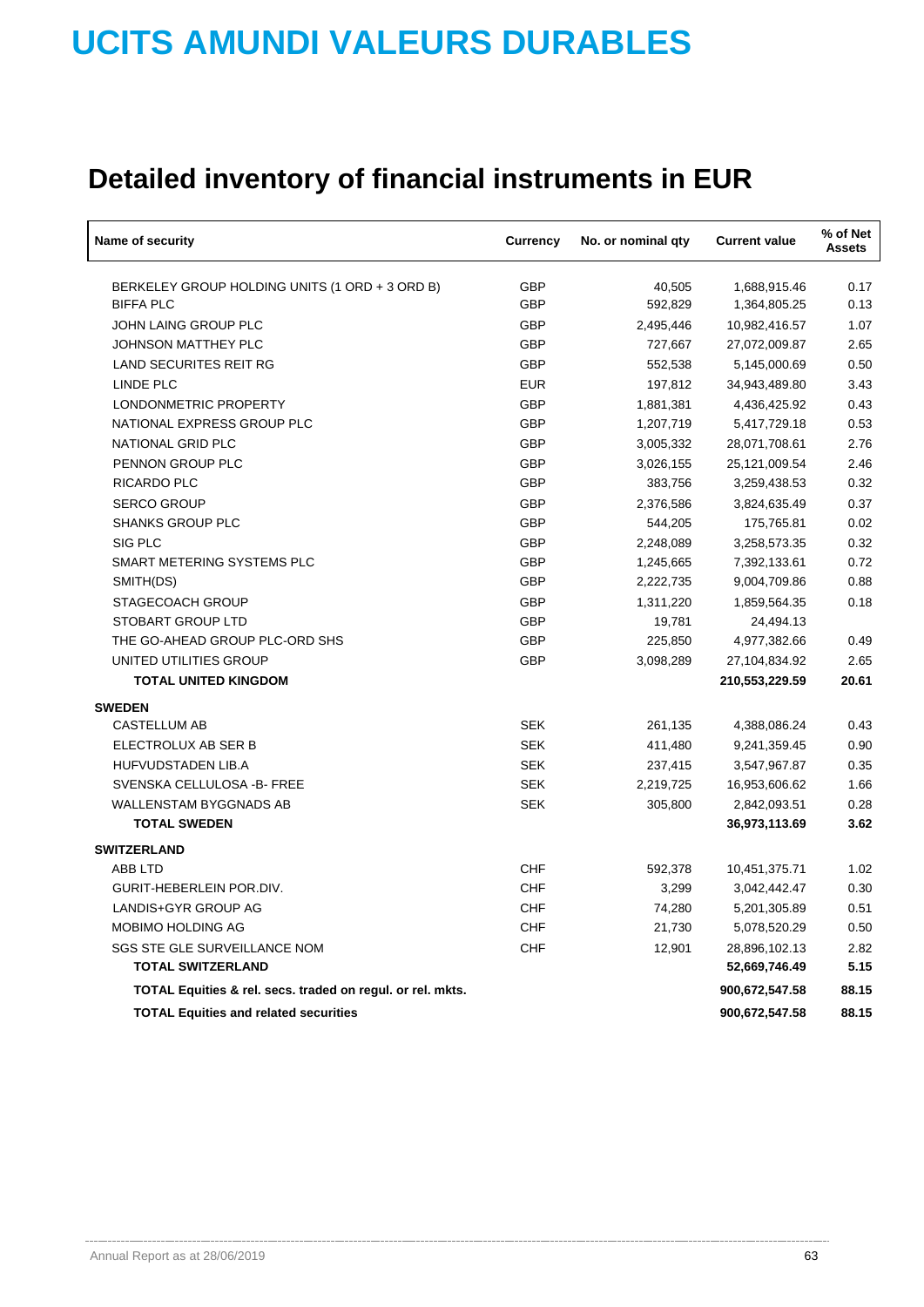| Name of security                                                                                                                       | <b>Currency</b><br>No. or nominal qty |         | <b>Current value</b> | % of Net<br><b>Assets</b> |
|----------------------------------------------------------------------------------------------------------------------------------------|---------------------------------------|---------|----------------------|---------------------------|
| Undertakings for collective investment<br>UCITS and AIFs generally intended for non-professionals and<br>equivalent in other countries |                                       |         |                      |                           |
| <b>FRANCE</b>                                                                                                                          |                                       |         |                      |                           |
| AMUNDI SERENITE PEA IC Units                                                                                                           | <b>EUR</b>                            | 8.382   | 93,274.64            | 0.01                      |
| <b>TOTAL FRANCE</b>                                                                                                                    |                                       |         | 93,274.64            | 0.01                      |
| <b>TOTAL UCITS and AIFs generally intended for</b><br>non-professionals and equivalent in other countries                              |                                       |         | 93,274.64            | 0.01                      |
| <b>TOTAL Undertakings for collective investment</b>                                                                                    |                                       |         | 93,274.64            | 0.01                      |
| <b>Securities pledged</b>                                                                                                              |                                       |         |                      |                           |
| Equities and related securities traded on a regulated market or<br>related market                                                      |                                       |         |                      |                           |
| <b>DANONE</b>                                                                                                                          | <b>EUR</b>                            | 57,702  | 4,298,799.00         | 0.42                      |
| ELEC DE PORTUGAL                                                                                                                       | <b>EUR</b>                            | 442,100 | 1,477,498.20         | 0.14                      |
| <b>ESSILORLUXOTTICA</b>                                                                                                                | <b>EUR</b>                            | 58,979  | 6,767,840.25         | 0.66                      |
| <b>GETLINK SE</b>                                                                                                                      | <b>EUR</b>                            | 292,154 | 4,116,449.86         | 0.40                      |
| <b>IBM</b>                                                                                                                             | <b>USD</b>                            | 55,403  | 6,708,881.02         | 0.66                      |
| <b>MERCIALYS</b>                                                                                                                       | <b>EUR</b>                            | 87,037  | 1,010,499.57         | 0.10                      |
| NESTLE NOM.                                                                                                                            | CHF                                   | 84,665  | 7,705,898.95         | 0.76                      |
| <b>TOTAL</b>                                                                                                                           | <b>EUR</b>                            | 18,540  | 913,558.50           | 0.09                      |
| <b>VIVENDI</b>                                                                                                                         | <b>EUR</b>                            | 7,706   | 186,562.26           | 0.02                      |
| TOTAL Equities & rel. secs. traded on regul. or rel. mkts.                                                                             |                                       |         | 33,185,987.61        | 3.25                      |
| <b>TOTAL Securities pledged</b>                                                                                                        |                                       |         | 33,185,987.61        | 3.25                      |
| Debts representing lent securities                                                                                                     |                                       |         |                      |                           |
| <b>GERMANY</b>                                                                                                                         |                                       |         |                      |                           |
| SIEMENS AG-REG                                                                                                                         | <b>EUR</b>                            | 63,500  | 6,642,100.00         | 0.65                      |
| <b>TOTAL GERMANY</b>                                                                                                                   |                                       |         | 6,642,100.00         | 0.65                      |
| <b>AUSTRIA</b>                                                                                                                         |                                       |         |                      |                           |
| <b>ANDRITZ AG</b>                                                                                                                      | <b>EUR</b>                            | 49,700  | 1,645,070.00         | 0.16                      |
| <b>CA IMMOBILIER ANLAGEN</b>                                                                                                           | <b>EUR</b>                            | 89,100  | 2,877,930.00         | 0.28                      |
| <b>LENZING</b>                                                                                                                         | <b>EUR</b>                            | 6,700   | 656,600.00           | 0.06                      |
| VERBUND                                                                                                                                | <b>EUR</b>                            | 139,000 | 6,394,000.00         | 0.63                      |
| <b>TOTAL AUSTRIA</b>                                                                                                                   |                                       |         | 11,573,600.00        | 1.13                      |
| <b>BELGIUM</b>                                                                                                                         |                                       |         |                      |                           |
| BEFIMMO S.C.A                                                                                                                          | <b>EUR</b>                            | 2,100   | 106,260.00           | 0.01                      |
| <b>UMICORE</b>                                                                                                                         | <b>EUR</b>                            | 221,300 | 6,240,660.00         | 0.61                      |
| <b>TOTAL BELGIUM</b>                                                                                                                   |                                       |         | 6,346,920.00         | 0.62                      |
| <b>DENMARK</b>                                                                                                                         |                                       |         |                      |                           |
| <b>NOVOZYMES B</b>                                                                                                                     | <b>DKK</b>                            | 137,900 | 5,655,569.33         | 0.55                      |
| <b>TOTAL DENMARK</b>                                                                                                                   |                                       |         | 5,655,569.33         | 0.55                      |
|                                                                                                                                        |                                       |         |                      |                           |
| <b>SPAIN</b>                                                                                                                           |                                       |         |                      |                           |
| ACCIONA S.A.                                                                                                                           | <b>EUR</b>                            | 185,292 | 17,491,564.80        | 1.72                      |
| EDP RENOVAVEIS SA EUR5                                                                                                                 | <b>EUR</b>                            | 3,000   | 27,060.00            |                           |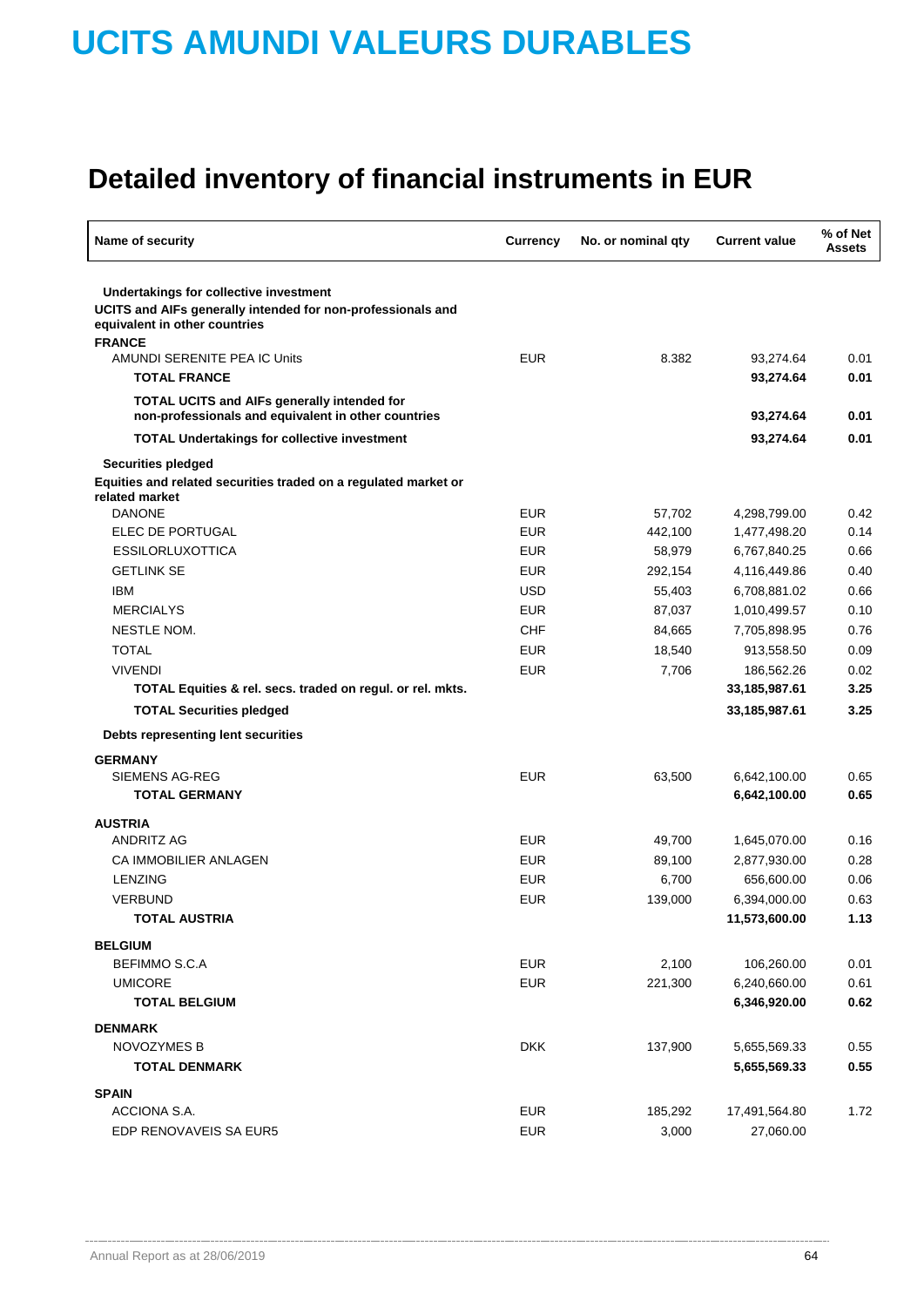| Name of security                                   | <b>Currency</b> | No. or nominal qty | <b>Current value</b>          | % of Net<br><b>Assets</b> |
|----------------------------------------------------|-----------------|--------------------|-------------------------------|---------------------------|
| INMOBILIARIA COLONIAL SOCIMI<br><b>TOTAL SPAIN</b> | <b>EUR</b>      | 990,000            | 9,697,050.00<br>27,215,674.80 | 0.95<br>2.67              |
|                                                    |                 |                    |                               |                           |
| <b>FINLAND</b><br><b>CITYCON OYJ</b>               | <b>EUR</b>      | 40,000             | 366,400.00                    | 0.04                      |
| <b>KEMIRA</b>                                      | <b>EUR</b>      | 17,700             | 229,038.00                    | 0.02                      |
| <b>TOTAL FINLAND</b>                               |                 |                    | 595,438.00                    | 0.06                      |
| <b>FRANCE</b>                                      |                 |                    |                               |                           |
| <b>BUREAU VERITAS</b>                              | <b>EUR</b>      | 13,000             | 282,360.00                    | 0.03                      |
| <b>MERCIALYS</b>                                   | <b>EUR</b>      | 53,509             | 621,239.49                    | 0.06                      |
| <b>SUEZ SA</b>                                     | <b>EUR</b>      | 70,000             | 888,300.00                    | 0.08                      |
| <b>VALEO SA</b>                                    | <b>EUR</b>      | 10,000             | 286,000.00                    | 0.03                      |
| <b>TOTAL FRANCE</b>                                |                 |                    | 2,077,899.49                  | 0.20                      |
| <b>ITALY</b>                                       |                 |                    |                               |                           |
| DATALOGIC SPA                                      | <b>EUR</b>      | 35,905             | 625,465.10                    | 0.06                      |
| <b>TOTAL ITALY</b>                                 |                 |                    | 625,465.10                    | 0.06                      |
| <b>NORWAY</b>                                      |                 |                    |                               |                           |
| <b>SCATEC SOLAR</b>                                | <b>NOK</b>      | 112,600            | 988,634.84                    | 0.10                      |
| <b>TOTAL NORWAY</b>                                |                 |                    | 988,634.84                    | 0.10                      |
| <b>NETHERLANDS</b>                                 |                 |                    |                               |                           |
| ALFEN BEHEER BV                                    | <b>EUR</b>      | 110,000            | 1,104,400.00                  | 0.11                      |
| SIF HOLDING NV                                     | <b>EUR</b>      | 34,706             | 349,142.36                    | 0.03                      |
| <b>TOTAL NETHERLANDS</b>                           |                 |                    | 1,453,542.36                  | 0.14                      |
| <b>UNITED KINGDOM</b>                              |                 |                    |                               |                           |
| SMART METERING SYSTEMS PLC                         | <b>GBP</b>      | 264,900            | 1,571,992.62                  | 0.15                      |
| <b>TOTAL UNITED KINGDOM</b>                        |                 |                    | 1,571,992.62                  | 0.15                      |
| <b>SWEDEN</b>                                      |                 |                    |                               |                           |
| SVENSKA CELLULOSA - B- FREE                        | <b>SEK</b>      | 217,400            | 1,660,437.25                  | 0.16                      |
| <b>TOTAL SWEDEN</b>                                |                 |                    | 1,660,437.25                  | 0.16                      |
| <b>SWITZERLAND</b>                                 |                 |                    |                               |                           |
| ABB LTD                                            | <b>CHF</b>      | 875,000            | 15,437,699.83                 | 1.52                      |
| MOBIMO HOLDING AG                                  | <b>CHF</b>      | 600                | 140,226.05                    | 0.01                      |
| SGS STE GLE SURVEILLANCE NOM                       | <b>CHF</b>      | 600                | 1,343,900.57                  | 0.13                      |
| <b>TOTAL SWITZERLAND</b>                           |                 |                    | 16,921,826.45                 | 1.66                      |
| <b>TOTAL Debts representing lent securities</b>    |                 |                    | 83,329,100.24                 | 8.15                      |
| <b>Proceeds from lent securities</b>               |                 |                    | 190,420.64                    | 0.02                      |
| Payments on securities borrowed                    |                 |                    | $-163.46$                     |                           |
| Debts representing securities pledged              |                 |                    | $-33,185,987.61$              | $-3.25$                   |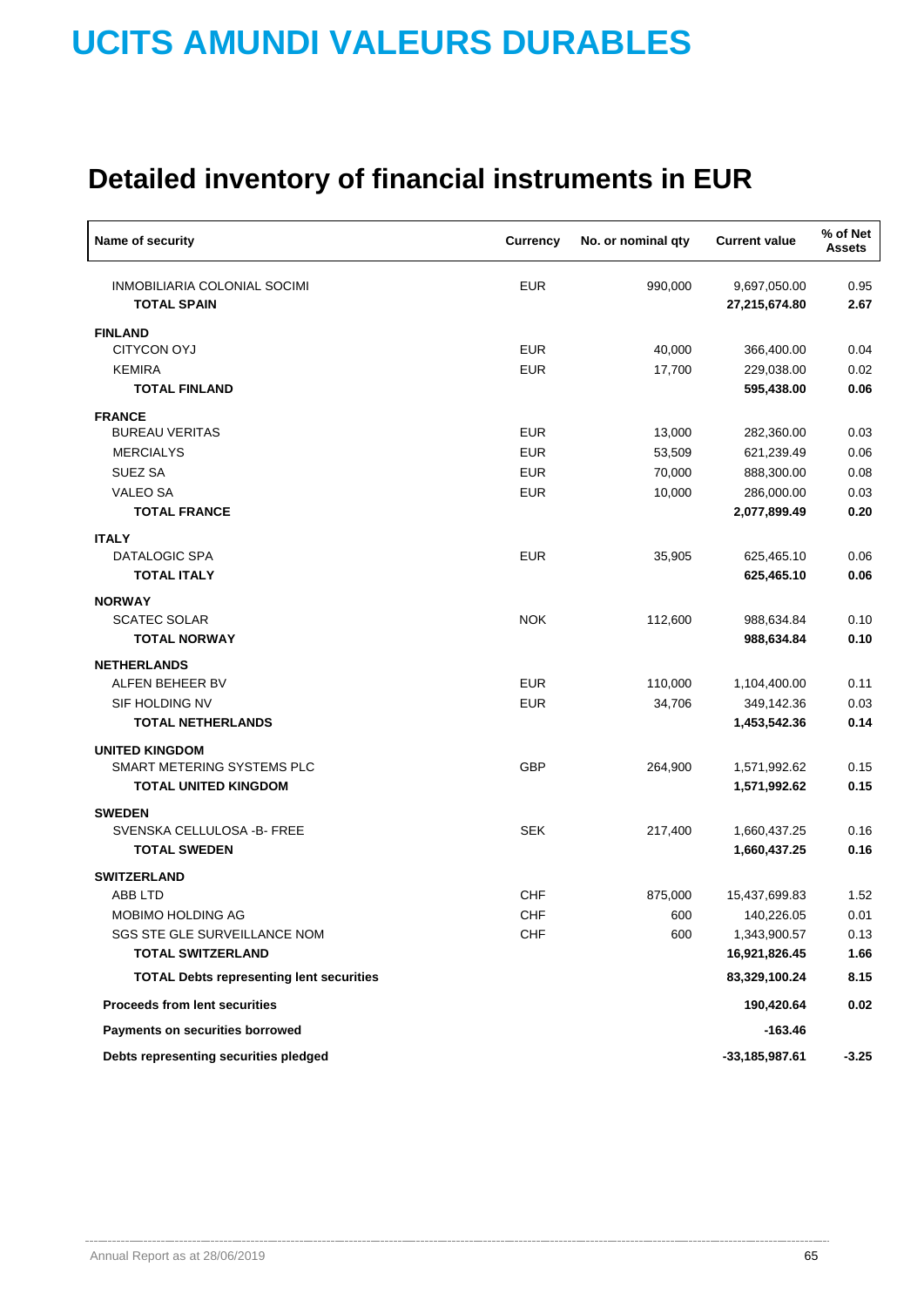| Name of security                                      | Currency   | No. or nominal qty | <b>Current value</b> | % of Net<br><b>Assets</b> |
|-------------------------------------------------------|------------|--------------------|----------------------|---------------------------|
| <b>Futures</b>                                        |            |                    |                      |                           |
| <b>Futures liabilities</b>                            |            |                    |                      |                           |
| Futures liabilities on regulated or related markets   |            |                    |                      |                           |
| LIF Z UKX - LON 0919                                  | <b>GBP</b> | 191                | 128,375.06           | 0.01                      |
| <b>XEUR FESX DJ STOXX50</b>                           | <b>EUR</b> | 608                | 486,570.00           | 0.05                      |
| <b>TOTAL Futures liabilities on regulated markets</b> |            |                    | 614,945.06           | 0.06                      |
| <b>TOTAL Futures liabilities</b>                      |            |                    | 614,945.06           | 0.06                      |
| <b>TOTAL Futures</b>                                  |            |                    | 614,945.06           | 0.06                      |
| <b>Margin call</b>                                    |            |                    |                      |                           |
| C.A. Indo margin calls in GBP                         | <b>GBP</b> | $-114.870.01$      | $-128.375.07$        | $-0.01$                   |
| C.A. Indo margin calls in EUR                         | <b>EUR</b> | -486,570           | -486,570.00          | $-0.05$                   |
| <b>TOTAL Margin call</b>                              |            |                    | $-614,945.07$        | $-0.06$                   |
| <b>Receivables</b>                                    |            |                    | 20,158,103.32        | 1.97                      |
| <b>Debts</b>                                          |            |                    | -73,437,358.96       | $-7.19$                   |
| <b>Financial accounts</b>                             |            |                    | 90,886,141.86        | 8.89                      |
| <b>Net assets</b>                                     |            |                    | 1,021,892,065.85     | 100.00                    |

| AMUNDI VALEURS DURABLES Z-C UNITS        | <b>EUR</b> | 18.727        | 104.490.59 |
|------------------------------------------|------------|---------------|------------|
| AMUNDI VALEURS DURABLES Z-D UNITS        | <b>EUR</b> | 145.817       | 103.912.54 |
| AMUNDI VALEURS DURABLES RETRAITE-C UNITS | <b>EUR</b> | 1.000         | 102.82     |
| AMUNDI VALEURS DURABLES OR-D UNITS       | <b>EUR</b> | 1.749.560.084 | 111.34     |
| AMUNDI VALEURS DURABLES R-C/D UNITS      | <b>EUR</b> | 37.149.440    | 102.70     |
| AMUNDI VALEURS DURABLES O-C/D UNITS      | <b>EUR</b> | 665.063.931   | 101.21     |
| AMUNDI VALEURS DURABLES P-C/D UNITS      | <b>EUR</b> | 2.995.352.083 | 214.74     |
| AMUNDI VALEURS DURABLES I-C UNITS        | <b>EUR</b> | 874.268.507   | 109.37     |
|                                          |            |               |            |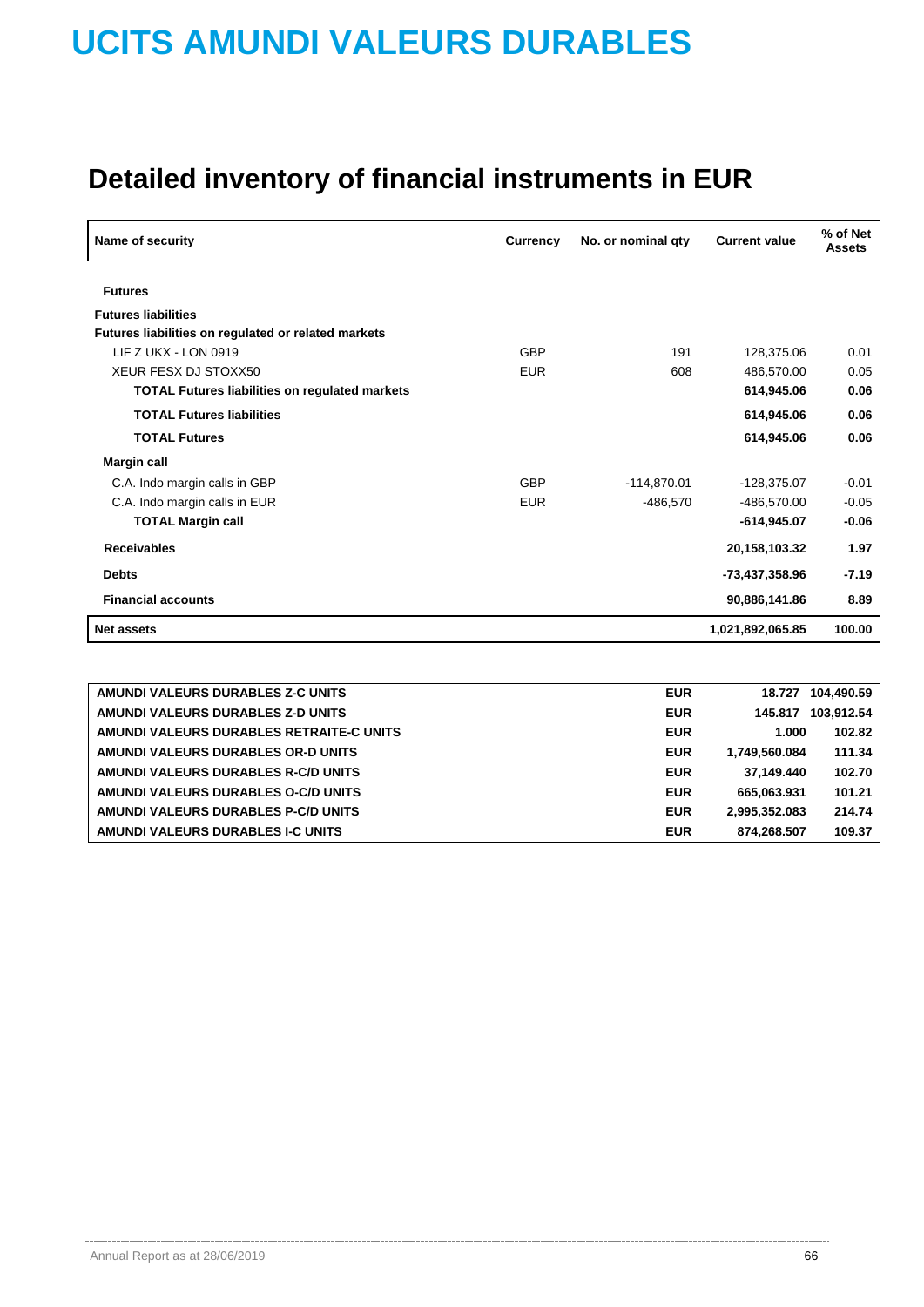## **Additional information relating to the coupon tax scheme**

BREAKDOWN OF THE COUPON PART: P-C/D

|                                                                                                                   | <b>OVERALL NET</b> | <b>CURRENCY</b> | <b>UNIT NET</b> | <b>CURRENCY</b> |
|-------------------------------------------------------------------------------------------------------------------|--------------------|-----------------|-----------------|-----------------|
| Income subject to mandatory non-definitive deduction at source                                                    |                    |                 |                 |                 |
| Shares accessing a right to an allowance and subject to<br>mandatory non-definitive deduction at source           | 6,979,170.36       | <b>EUR</b>      | 2.33            | <b>EUR</b>      |
| Other income not accessing the right to a discount and subject to<br>mandatory non-definitive deduction at source |                    |                 |                 |                 |
| Income not declarable and not taxable                                                                             | 149,767.60         | <b>EUR</b>      | 0.05            | <b>EUR</b>      |
| Amount of sums distributed on capital gains and losses                                                            |                    |                 |                 |                 |
| <b>TOTAL</b>                                                                                                      | 7,128,937.96       | <b>EUR</b>      | 2.38            | <b>EUR</b>      |

#### BREAKDOWN OF THE COUPON PART: OR-D

|                                                                                                                   | <b>OVERALL NET</b> | <b>CURRENCY</b> | <b>UNIT NET</b> | <b>CURRENCY</b> |
|-------------------------------------------------------------------------------------------------------------------|--------------------|-----------------|-----------------|-----------------|
| Income subject to mandatory non-definitive deduction at source                                                    | 122.469.21         | <b>EUR</b>      | 0.07            | <b>EUR</b>      |
| Shares accessing a right to an allowance and subject to<br>mandatory non-definitive deduction at source           | 3,954,005.78       | <b>EUR</b>      | 2.26            | <b>EUR</b>      |
| Other income not accessing the right to a discount and subject to<br>mandatory non-definitive deduction at source | 104.973.61         | <b>EUR</b>      | 0.06            | <b>EUR</b>      |
| Income not declarable and not taxable                                                                             | 34.991.20          | <b>EUR</b>      | 0.02            | <b>EUR</b>      |
| Amount of sums distributed on capital gains and losses                                                            |                    |                 |                 |                 |
| <b>TOTAL</b>                                                                                                      | 4,216,439.80       | <b>EUR</b>      | 2.41            | <b>EUR</b>      |

### BREAKDOWN OF THE COUPON PART: R-C/D

|                                                                                                                   | <b>OVERALL NET</b> | <b>CURRENCY</b> | <b>UNIT NET</b> | <b>CURRENCY</b> |
|-------------------------------------------------------------------------------------------------------------------|--------------------|-----------------|-----------------|-----------------|
| Income subject to mandatory non-definitive deduction at source                                                    |                    |                 |                 |                 |
| Shares accessing a right to an allowance and subject to<br>mandatory non-definitive deduction at source           | 54,608.68          | <b>EUR</b>      | 1.47            | <b>EUR</b>      |
| Other income not accessing the right to a discount and subject to<br>mandatory non-definitive deduction at source |                    |                 |                 |                 |
| Income not declarable and not taxable                                                                             | 742.99             | <b>EUR</b>      | 0.02            | <b>EUR</b>      |
| Amount of sums distributed on capital gains and losses                                                            |                    |                 |                 |                 |
| <b>TOTAL</b>                                                                                                      | 55,351.67          | <b>EUR</b>      | 1.49            | <b>EUR</b>      |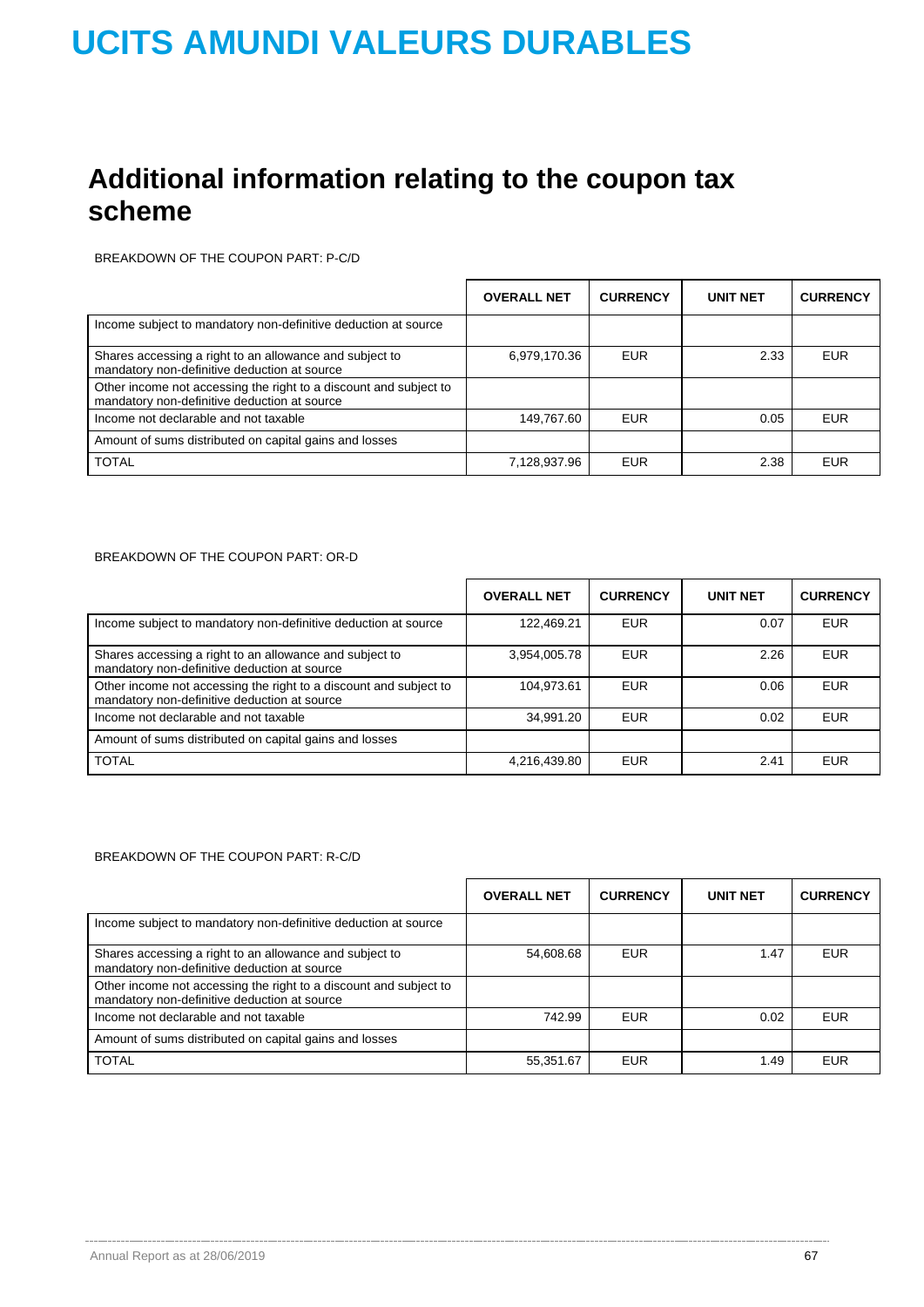### BREAKDOWN OF THE COUPON PART: Z-D

|                                                                                                                   | <b>OVERALL NET</b> | <b>CURRENCY</b> | <b>UNIT NET</b> | <b>CURRENCY</b> |
|-------------------------------------------------------------------------------------------------------------------|--------------------|-----------------|-----------------|-----------------|
| Income subject to mandatory non-definitive deduction at source                                                    |                    |                 |                 |                 |
| Shares accessing a right to an allowance and subject to<br>mandatory non-definitive deduction at source           | 273,449.16         | <b>EUR</b>      | 1,875.29        | <b>EUR</b>      |
| Other income not accessing the right to a discount and subject to<br>mandatory non-definitive deduction at source |                    |                 |                 |                 |
| Income not declarable and not taxable                                                                             | 3,336.29           | <b>EUR</b>      | 22.88           | <b>EUR</b>      |
| Amount of sums distributed on capital gains and losses                                                            |                    |                 |                 |                 |
| <b>TOTAL</b>                                                                                                      | 276,785.45         | <b>EUR</b>      | 1,898.17        | <b>EUR</b>      |

### BREAKDOWN OF THE COUPON PART: O-C/D

|                                                                                                                   | <b>OVERALL NET</b> | <b>CURRENCY</b> | <b>UNIT NET</b> | <b>CURRENCY</b> |
|-------------------------------------------------------------------------------------------------------------------|--------------------|-----------------|-----------------|-----------------|
| Income subject to mandatory non-definitive deduction at source                                                    | 39,903.84          | <b>EUR</b>      | 0.06            | <b>EUR</b>      |
| Shares accessing a right to an allowance and subject to<br>mandatory non-definitive deduction at source           | 1,363,381.05       | <b>EUR</b>      | 2.05            | <b>EUR</b>      |
| Other income not accessing the right to a discount and subject to<br>mandatory non-definitive deduction at source | 39,903.84          | <b>EUR</b>      | 0.06            | EUR             |
| Income not declarable and not taxable                                                                             | 13,301.28          | <b>EUR</b>      | 0.02            | EUR             |
| Amount of sums distributed on capital gains and losses                                                            |                    |                 |                 |                 |
| <b>TOTAL</b>                                                                                                      | 1,456,490.01       | <b>EUR</b>      | 2.19            | <b>EUR</b>      |